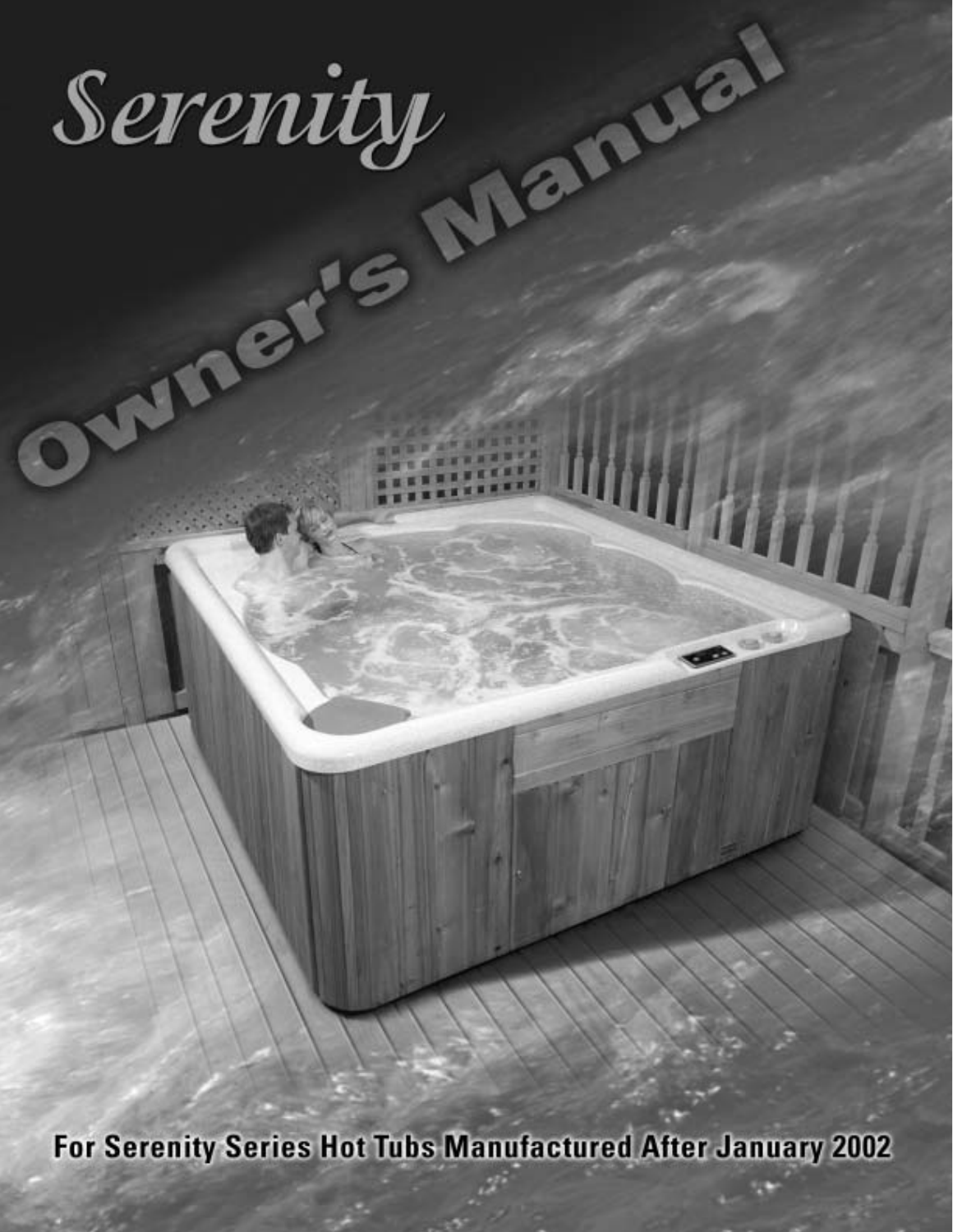# **TABLE OF CONTENTS**

| <b>Important User Safety instructions</b>            |  |
|------------------------------------------------------|--|
|                                                      |  |
|                                                      |  |
| Choosing the right location                          |  |
|                                                      |  |
|                                                      |  |
| Special considerations for                           |  |
|                                                      |  |
|                                                      |  |
| <b>Site Preparation For</b>                          |  |
|                                                      |  |
|                                                      |  |
|                                                      |  |
|                                                      |  |
|                                                      |  |
|                                                      |  |
|                                                      |  |
|                                                      |  |
|                                                      |  |
|                                                      |  |
| GFCI Application Guideline & Wire Size10             |  |
|                                                      |  |
| <b>European Electrical Safety Instructions</b>       |  |
|                                                      |  |
| 50 Hz Wiring Check For R.C.D./Service Disconnect  13 |  |
| 50 Hz Voltage Checks - Breaker Box/R.C.D 14          |  |
|                                                      |  |
| <b>Installing Accessories</b>                        |  |
|                                                      |  |
|                                                      |  |
|                                                      |  |
| Filling, Checking and Starting your Hot tub 17       |  |
|                                                      |  |
|                                                      |  |

| <b>Hydropool Control Systems</b>                 |  |
|--------------------------------------------------|--|
| SSPA-1 Digital Control - North America19         |  |
| HP2000 Digital Control - North America21         |  |
|                                                  |  |
| HPL200 Deluxe Digital Control - North America23  |  |
| HPL203/205 Deluxe Digital Control - Europe23     |  |
|                                                  |  |
| Jet and Feature Operation                        |  |
|                                                  |  |
|                                                  |  |
|                                                  |  |
|                                                  |  |
|                                                  |  |
| Hot tub water balance                            |  |
|                                                  |  |
| Glossary of Common Water Maintenance Terms 31    |  |
| Water Balance Summary for your Hot tub (chart)31 |  |
| <b>Suggested Routine Water Maintenance</b>       |  |
|                                                  |  |
|                                                  |  |
|                                                  |  |
|                                                  |  |
|                                                  |  |
| Cartridge Filter                                 |  |
|                                                  |  |
|                                                  |  |
| Changing your Hot tub water                      |  |
|                                                  |  |
|                                                  |  |
|                                                  |  |
|                                                  |  |
|                                                  |  |
|                                                  |  |
|                                                  |  |
|                                                  |  |
|                                                  |  |
|                                                  |  |
| <b>Trouble-Shooting</b>                          |  |
| Topside Control Display Messages36-38            |  |
|                                                  |  |
|                                                  |  |
|                                                  |  |
|                                                  |  |
|                                                  |  |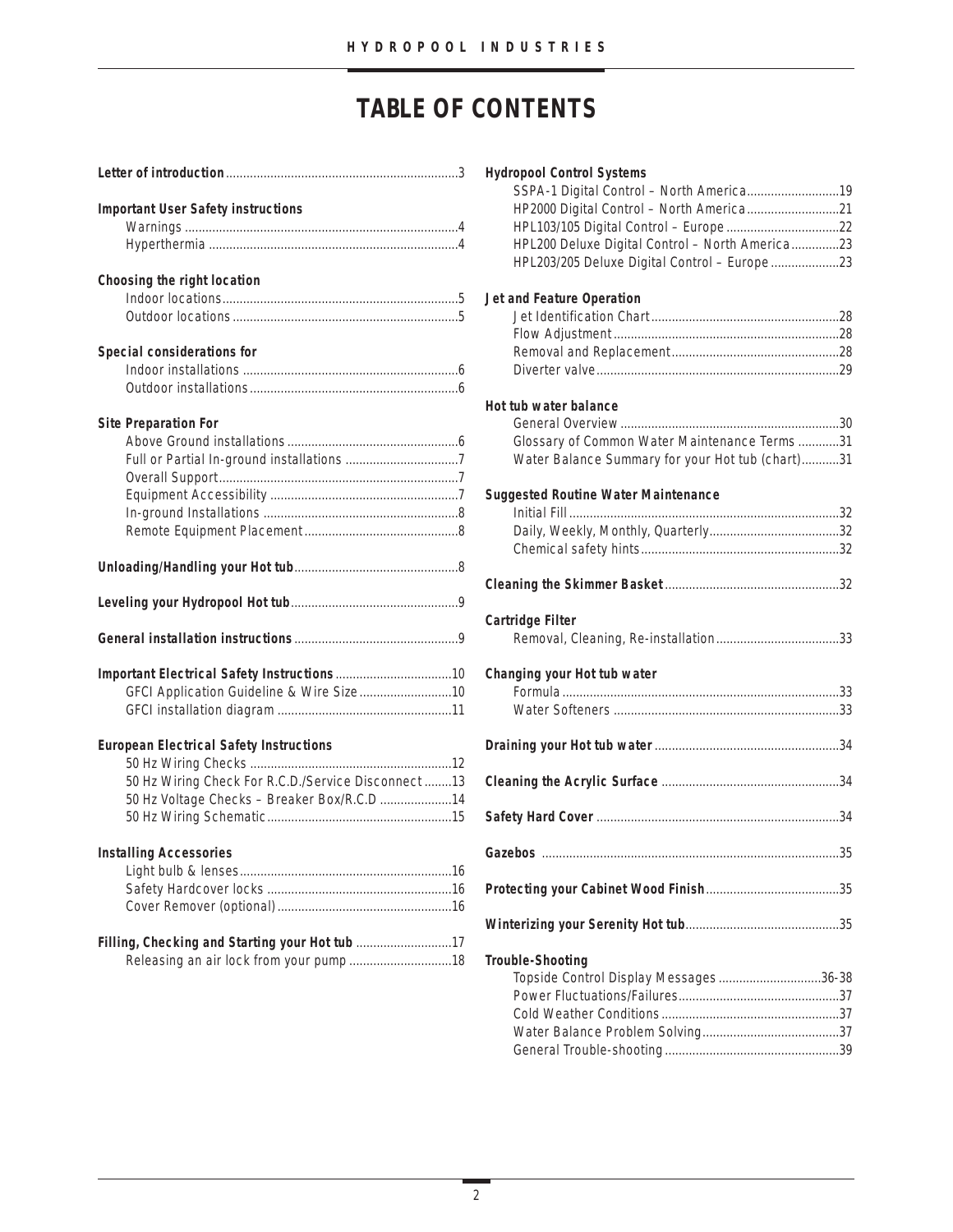On behalf of everyone at the company, we thank you for your decision to purchase a Serenity series hot tub by HYDROPOOL.

Recognized for quality worldwide, we are confident that your new hot tub will provide you, your family, and friends, with years of enjoyment and fulfill all your hydrotherapy needs.

Hydropool hot tubs are not only healthful and relaxing, they can even add value to your home.

# **Please take the time to carefully read and understand all the safety, installation and operating instructions in this manual before adding water or electrically connecting your hot tub.**

The following pages contain valuable information and pointers that will save you both time and money, as well as help you to simplify upkeep and maintenance.

Since we manufactured our first hot tub in 1985, the Hydropool team has been dedicated to producing a quality product catering to maximum hydrotherapy, comfort, energy efficiency, and ease of operation.

We are confident that as you become more familiar with the various safety and maintenance features of your new hot tub you will be satisfied that you made the right decision in purchasing a Serenity series hot tub.

Happy hot tubbing...

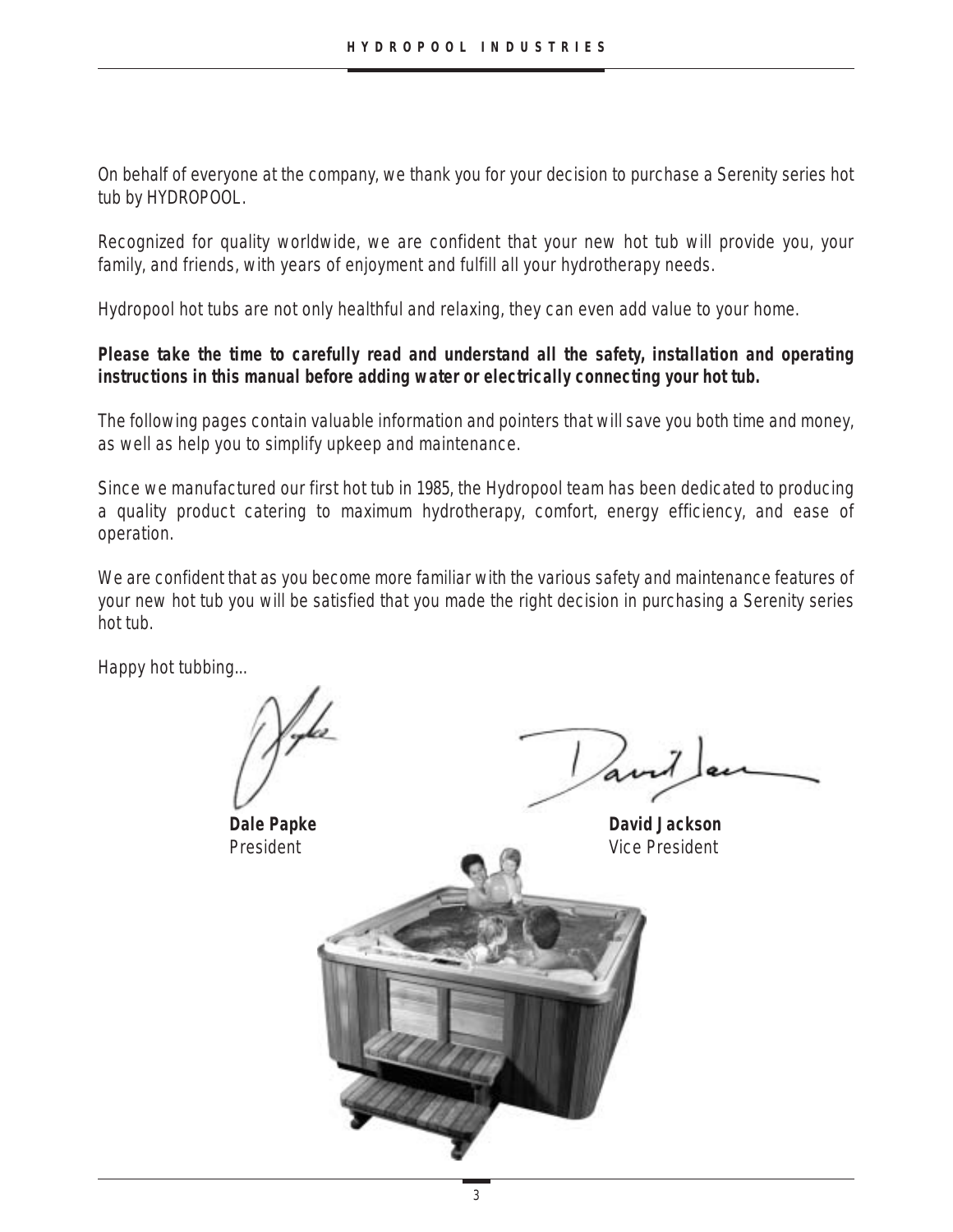# **SAVE THESE INSTRUCTIONS**

# **IMPORTANT USER SAFETY INSTRUCTIONS**

Your physiological response to hot water is very subjective and depends on your age, health, and medical history. If you don't know your tolerance to hot water, or if you get a headache, or become dizzy or nauseous when using your hot tub, get out and cool off immediately.

#### **WARNINGS**

- 
- **1** Children should NOT use a hot tub without alert adult supervision.
	- **2** Do not allow children to submerge their head under water.

**3** Do not use a hot tub unless all suction guards are installed to prevent body and hair entrapment. Do not sit in front of, or on top of the suction fittings or skimmer, as this will obstruct proper circulation and may result in personal injury.

- **4** Never operate the hot tub pump at high speed without having all suction and return lines open.
- **5** Always keep the hardcover installed and locked when the hot tub is not in use.
- **6** People using medications and/or having any adverse medical history should consult a physician before using a hot tub.
- **7** People with infectious diseases should not use a hot tub.
- **8** Exercise caution when entering or exiting a hot tub. Where practical, install a safety grab bar or handrail. Turn off the jets before entering the hot tub to improve visibility of the steps or flat entry area.
- **9** To avoid unconsciousness and possible drowning, do not use drugs or alcohol before or during the use of a hot tub.
- **10** Pregnant woman should consult a physician before using a hot tub.
- **11** As prolonged immersion in water temperatures in excess of 38˚C (100˚F) may be injurious to your health, we recommend measuring the water temperature with an accurate thermometer before entering the tub. We also recommend establishing lower temperatures and shorter use periods for young children and/ or those users potentially affected by hot temperatures.
- **12** Do not use a hot tub immediately following strenuous exercise.
- **13** Do not permit or use electric appliances (such as light, telephone, radio or television) within 1.5 m (5 ft) of this hot tub, unless such appliances are rated at 12VDC or less.
- **14** Test the GFCI (Ground Fault Circuit Interrupter) monthly.
- **15** Post emergency phone numbers for Police, Fire Dept., and Ambulance at the nearest phone.

#### **HYPERTHERMIA**

Since your hot tub can be set to reach temperatures of 40˚C (104˚F), users should be aware that extended submersion in water that exceeds normal body temperature can lead to hyperthermia.

The causes, symptoms and effects of hyperthermia may be described as follows:

Hyperthermia occurs when the internal temperature of the body reaches several degrees above the normal body temperature of 37˚C (98.6˚F). The symptoms of hyperthermia include drowsiness, lethargy, and an increase in the internal temperature of the body. The effects of hyperthermia include:

- Unawareness of impending hazard
- Failure to perceive heat<br>• Failure to recognize the
- Failure to recognize the need to exit the hot tub
- Physical inability to exit the hot tub
- Fetal damage in pregnant woman
- Unconsciousness resulting in the danger of drowning

**If you sense any of the symptoms of hyperthermia, safely exit the hot tub immediately.**

#### **WARNING**



THE USE OF ALCOHOL, DRUGS OR MEDICATION CAN SIGNIFICANTLY INCREASE THE RISK OF FATAL HYPERTHERMIA.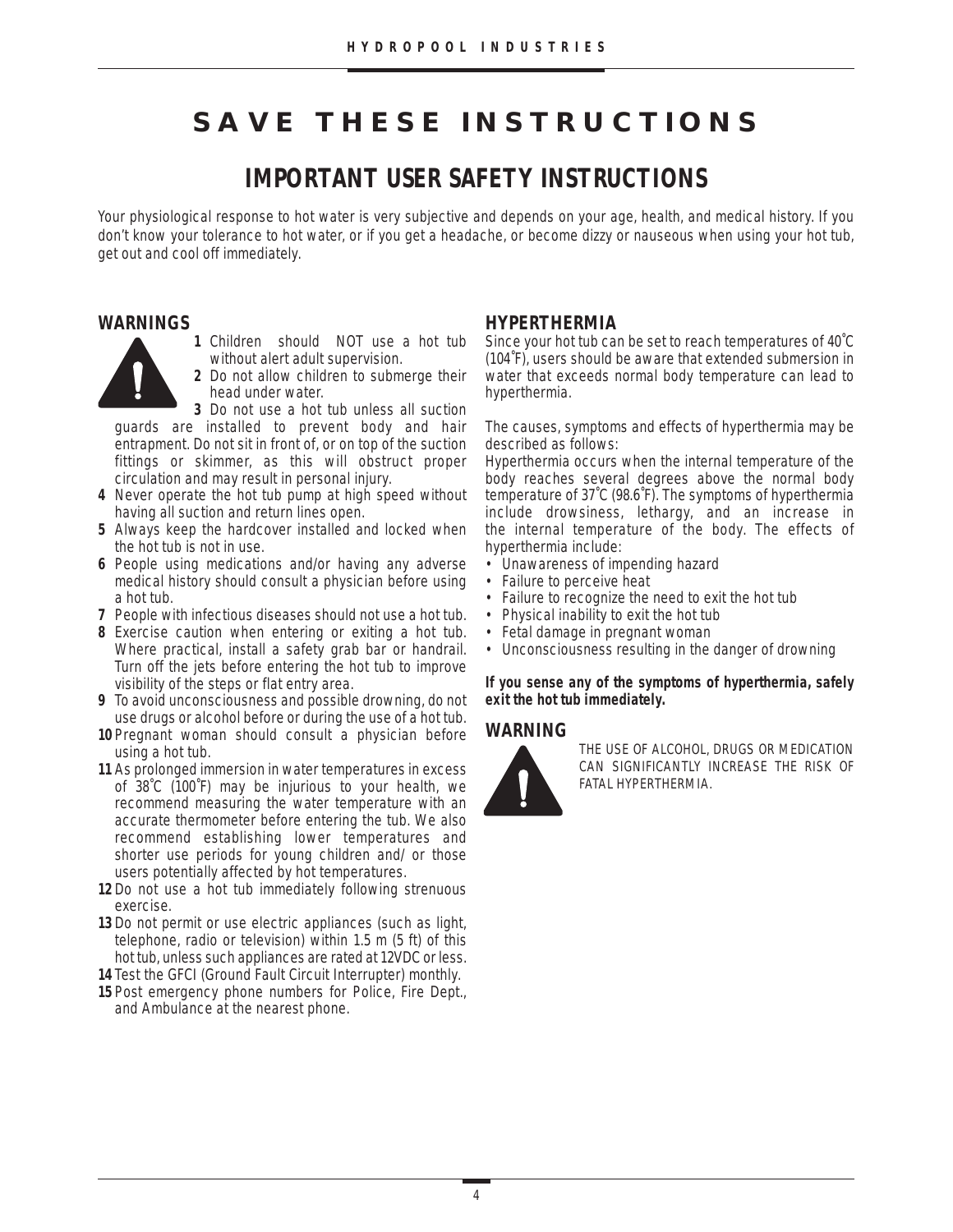# **CHOOSING THE RIGHT LOCATION**

Your Serenity series hot tub can be installed indoors or out, on the ground, in the ground or half-and-half. The following information will assist you in choosing the right location for your individual needs. When making your decision, always remember that hot tubs can be enjoyed year-round, indoors or out, regardless of the climate. Many Serenity owners report that their favourite time to use a hot tub is in the cooler fall and winter months, while others praise the enjoyment of using their hot tub in the warmer spring and summer months.

# **INDOOR LOCATIONS**

If members of your family are not cold winter enthusiasts, or if your backyard or patio area is not suitable for a hot tub installation, then an indoor location for your hot tub may be your best or only choice. You may wish to create an exercise/spa area in your home, or install your hot tub in a glass solarium or four-season room adjoining your home.

Indoor installations not only add a unique look and appeal to your home, they provide the privacy and controlled climate to ensure that use and enjoyment of your hot tub is maximized.

If you are considering an indoor location, HYDROPOOL manufactures certain lower profile models in two pieces (referred to as 'split' models) that can be easily moved into most tight or difficult access locations and then assembled on-site by your authorized HYDROPOOL dealer.

These 'split' and lower profile versions are designed to accommodate narrow doors or shallow stairwells. Since the dimension from the seat to the top of the lip is identical to the "regular profile" units, water submersion, for even the tallest user, is the same.

Your HYDROPOOL dealer can even arrange for your hot tub to be shipped without a cabinet or with the cabinet packaged separately (upgraded deluxe cabinet only) for on-site installation. In many cases the smaller dimensions of a hot tub without a cabinet is all that is needed to ensure the hot tub can be delivered without wall or door alterations. Where the hot tub is being submerged, or a custom deck or

tile is being installed, the cost savings of being able to order a hot tub without a cabinet is another benefit of choosing HYDROPOOL.

If you should choose an indoor location, you will find further information as outlined in the section "SPECIAL CONSIDERATIONS FOR INDOOR INSTALLATIONS"







# **OUTDOOR LOCATIONS**

For a variety of reasons, outdoor locations are a far more popular choice. Some of the reasons include:

- Limited indoor space
- Delivery complications due to door openings, stairwells, etc.
- Limited budget ( indoor installations usually also involve interior home renovations)
- Desire for an outdoor entertainment center
- Hot tub is being installed adjacent to an existing or planned swimming pool
- Concerns over splashing water inside the home

For those who choose an outdoor location, hot tub operating temperatures can be adjusted to match the season. In colder months, many owners will operate their hot tub in the range of 38-40˚C (101 -104˚F). During warmer months, an operating temperature of 36-37˚C (97-99˚F) will provide a refreshing retreat.

If you should choose an outdoor location, you will find further information as outlined in the section "SPECIAL CONSIDERATIONS FOR OUTDOOR INSTALLATIONS"



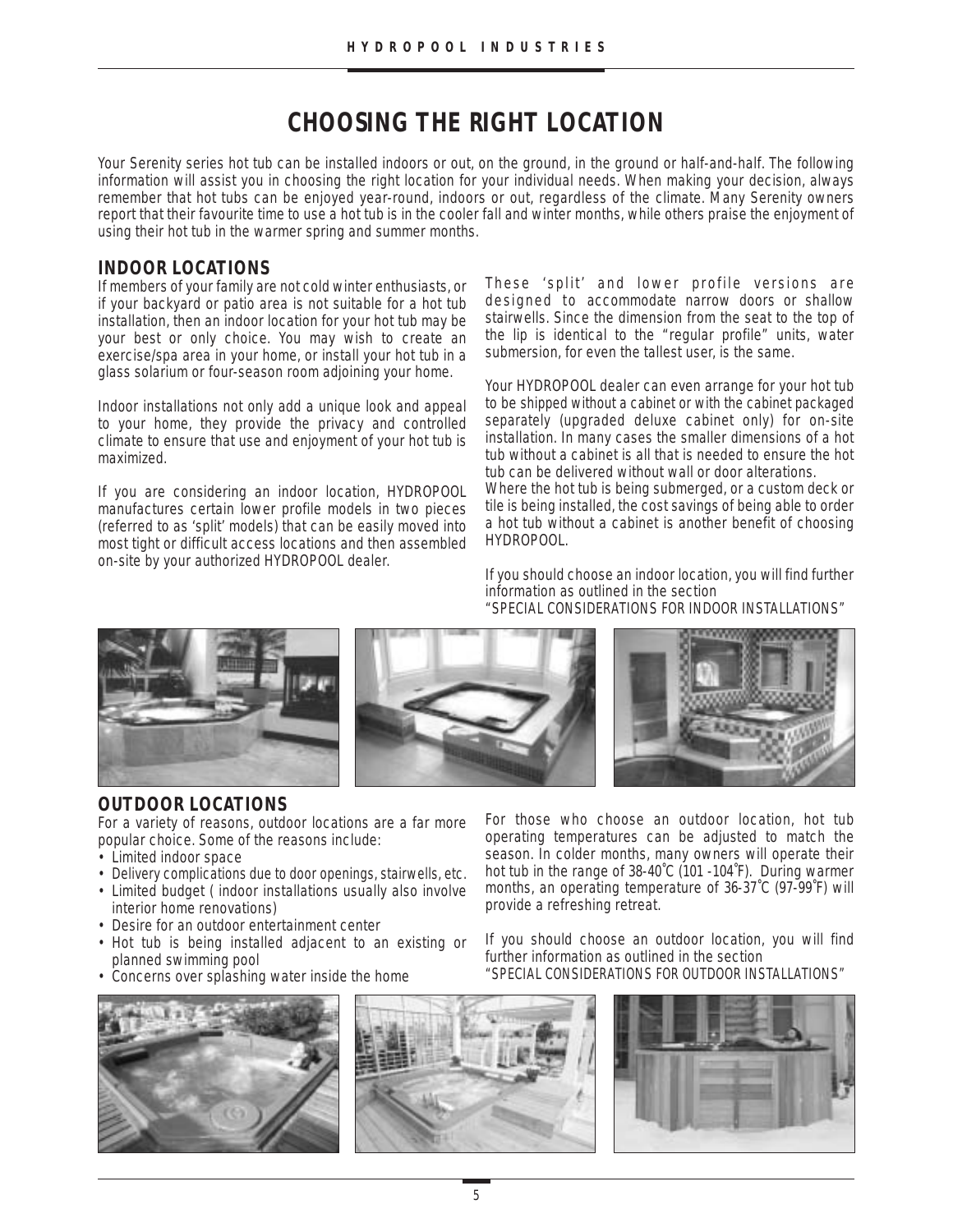# **SPECIAL CONSIDERATIONS FOR…**

#### **INDOOR INSTALLATIONS**

- When the hot tub is to be installed in a small room (under 150 ft<sup>2</sup>/14 m<sup>2</sup>), we recommend that large units be fully or partially submerged in-floor so that it does not dominate the room. This is to allow sufficient headroom for entry and exit to and from the hot tub
- It is beneficial if the hot tub room is located near wash room and shower facilities
- The hot tub room should have a floor drain to handle spillage, a window, outside exhaust fan or humidistat controlled exhaust fan for ventilation. Where this is not practical, the use of indoor/outdoor carpeting or a tile floor and the opening of a window while the hot tub cover is removed should be sufficient. You should not have concerns regarding humidity. When the hardcover is installed, no humidity will escape. During use, the small amount of humidity released into the room can be removed with the use of a small dehumidifier
- Consider plumbing a fresh water tap nearby and a permanent drain location for the hot tub to eliminate having to use a long garden hose each time you fill or drain the hot tub
- **Always provide adequate ventilation for the support equipment**
- Consult your local dealer for further information

#### **OUTDOOR INSTALLATIONS**

- Contact your local building department to determine if a building permit is necessary and for information on applicable bylaws (distance from property lines, buildings, fencing requirements, etc.)
- If you are doing any excavating, contact your local gas, hydro, and cable-company to ensure that there are no underground lines
- Locate the hot tub, where practical, within close distance of a door to the house, to maximize potential winter use.
- Ensure that your pump(s), controls, drain-valve and thermal probe are easily accessible and protected
- If possible, locate the hot tub where you will enjoy some privacy, out of the site of neighbours. If this is not possible, a partial privacy or wind partition, or proper placement of the optional Hydropool cover lifter should provide adequate privacy

Hot tub equipment is generally designed for indoor (out of the direct elements) use. When your Serenity hot tub is equipped with a factory-installed cabinet, and installed as per the guidelines of this manual, the equipment is adequately protected. **If the hot tub is shipped without a cabinet, your custom cabinet or other structure must be designed to supply protection for the hot tub support equipment from rain, snow, splash water, etc., but still designed in a manner to ensure adequate ventilation.**

# **SITE PREPARATION FOR…**

#### **ABOVE-GROUND INSTALLATIONS**

Where the hot tub is a "stand-a-lone" above-ground installation to be installed in regions where freeze/thaw occurs, a patio stone or pre-formed paver type pad may be sufficient if there is no abutting deck(s) to be damaged during potential seasonal movement of the ground. The drawback to this type of base is that splash water could eventually de-stabilize the ground under the pad, with the resulting support base shift causing damage to the structure.

For best results, we suggest the installation of a level concrete pad:

- Dig out and level the ground 20-30 cm (8-12 in.) below your desired base level
- Install 10-15 cm (4-6 in.) of crushed stone
- Next, install 10-15 cm (4-6 in.) of poured concrete
- Level the concrete and apply a broom-type finish
- We recommend that the pad be made 15 cm (6 in.) larger than the hot tub on three sides, and 1 m (3 ft.) larger on the side where the access steps and/or planters will be installed

In regions where freeze/thaw occurs, or where there will be custom decking abutting the hot tub we recommend the installation of sono-tubes beneath the pad to prevent future shifting.

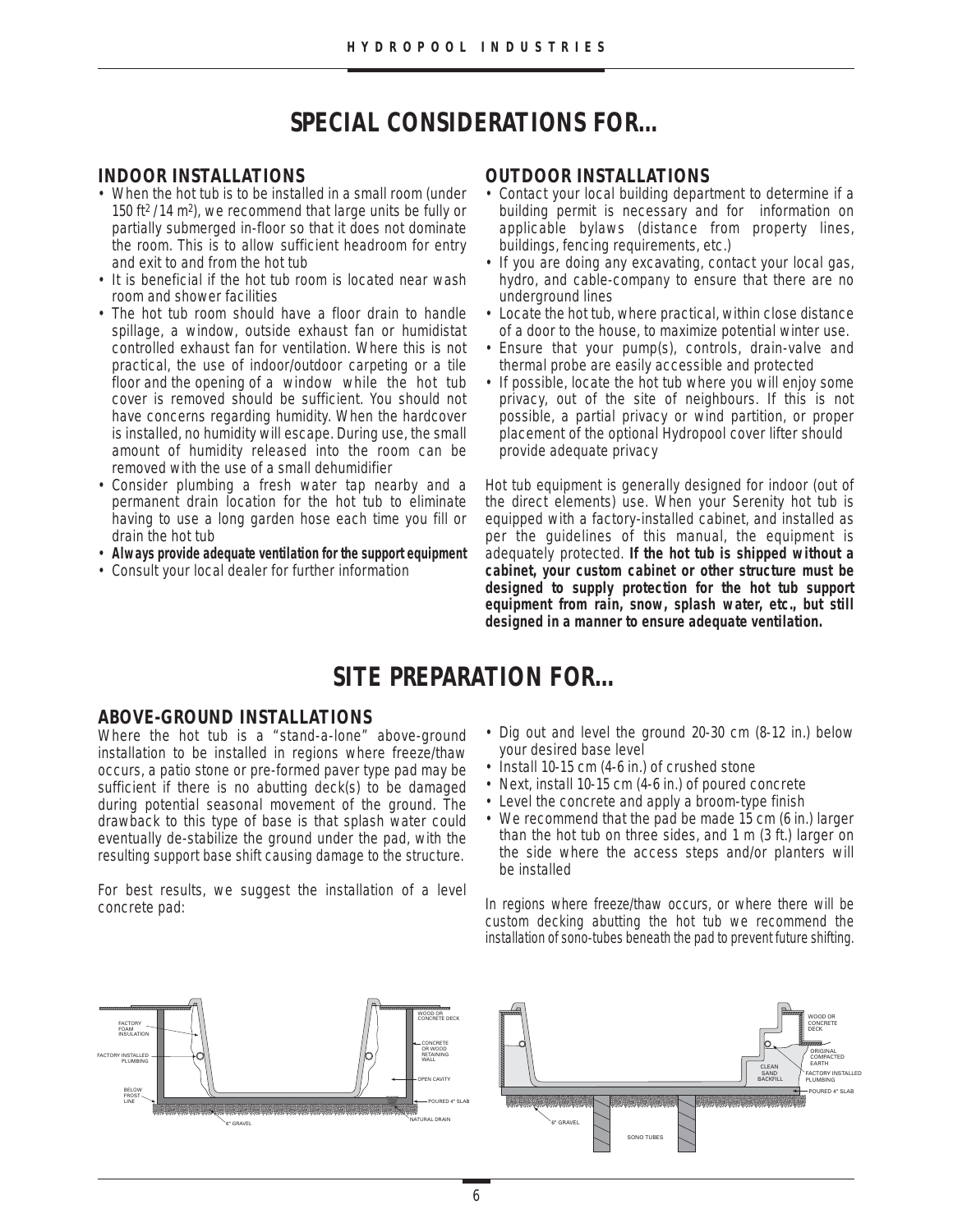# **SITE PREPARATION FOR…**

# **FULL OR PARTIAL IN-GROUND INSTALLATIONS**

For units being installed fully or partially in the ground, the type of support will again vary based on whether or not the tub is being installed in an area with freeze/thaw conditions.

- **Non-freezing climates** it is sufficient to ensure that the base of the hole or cavity created for the tub simply has a stable, compacted base. The side walls do not need to be supported, however where the climate permits, should you choose to backfill directly against the hot tub, a clear sand backfill is suggested
- **Climates where freeze/thaw occurs** it is necessary that a proper poured concrete base, complete with sono-tubes, be installed as outlined in the section ABOVE-GROUND INSTALLATIONS
- **Areas with a high ground water table** the concrete base, as well as a concrete or wood retaining wall to hold back the earth, is suggested. This forms a box or 'bunker', in which the hot tub is placed
- ALWAYS ensure that there is good drainage, via a properly designed French (gravel) drain system and/or a sump pump, to prevent ground water flooding damage to the support equipment or structure
- Install protective waterproof pipe to house any light, sensor, or topside control cables that could be buried
- **Access for future service must be considered at the time of design and installation. Difficult access can result in supplemental service labour charges. Consider easily removable deck materials**

### **OVERALL SUPPORT**

Your Serenity hot tub is equipped with a factory installed wood cradle support, which helps distribute the weight of the water over the entire foot area of the hot tub. The cabinet, factory installed or customized on-site, should be decorative only, and not relied on for overall support. **Never suspend a hot tub from a deck or floor as the acrylic lip will crack and possibly break off.**

# **EQUIPMENT ACCESSIBILITY**

The equipment must be located in an area where it will remain dry and will not be exposed to rain, snow or ground water. The standard Serenity hot tub has the equipment installed inside the protective cedar cabinet.

- When your hot tub is to be installed above-ground, the cabinet is designed for both protection and accessibility
- When your hot tub is to be installed fully or partially in the ground, if you are relocating the equipment remotely from the hot tub, or if you have ordered a hot tub without a cabinet: **it is necessary that the equipment is installed in an area that is dry, protected from the elements, has proper ventilation and is easily accessible for service**
- Always ensure that the equipment is mounted on a raised base or platform to prevent water damage to the motor, equipment or controls
- Ensure that any opening to the equipment and the working area around the equipment is large enough to accommodate a service person

Whenever possible, install the pump below water level to ensure easy priming. Where above-grade equipment location is necessary, please ensure that your hot tub is equipped with the Remote Above-Grade Option Package.

**The equipment should be located as close to the hot tub as possible to maximize jet performance.** Where you have ordered your hot tub with optional remote equipment, ensure that the equipment is not located more than 5 m. (15 ft.) from the hot tub. Use only 2 in. flex-pipe or larger for the pipe runs from the equipment to the hot tub, with minimal use of elbows or other pipe restrictions.

Install protective waterproof pipe to house any applicable cords or line extensions such as the sensor and top-side control cables, light wires or ozone tubing. In climates where freeze / thaw occurs we suggest that remote piping be buried below the frost line and that pipe insulation is applied over all pipes that run from the hot tub to the remote equipment to maintain energy efficiency.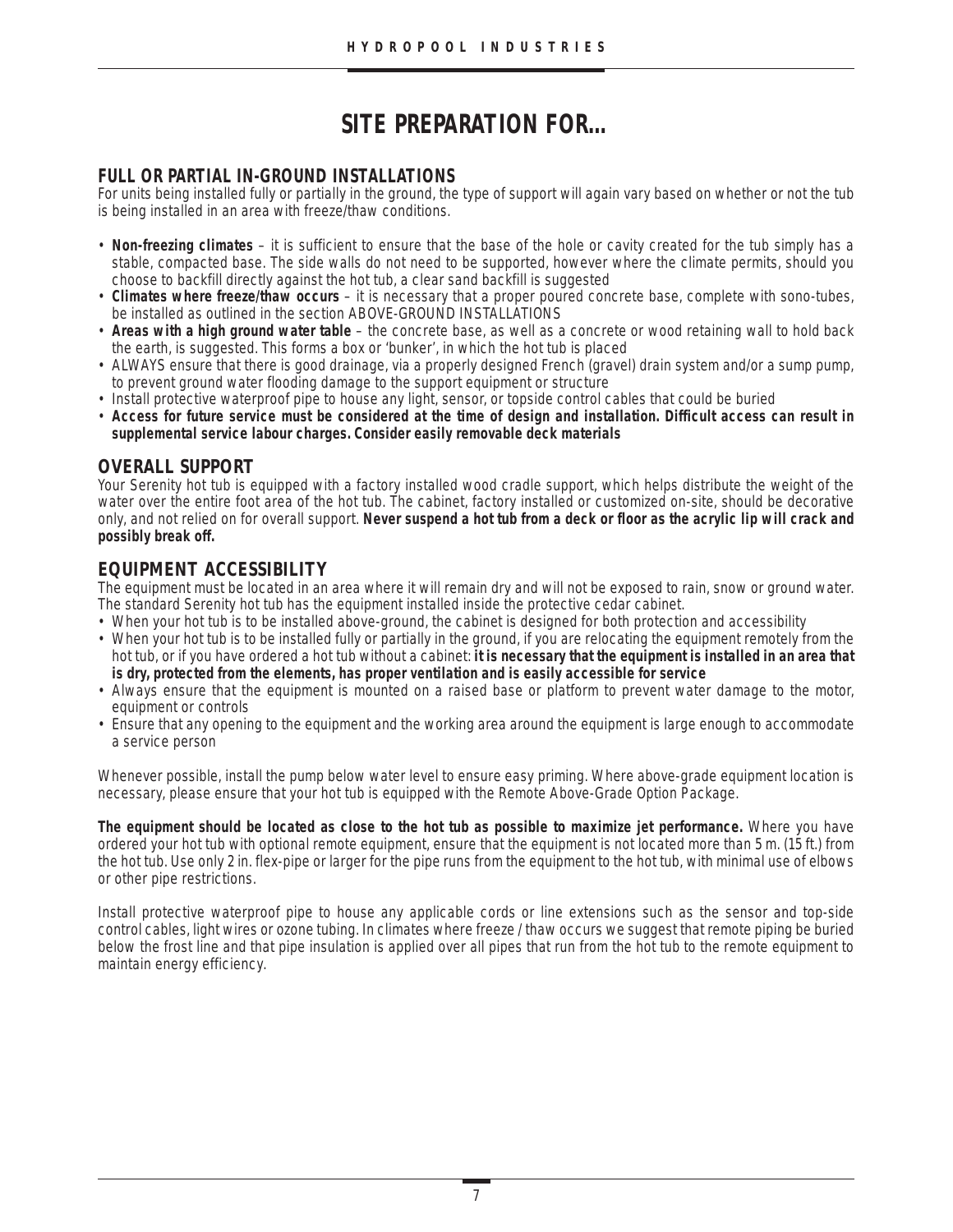# **IN-GROUND INSTALLATIONS**

- When submerging the hot tub all or part way below ground level, a concrete base along with a concrete or wood retaining wall to hold back the earth is suggested. This forms a box or 'bunker', in which the hot tub is placed
- Where the climate permits, should you choose to backfill directly against the hot tub, a clear sand backfill is suggested • Install protective waterproof pipe to house any light, sensor, or topside control cables that could be buried
- ALWAYS ensure that there is adequate drainage via a properly designed gravel drain system and/or a sump pump to prevent ground water flooding damage to the support equipment
- **Access for future service must be considered at the time of design and installation. Difficult access can result in supplemental service labour charges or damage to your decking**



# **REMOTE EQUIPMENT PLACEMENT**

Where the support equipment is being located in a remote location, the following should be considered:

- The distance from the hot tub should never exceed 5 m. (15 ft.) of pipe length
- Piping diameter must be 2 inches with minimal use of elbows
- All piping should be insulated to minimize heat loss, and reduce the risk of freezing
- Equipment should be installed at or below water level. If it is necessary to install the equipment above grade, the purchase of the optional Remote Above-Grade Option Package will be required
- All control cables should be run through a protective pipe to avoid problems associated with ground settling, frost, etc.
- All support equipment MUST be weather protected, yet still have adequate ventilation

# **UNLOADING / HANDLING YOUR HOT TUB**

All Serenity hot tubs are shipped with a protective combination layer of bubble wrap, cardboard and plastic film. Each hot tub is factory strapped onto a wood skid. If your hot tub is to be delivered by your local dealer, it will generally arrive on a flat bed truck or low profile trailer. Most dealers are equipped with the necessary equipment to maneuver the hot tub from the truck to the dolly or cart that will be used to move your hot tub to the installation location.

Should your hot tub arrive on a common closed box trailer, it may be necessary to arrange with a local towing company for a tilt and load tow truck, with a pulley wrench system, to pull the skid from the larger trailer to the lower profile tow truck flat bed. The hot tub can be gently slid off the low profile trailer and positioned on its side on a cart or dolly.

Most Serenity models require a clearance width of at least 100 cm. (39 in.) to allow movement of the unit (on its side) through alley-ways, fence openings, etc. Where this is not possible, the use of a crane to lift the hot tub from the truck or trailer over the house to the patio or yard is often a simple and economical option.

## **CAUTIONS**



• Do not move or place the hot tub on the side where the equipment is located as damage could occur

- Never roll or flip the hot tub end over end as the cabinet could be damaged
- Never lift or handle the hot tub by the plumbing
- Make sure that there is sufficient assistance to gently slide the hot tub off the dolly or cart to the support base without any damage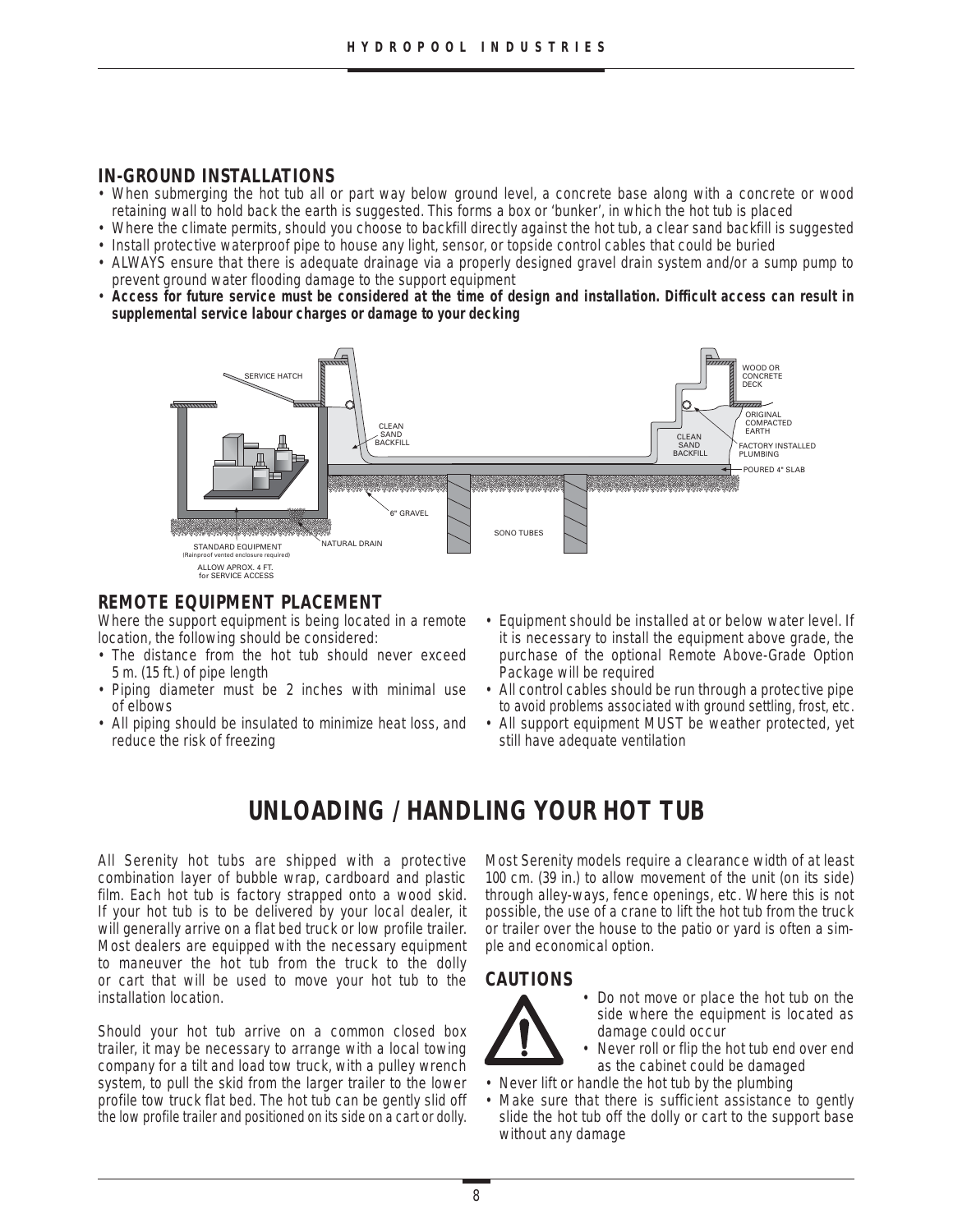# **UNLOADING / HANDLING YOUR HOT TUB CONTINUED**



# **LEVELING YOUR HYDROPOOL HOT TUB**

After the hot tub is properly positioned on the support base, the entire unit should be checked with a level and shimmed as necessary. Should you find that the support base is sloped or otherwise uneven, **level your hot tub using TAPERED wood shims where necessary, ensuring that the tapered end extends at least 2 feet under the unit.** This

will insure contact with the support substructure to appropriately distribute the weight of the unit. Do not just shim under the cabinet base outside edge, as this will cause structural stress on the unit, potentially causing damage to the hot tub structure and /or shell.

# **GENERAL INSTALLATION INSTRUCTIONS**

Your Serenity Hot tub is a self-contained pre-plumbed unit, so that no on-site plumbing connections to the residential water supply or drain are required. Simply place the hot tub in the desired location and install as outlined on the following pages.

#### **IMPORTANT NOTES**

- **1** Do not lift the hot tub by the plumbing, you may cause leaks
- **2** Your hot tub can be installed above grade, in the floor or ground, or half-and-half
- **3** Ensure that your Serenity hot tub is properly supported by either a level concrete pad, or a properly constructed deck capable of supporting 1220 kg/m2 (250 lbs./ft.2 ). If there is a possibility that the pad could shift by freezing/thawing ground movement (such as in clay regions, and/or areas with high water tables) sono-tubes extending below the frost line should be used
- **4** Decking should be chosen and constructed in a manner that minimizes the chance of slipping or falling
- **5** Level your hot tub using wood shims where necessary, ensuring that the tapered end extends at least 2 feet under the unit
- **6** If you do not have a factory installed foamed cabinet, it is assumed that you are building your own custom cabinet, tiling or decking. Please consider the following:
- **a** Your Serenity Hot tub is self-supporting on its base. The cabinet should be decorative only, not for support. **Never suspend the hot tub from the deck or cabinet**
- **b** Where the hot tub is not equipped with a factory installed cabinet, it is the installing electrician's responsibility to ensure all electrical equipment is weather protected
- **c** Always provide adequate access for servicing the support equipment
- **d** Decking should be constructed to allow repair access around the entire hot tub
- **e** In remote equipment or no-cabinet installations, you may add extra insulation, but the equipment area must have adequate cross-flow ventilation
- **7** Installation of a safety grab rail or reachable support for use when entering or exiting the hot tub is recommended
- **8** The hot tub equipment and all electrical plugs, outlets and lights within 1.5m (5ft) of the unit must be G.F.C.I protected. Consult your electrician or local electrical authority for further details
- **9 Access to the hot tub must always be secured: Outdoors - in accordance with local property by-laws and/or via an approved fence with a self-closing gate and a safety hardcover; Indoors - by a lockable door and a safety hardcover**
- **10** A nearby garden hose connection is recommended for filling and "topping up" the hot tub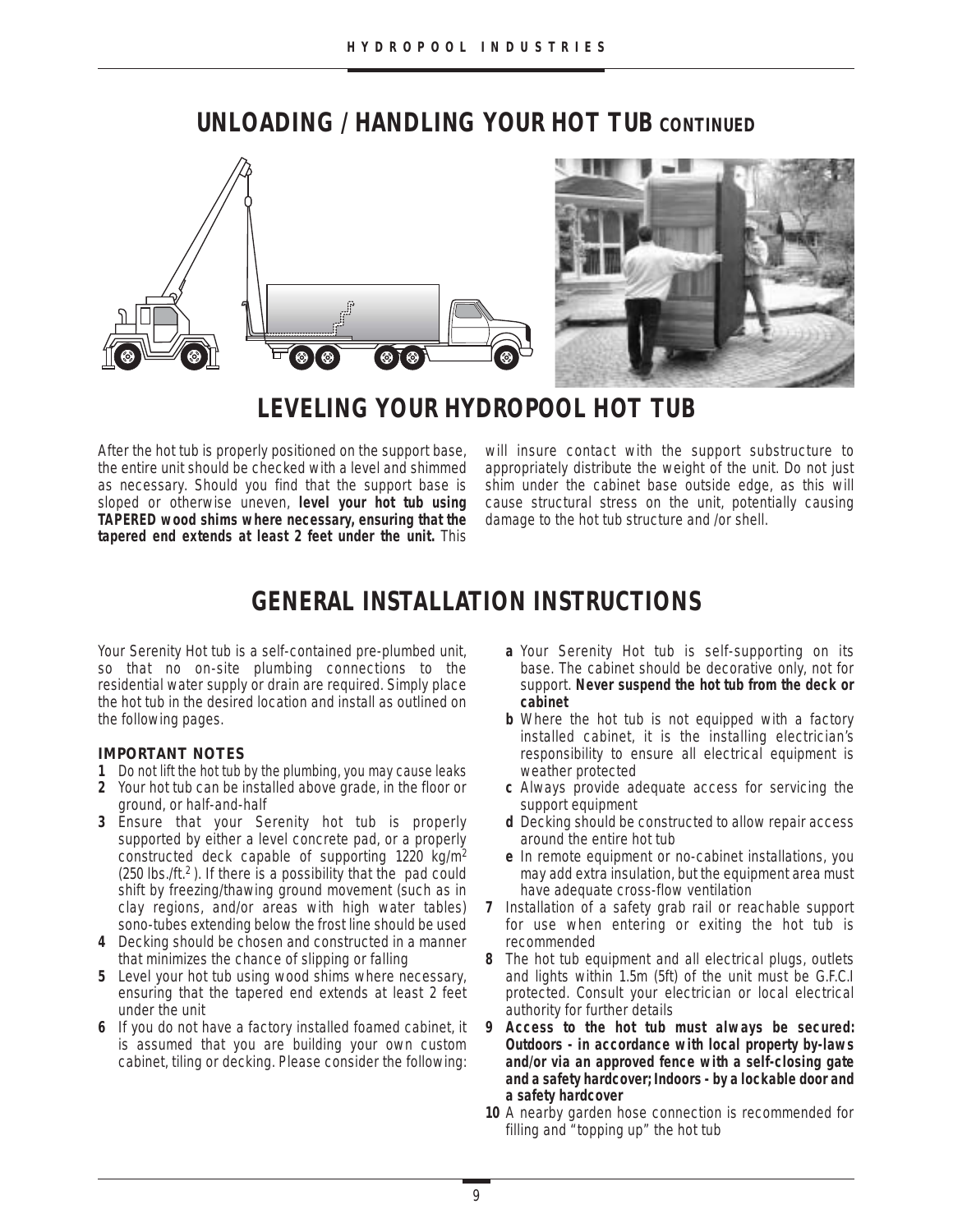# **IMPORTANT ELECTRICAL SAFETY INSTRUCTIONS**

When using this electrical equipment, basic safety precautions should always be followed, including the following:

- **1** READ AND FOLLOW ALL INSTRUCTIONS
- **2 Connect only to a dedicated circuit protected by a class 'A' ground fault circuit interrupter (GFCI)**
- **3** The hot tub equipment and all electrical plugs, outlets and lights within 1.5m (5ft) of the unit must be G.F.C.I protected. Consult your electrician or local electrical authority for further details
- **4** A green colored terminal or a terminal marked "G", "GR", "Ground", "Grounding" is located inside the supply terminal box or compartment. To reduce the risk of electric shock, this terminal must be connected to the grounding means provided in the electric supply service panel with a continuous copper wire equivalent in size to the circuit conductors supplying the equipment
- **5** At least two lugs marked "BONDING LUGS" are provided on the external surface or on the inside of the supply terminal box or compartment. To reduce the risk of electric shock, connect the local common bonding grid in the area of the hot tub to these terminals with an insulated or bare copper conductor not smaller than No.6 AWG (Canada) / No.8 AWG (USA)
- **6** All field installed metal components such as rails, ladders, drains or other similar hardware within 3 m (10 ft) of the hot tub shall be bonded to the equipment grounding bus with copper conductors not smaller than No.6 AWG.

| <b>GFCI APPLICATION GUIDELINE*</b>                                             |                                                                    |                                    |                                        |                               |  |
|--------------------------------------------------------------------------------|--------------------------------------------------------------------|------------------------------------|----------------------------------------|-------------------------------|--|
| <b>Series</b>                                                                  | <b>Base Unit Amp</b><br>Rating @ 230VAC                            | <b>GFCI Req'd</b><br>for Base Unit | <b>Add Option/</b><br><b>Rated Amp</b> | <b>GFCI Req'd</b><br>w/option |  |
| Hydropool Silver (All), Serenity 4 (220V) Classic & Elite, Serenity 5 Classic  |                                                                    |                                    |                                        |                               |  |
|                                                                                | 26.19A                                                             | 40A                                | Ozone/1.0                              | 40A                           |  |
|                                                                                |                                                                    |                                    | Blower/3.2                             | 40A                           |  |
|                                                                                | Hydropool Gold H200, 300, 400, 525, 600, Serenity 5 Elite          |                                    |                                        |                               |  |
|                                                                                | 27.39A                                                             | 40A                                | Ozone/1.0                              | 40A                           |  |
|                                                                                |                                                                    |                                    | Fiber-optics/1.0                       | 40A                           |  |
|                                                                                |                                                                    |                                    | Blower/3.2                             | 50A                           |  |
|                                                                                | Hydropool Gold H475, 575, 595, 638, 700, 738, Serenity 6 & 9 Elite |                                    |                                        |                               |  |
|                                                                                | 29.39A                                                             | 40A                                | Ozone/1.0                              | 40A                           |  |
|                                                                                |                                                                    |                                    | Fiber-optics/1.0                       | 40                            |  |
|                                                                                |                                                                    |                                    | Blower/4.5                             | 50A                           |  |
| Hydropool Platinum H200, 300                                                   |                                                                    |                                    |                                        |                               |  |
|                                                                                | 29.39A                                                             | 40A                                | Ozone/1.0                              | 40A                           |  |
|                                                                                |                                                                    |                                    | Fiber-optics/1.0                       | 40A                           |  |
|                                                                                |                                                                    |                                    | Blower/3.2                             | 50A                           |  |
| Hydropool Platinum H475, 575, 595, 638, 700, 738, Serenity 5, 6 & 9 Elite Plus |                                                                    |                                    |                                        |                               |  |
|                                                                                | 39.39A                                                             | 50A                                | Ozone/1.0                              | 60A                           |  |
|                                                                                |                                                                    |                                    | Fiber-optics/1.0                       | 60A                           |  |
|                                                                                |                                                                    |                                    | Blower/4.5                             | 60A                           |  |

#### \* **Important Notes:**

- This guide is for standard installations where the wire run is 15 m (50 ft.) or less. For longer wire runs, consult a qualified electrician
- This is the rated 'nameplate' amperage draw for certification purposes. Actual amperage draw will vary based on line voltage
- All systems require a two-pole, Class 'A' GFCI

#### **WIRE SIZE**

- The *minimum* wire size for systems that require a 40A GFCI is #8/3 c/w ground (also refered to as #8 gauge / 4 conductor)
- The *minimum* wire size for systems that require a 50A or 60A GFCI is #6/3 c/w ground (also refered to as #6 gauge / 4 conductor)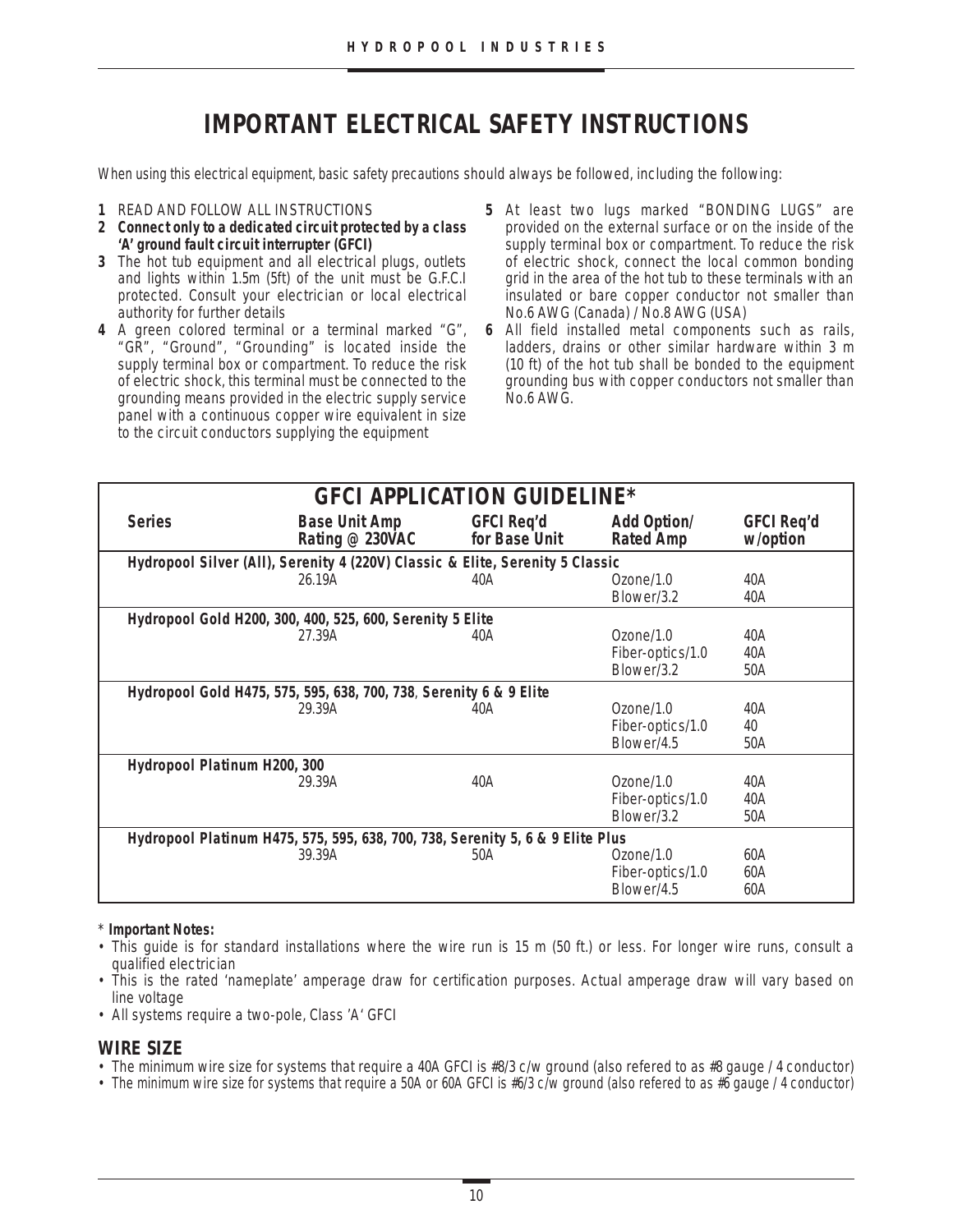# **GFCI INSTALLATION – TYPICAL**

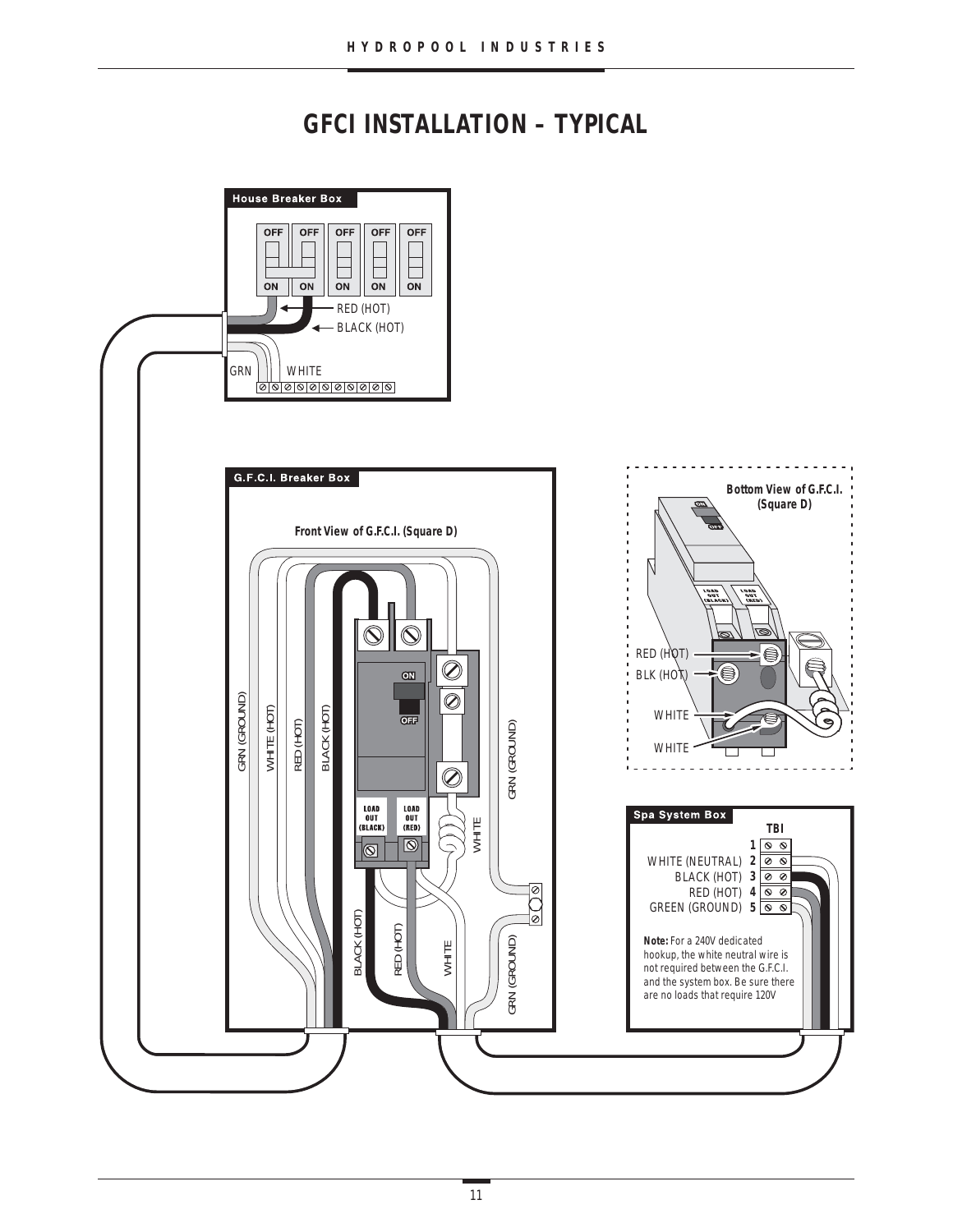# **50 HZ WIRING CHECKS**

#### **(NOT APPLICABLE IN NORTH AMERICA)**

Safety is key when installing or servicing any spa or spa control panel. Remember, safety comes first for you and your customer. Please take all necessary precautions\*.

#### **WIRING CHECK PRECAUTIONS**

- When working in a system box always be aware that it may contain high voltage.
- Always keep your fingers and hand tools away from any wiring or circuit board when the power is on. Touching anything in these areas can result in serious injury.
- All service calls, no matter how minor, should include a complete wiring check, beginning with the house breaker.
- Keep in mind, Balboa equipped spas only run on single phase electrical service. Three phase power will not supply proper voltage to the system. Three phase power may overheat the pumps and cause the Residual Current Device (R.C.D.) to trip.

# **CHECK FOR LOOSE CONNECTIONS OR DAMAGED WIRES:**

- Make sure the power is off before you touch any wiring.
- Once the power is off, carefully examine all wires for cuts or defects.



**TB1 in the System Box**

# **SYSTEM BOX WIRE GAUGE CHECK**

When inspecting the wiring for any control system, note that connections for the incoming wires are clearly labeled at the main terminal block.

- 16A or 20A Service 2.5 mm<sup>2</sup> copper wire.
- 30A service minimum ten gauge copper wire.
- 40A service minimum eight gauge copper wire.
- 50A service minimum six gauge copper wire.

These wires must connect the house breaker box, through the local disconnect, to the main terminal block. The wiring diagram inside the system box shows the main terminal block as TB1.



#### **IMPORTANT**

Using non-copper wire can be dangerous, and also can be the cause of a spa's malfunction. If non-copper wire is used at any point, we do not recommend servicing the spa until an electrician replaces it with the proper gauge copper wire.



### **IMPORTANT**

This service must be single phase. Any abnormal voltage reading requires an electrician. Do not attempt to fix these types of problems yourself. High voltage can seriously injure or kill.

#### **R.C.D. Wiring Check**

If an R.C.D. has recently been installed, a majority of tripping problems can be attributed to incorrect wiring of the R.C.D. A clear understanding of the correct configuration is essential.

\* And read this manual throughly before proceeding.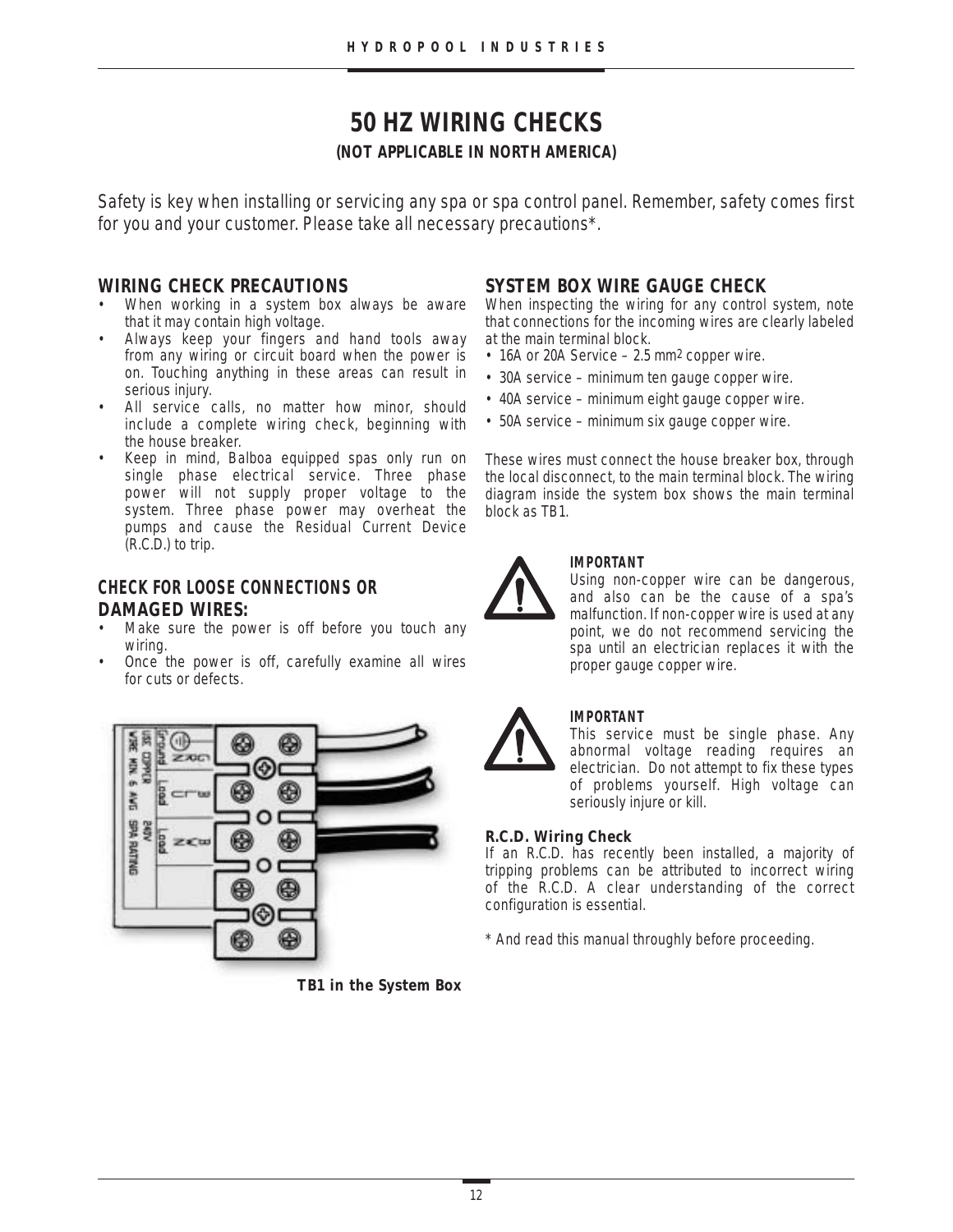# **50 HZ WIRING CHECK FOR R.C.D./SERVICE DISCONNECT (NOT APPLICABLE IN NORTH AMERICA)**

### **IMPORTANT**

Most regional codes state that a service disconnect breaker box (an R.C.D. can be used for this purpose) must be located at least five feet away from the spa and should be conveniently located near the equipment bay. If it is not in plain sight, keep the disconnect padlocked when in the off position.

### **PRECAUTIONS**

In most areas, R.C.D.'s are required for spa installations. In other areas, R.C.D.'s are recommended for spa installations, but are not mandatory.

If the spa you are servicing was not installed with an R.C.D., strongly urge your customer to improve safety and comply with current standards by installing one.

**Note:** A suitable R.C.D. may be acquired through your local distributor.



#### **IMPORTANT!**

Remember, high voltage is still accessible in the house breaker box even though you have turned off the spa breaker

# **R.C.D. LINE-IN WIRING CHECK**

- Locate the proper circuit breaker and turn it off.
- Remove the cover from the house breaker box. Check the main service amperage rating to the breaker box.

**Note:** Typically, a house circuit will require at least a 100 Amp service when a spa is installed.

- From the circuit breaker, locate the brown load wire and the blue neutral wire.
- From the R.C.D. neutral bar, locate the blue load neutral, and the green ground wire.
- Be sure there are no other appliances on the spa circuit. If there are, service must be re-wired to supply the spa only.
- Make sure all three wires exit the house breaker box via conduit, routed to the R.C.D. breaker box. The brown should be connected to the R.C.D. line-in. The blue should be connected to the neutral in.

#### **R.C.D. LINE-OUT WIRING CHECK FOR 230 V DEDICATED SYSTEM (3 WIRE SYSTEM INCLUDING GROUND WIRE)**

The brown wire should connect to load out, the blue wire from neutral out. All wires will exit the box via conduit routed to the spa control system.

**Once you have found all wiring correctly installed, begin to check for proper voltage.**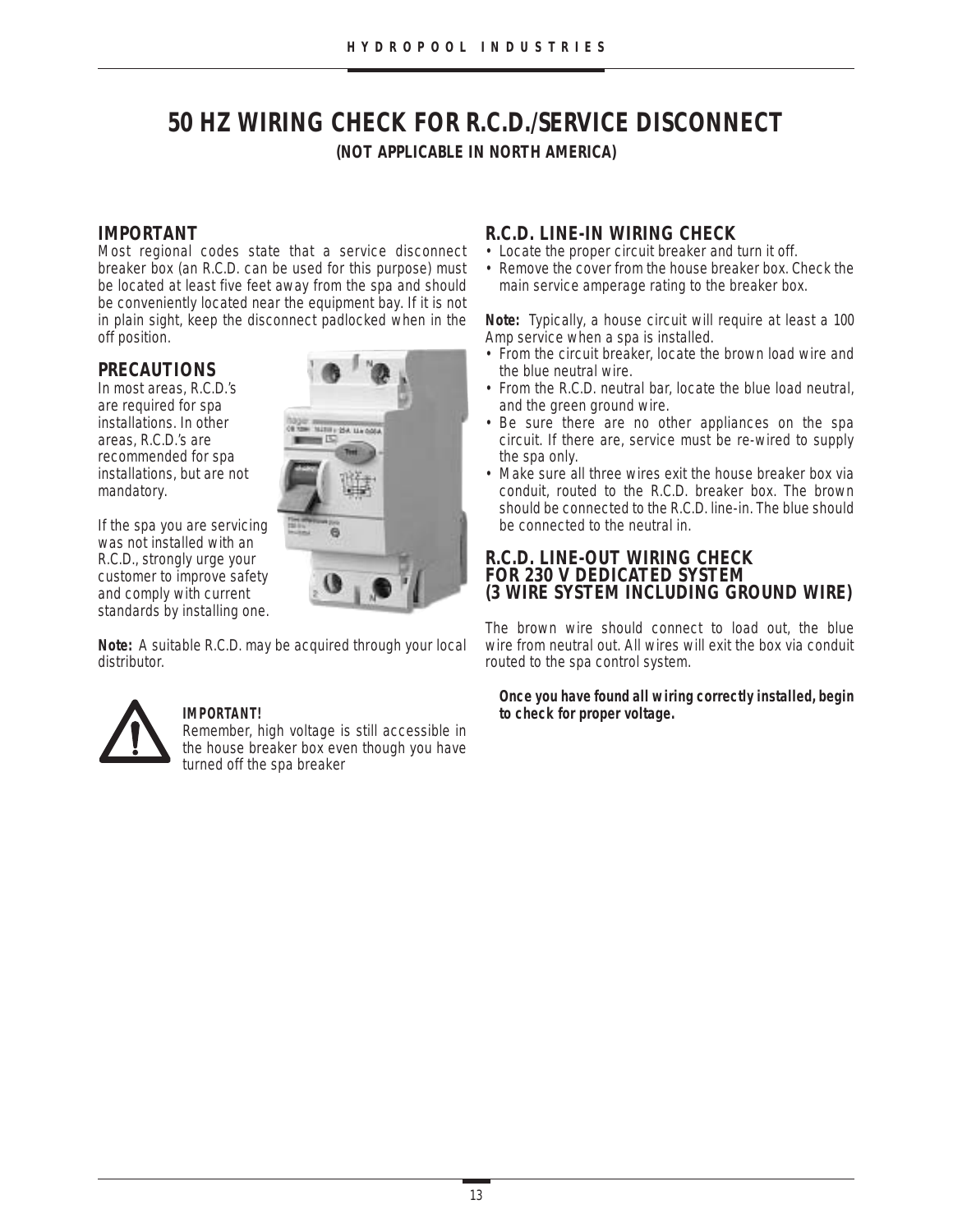# **50 HZ VOLTAGE CHECKS – BREAKER BOX/R.C.D.**

#### **(NOT APPLICABLE IN NORTH AMERICA)**

When checking for proper voltage, please keep in mind that the acceptable voltage range is  $\pm$  10% of the recommended voltage. Acceptable voltage when 230 V is specified as the desired voltage, is between 207 and 253 V.

#### **IMPORTANT!**



This service must be single phase. Any abnormal voltage reading requires an electrician. Do not attempt to fix problems yourself. High voltage can seriously iniure or kill.

# **BREAKER BOX VOLTAGE CHECK**

- Set your multi-meter or voltmeter for AC Volts.
- Make sure the R.C.D. is off.
- Carefully turn on the spa circuit breaker.
- At the house breaker box, probe the spa circuit breaker between the blue and brown wires. Your meter should read 230 V.
- Probe between the brown and green ground wires. You should also see 230 V.
- The voltage between the blue load neutral and the green ground wire should be approximately 0 V.

# **R.C.D. LINE-IN VOLTAGE CHECK**

#### **230 V Dedicated System:**

- Be sure the spa circuit breaker (located in the house breaker box) is on.
- Make sure the R.C.D. is off.
- Probe the blue and brown wires. The meter should read 230 V.
- Probe the blue and green ground wires. The meter should read 0 V.
- Probe the brown and green ground wires. This should also read 230 V.
- Turn on the R.C.D. breaker before continuing to the system box.

# **R.C.D. LOAD OUT VOLTAGE CHECK**

- **230 V Dedicated System:**
- Be sure the house breaker is on.
- Be sure the R.C.D. breaker is on.
- Probe the blue and brown wires at the R.C.D. load out and neutral out. The voltage should be 230 V.
- Probe the blue wire and the green ground wire. The meter should read 0 V.
- Probe the brown wire and the green ground wire. The voltage should read 230 V.
- Recheck voltage under peak load conditions.\*

#### **IMPORTANT!**

If the voltage is not within the acceptable range, call an electrician or the local electric company to diagnose the problem.

#### **SYSTEM BOX CHECK (AT TB1) 230 V Dedicated System Check:**

- Be sure the R.C.D. breaker is on.
- Probe the blue and brown wires. Look for 230 V.
- Probe the blue and green ground wires for 0 V.
- Probe the brown and green ground wires also 230 V.
- Recheck voltage under peak load conditions.\*

# **\*PEAK LOAD CHECK**

It is important to check the voltage again under peak load conditions. To reach peak load, turn on the blower, heater, light, and all pumps.

#### **Peak Load Check for 230 V System:**

• Check the voltage between the blue and brown wires. The acceptable voltage range is between 207 and 253 V.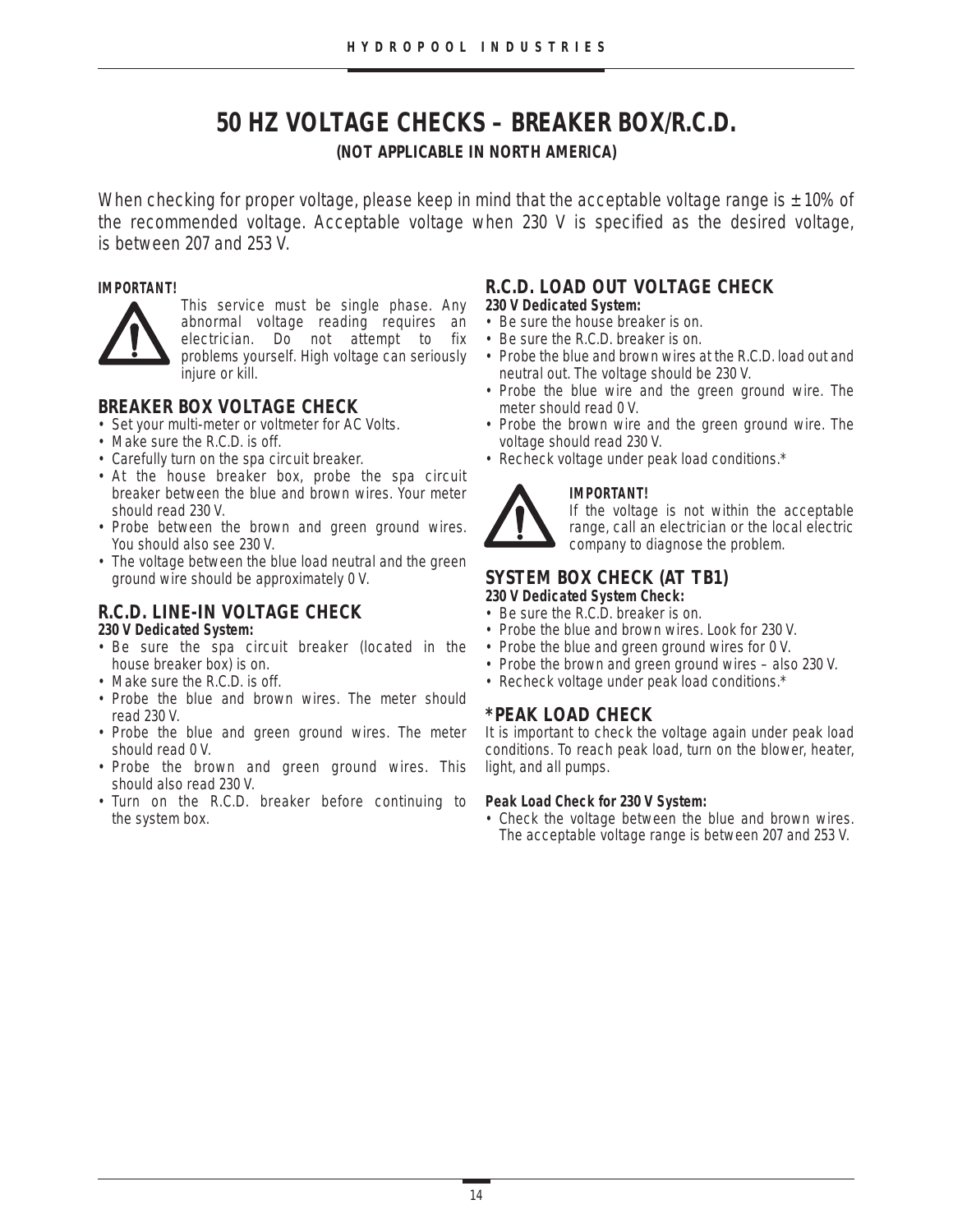# **50 HZ WIRING SCHEMATIC (NOT APPLICABLE IN NORTH AMERICA)**

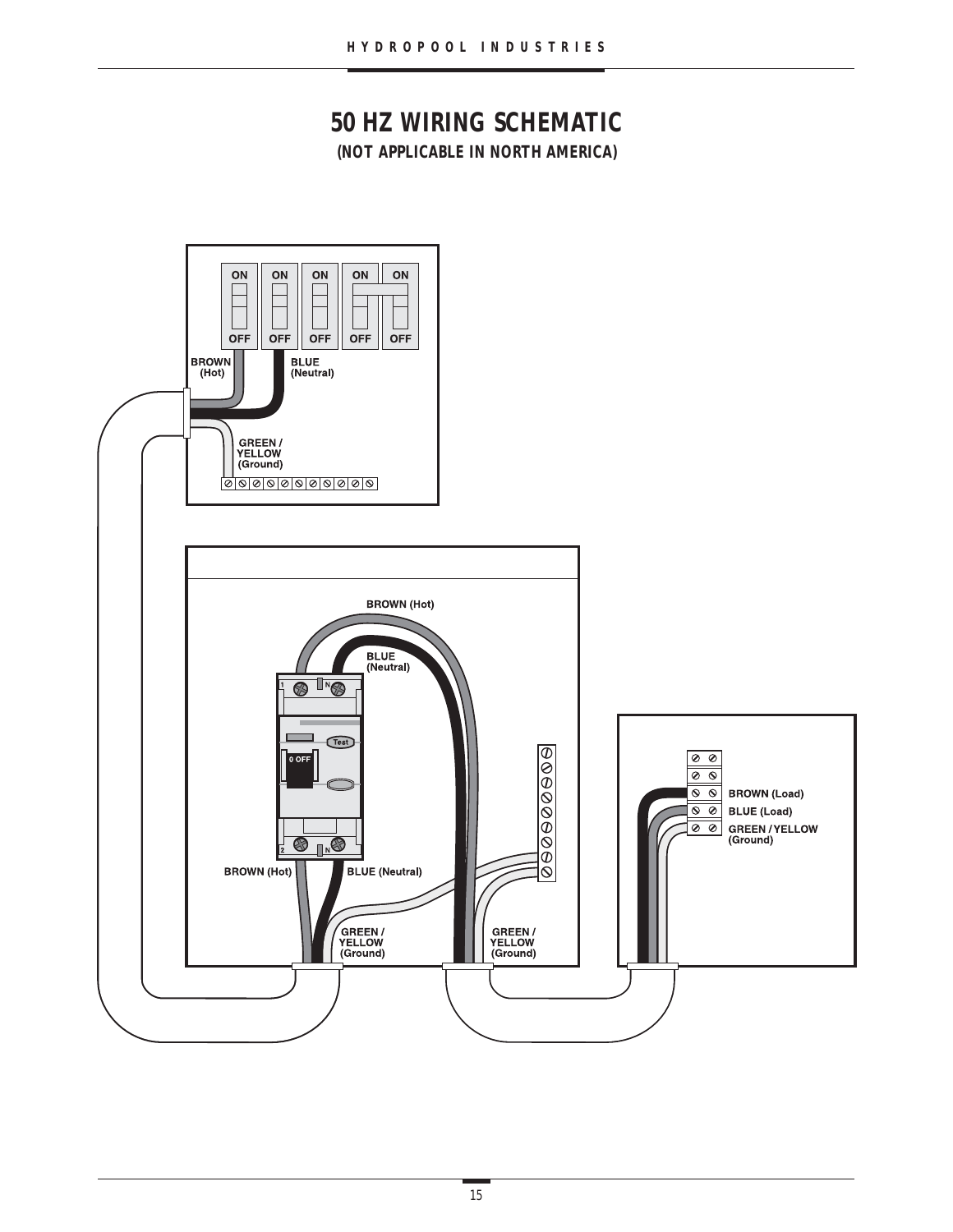# **INSTALLING ACCESSORIES**

When unpacking your new Serenity hot tub, you will find an accessories bag inside containing

- filter area cover
- coloured light lenses and removal tool (not required for units ordered with optional fiber-optic lighting)
- tool for opening the wall fitting to access the light bulb
- keys for equipment access door (for units ordered with the cabinet)
- hose bib adapter (Europe only)

### **LIGHT BULB & LENSES OR OPTIONAL L.E.D. LIGHT Bulb**

The bulb is replacable when the hot tub is empty. Use the plastic tool provided and turn the clear lens insert counter-clockwise to remove. The bulb simply pushes into the socket.

#### **Lenses**

The coloured lenses provided for your hot tub simply push over the existing clear light lens. A small plastic tool has been provided to pry off the coloured lens covers.



### **SAFETY HARDCOVER LOCKS**

The safety hard cover is designed to open away from the control area, however, if the hot tub is symmetrical in dimension, the cover can be oriented to open in either direction. Simply place the cover on the hot tub, pull the straps down so that they are fully extended, then release slightly so that there is approximately 6 mm (1/4 in.) of slack. Mark the position on the cabinet, and fasten the receiver clip with the screws provided. **Always ensure the safety hard cover is in place and locked whenever the hot tub is not being used.**







# **OPTIONAL COVER REMOVER**

HYDROPOOL offers several different devices to assist in the removal of the safety hard cover. Please refer to the instructions supplied with your particular cover remover for installation. For further information, contact your local HYDROPOOL dealer.

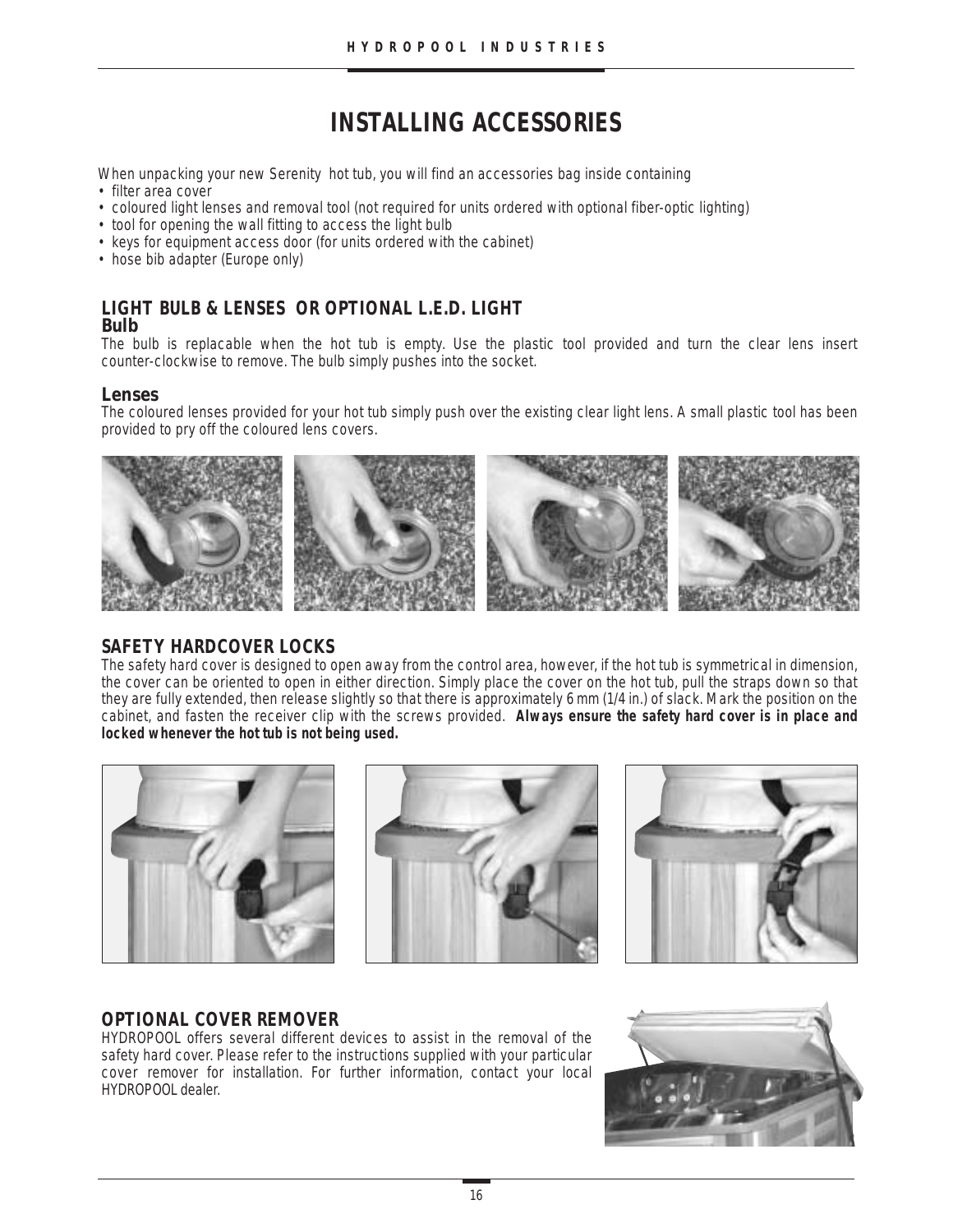# **FILLING, CHECKING AND STARTING YOUR HOT TUB**

Although your hot tub was water tested for at least 8 hours in the factory, some loosening of fittings can occur during shipping. Before any decking, tiling or carpeting is completed around the installation, fill and operate your hot tub to test for leaks (this ensures easy access and inexpensive correction). Check all union connections and plumbing for minor leaks. In the event of a leak, ensure all union connections are tight and o-rings/gaskets are in place.







- •Ideally, the hot tub should be filled through the skimmer opening (helps to prevent air locks) using a standard garden hose, turning the tap on slowly to prevent damage to the surface by a jerking hose connection
- •Pull up the handles on the suction and return gate valves (handles are pulled up when valves are open and pushed down when valves are closed)
- •Ensure the drain hose-bib is closed
- •Ensure that all jets are open. See section JET & FEATURE OPERATION
- Fill the hot tub to the recommended level, approximately 3/4 up the skimmer opening
- Visually check all union connections and plumbing for minor leaks. In the event of a leak, ensure all union connections are tight and o-rings/gaskets are in place
- Turn the main power "on" at your electrical panel
- Follow the control instructions for your particular model hot tub to put the pump into low speed (see section SERENITY CONTROL SYSTEMS)
- •If the hot tub pump is located below water level, the water should start circulating immediately. If the motor works but you do not notice water circulation within the first 15 seconds, the pump may require priming due to trapped air (referred to as an 'air lock'). To prime, with the pump running on low speed, loosen the union on the discharge side of the pump. As soon as the water flows, re-tighten the union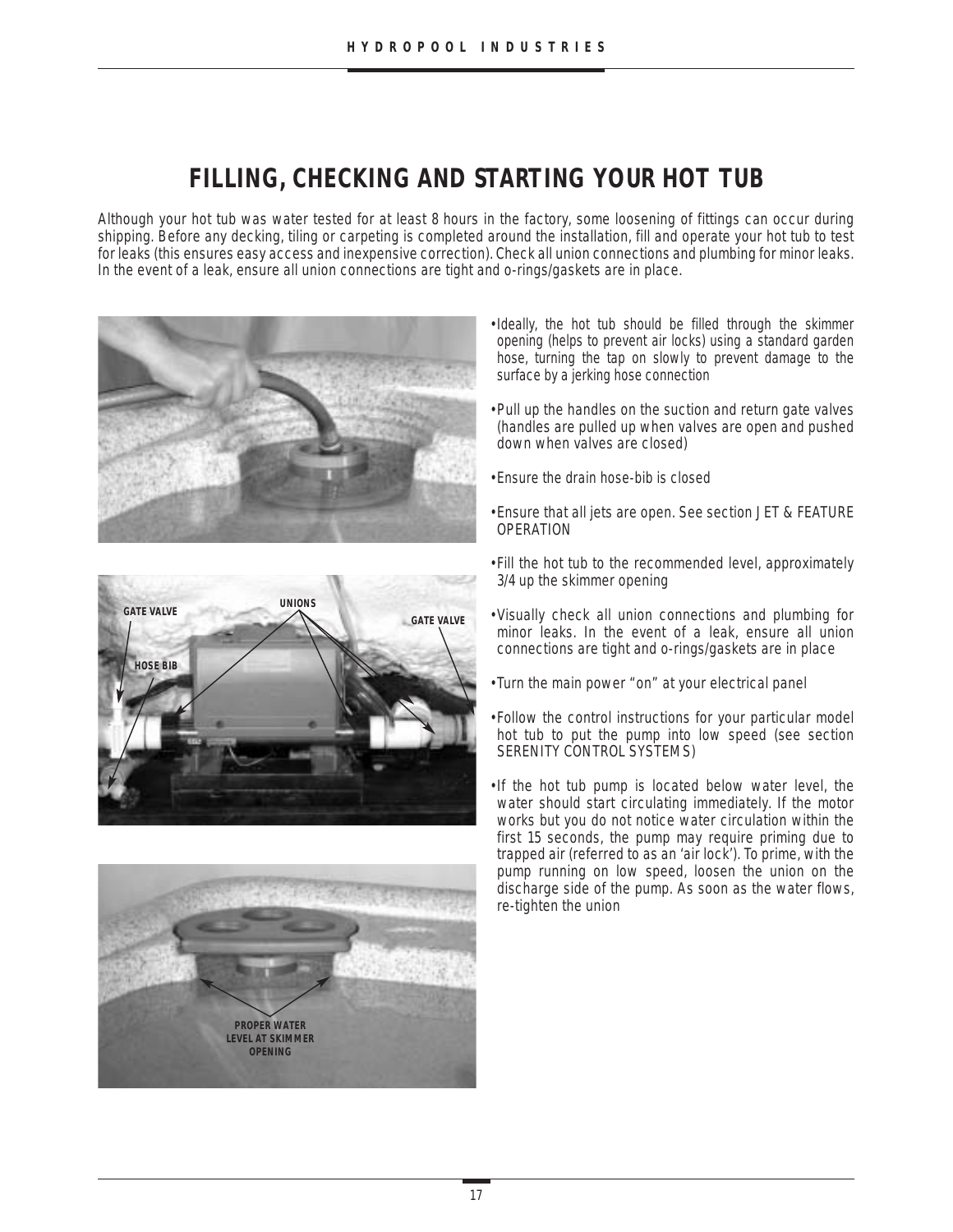

- •If your hot tub is equipped with the optional Remote Above-Grade Equipment Package, you should close the gate valves on either side of the pump, loosen off the lids on the priming pots, fill with water, re-seal, turn on the pumps and quickly re-open valves
- Turn the pump onto high speed and re-check for leaks. The control system will automatically return the pump to low speed after 15 minutes
- •Adjust the hot tub heat control at the topside panel to the desired water temperature
- •Adjust water balance (pH, TA, calcium hardness) to recommended levels and add sanitizor
- •The hot tub will require 8-10 hours to reach the desired temperature
- •Keep insulated safety hard cover on the hot tub, and the air controls closed during the entire heat up process



### **RELEASING AN AIR LOCK…**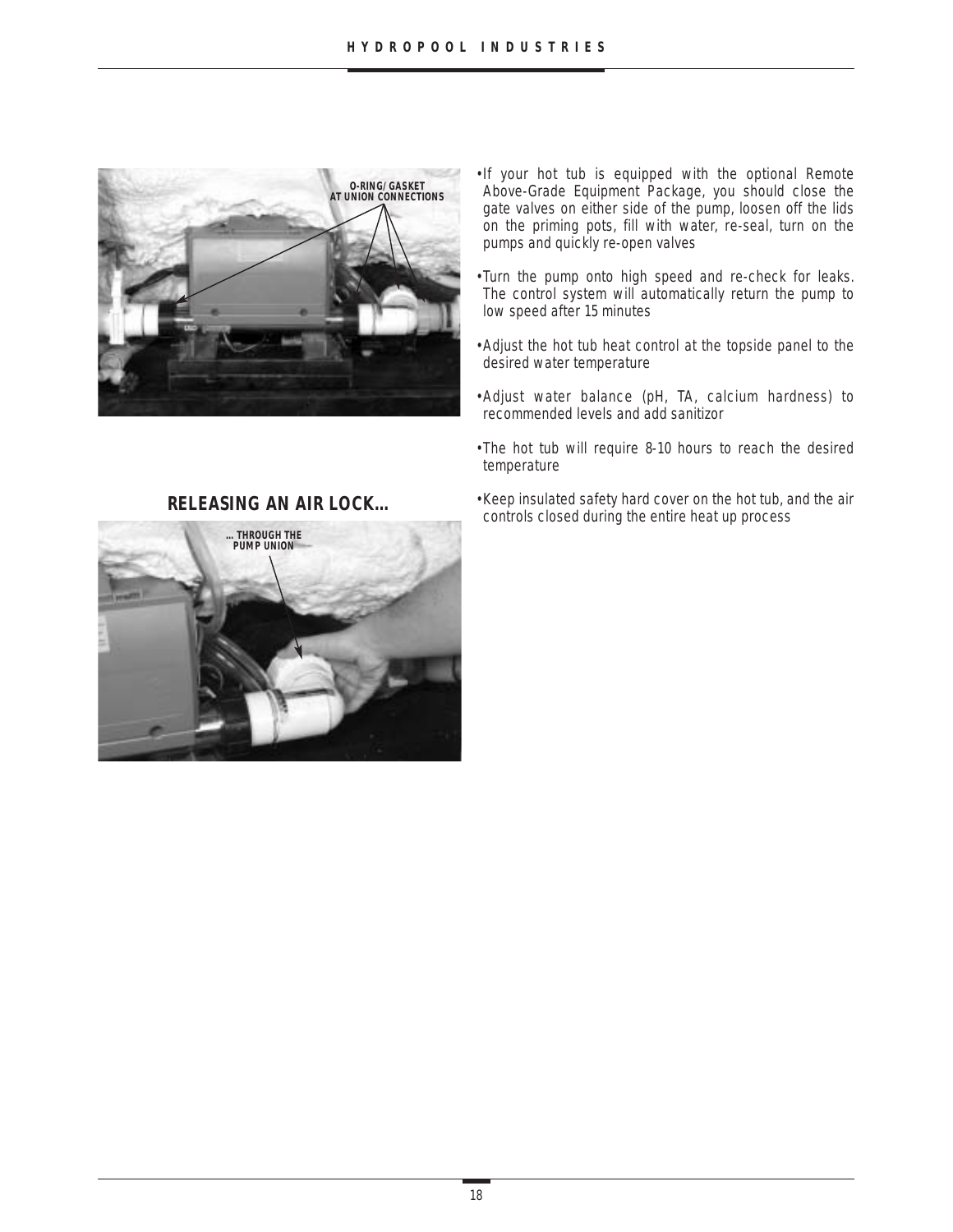# **SERENITY CONTROL SYSTEMS**

# **SSPA-1 DIGITAL CONTROL**



### **INITIAL START-UP**

When you initially power up your Serenity hot tub, it will default to the factory-preset temperature of 100˚F (38˚C), and filtration cycle of 3 out of every 12 hours (see "Preset Filter Cycles"). Anytime power to your hot tub is interrupted the system will default to these settings.

#### **TEMPERATURE ADJUSTMENT** The current water temperature is continually



#### **To Check the Set Temperature:**

press the up or down arrow and the display will show the 'set point' indicator icon  $\blacksquare$  and the set temperature for 5 seconds.

displayed on the topside control panel.

#### **To Change the Set Temperature:**

While the display is still showing the set temperature, press and hold either the up or the down arrow to adjust the temperature to the desired setting. The temperature is adjustable as follows:

59˚F to 104˚F in 1˚ increments (15˚C to 40˚C)

# **JETS**



Press the 'jets' pad to activate the pump

#### **Single Pump System (P1):**

- 1st press turns on low speed of pump
- 2nd press turns on high speed of pump
- 3rd press turns off high speed of pump

The low speed pump will start automatically when:

- the system calls for heat. The Heater indicator lights when the heater is on, and flashes when the system is calling for heat, but the
	- heater has not yet activated
- a filter cycle is activated. See PRESET FILTER CYCLES
- a freeze condition is detected. See section FREEZE PROTECTION/SMART WINTER MODE

When low speed is already on, the 1st press of the 'jets' pad puts the pump directly into high speed.

#### **AUTOMATIC TIME-OUTS**

P1 high speed – turns off after 15 minutes P1 low speed – turns off after 4 hours

#### **CLEAN-UP CYCLE**

After P1 high speed is turned off either manually or automatically, P1 low speed circulates for 1 hour.

#### **PURGE CYCLE**

If your hot tub is equipped with a blower, the system will automatically activate it for 30 seconds at the beginning of each filter cycle.

#### **FREEZE PROTECTION / SMART WINTER MODE**

An onboard sensor continuously monitors the ambient air temperature inside the control pack. If at anytime the temperature drops below 55˚ F (13˚ C) the system activates the Winter mode for the next 24 hours. In this mode, if the pump has not been turned on in the last 2 hours (whether manually or automatically), the system will automatically activate P1 low speed for 1 minute to circulate warm water through the plumbing. While the pump is operating in this mode, the Filter indicator (insert icon here) on the displa will flash on/off.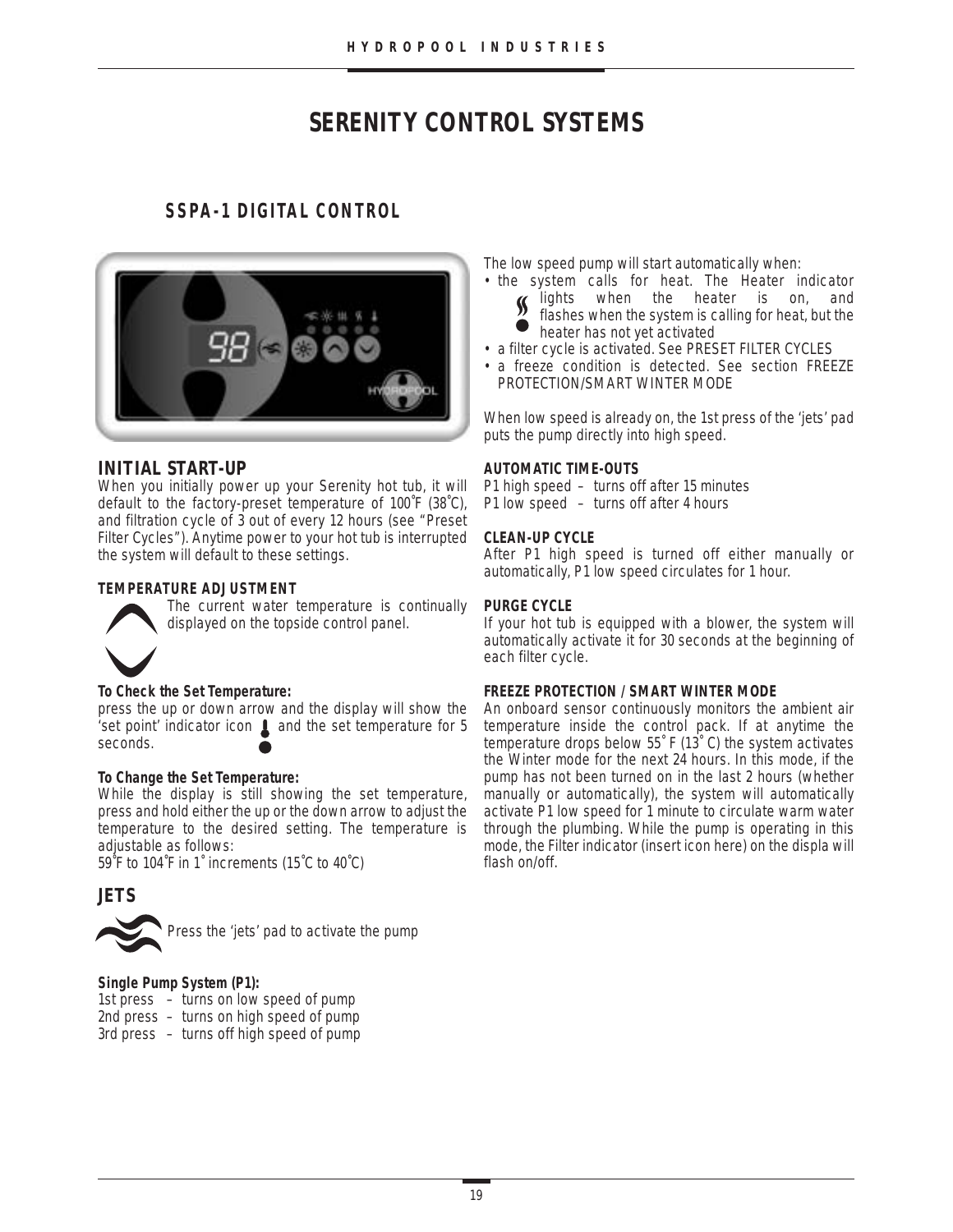#### **BLOWER (Optional)**



Press the 'blower' pad to turn the blower on and off. The system will automatically turn off the blower after 15 minutes.

#### **SPA LIGHT**



Press the 'light' pad to turn the light on and off. The system will automatically turn off the light  $\overline{a}$  after 4 hours.

#### **FIBER-OPTIC LIGHTS (Optional)**

Press the 'light' pad to activate the fiber-optics.

- 1st press activates fiber-optic light and begins colour change sequence. The 'light' indicator will flash on/off.
- 2nd press stops colour change sequence at selected colour. The light indicator will stop flashing, but still be displayed.
- 3rd press shuts off fiber-optic light

#### **OZONATOR (Optional)**

The ozonator operates during 'Filter Cycles' and 'Clean-up Cycles' only (starts 2 minutes after filter cycle begins)

#### **STANDBY/DRAIN ASSIST**

The standby/drain assist feature stops the system from operating automatically, allowing for convenient filter cartridge removal or for safe draining of the hot tub. To put the system in standby, press and hold the 'Jets' pad for 5 seconds. All functions will turn off, but P1 low speed can be activated (by pressing the 'jets' pad) to facilitate draining the spa. Press and hold the 'jets' pad for 5 seconds to return the system to normal operation. **The system automatically shuts off P1 low speed after 1 hour, and exits 'Standby' mode after 3 hours, resuming automatic operation.** If the heater is on while the 'Standby' mode is activated, the pump will continue to operate for a 30 second cool down period, during which time the 'SBY' message will flash on/off. See section 'DRAINING YOUR HOT TUB' for detailed instructions.

#### **PRESET FILTER CYCLES**

Your spa control system automatically activates P1 low speed to filter the water twice each day (one filter cycle every 12 hours). The first filter cycle begins 1 minute after your spa is initially powered up. The second filter cycle will begin 12 hours after the start of the first filter cycle. The duration of the filter cycle (length of time P1 low runs) is programmable from the topside control panel, and can be set from 0 -12 hours, where 0 represents no filtration and 12 represents continuous filtration.

Example: selecting 3 would configure the system for 3 hours of filtration every 12 hours (3 hrs on, 9hrs off)

#### **Changing Filter Cycles**

To change the preset filter cycles:

Press and hold the 'Light' pad  $\frac{1}{2}$  for 5 seconds.

Press the up or down arrow  $\bigcirc$  to select the filter cycle duration.

Once you have selected the filter cycle duration, press the 'Light' pad  $\frac{1}{2}$  to lock in the setting. The filter cycle will start immediately.

To prevent excessive water temperature due to long filtration cycles during warmer weather (referred to as 'thermal creep'):

If the water temperature exceeds the set point by more than 2˚F for more than 3 hours, the system will turn off the pump. The 'Filter' indicator  $\frac{1}{2}$  will flash on/off for the rest of the duration of the filter cycle  $-$  on for .5 seconds, off for .5 seconds, on for .5 seconds, off for 1.5 seconds. Should the water temperature cool down to 1˚F above the set point before the filter cycle times out, the system will activate the pump for the remaining duration of the cycle.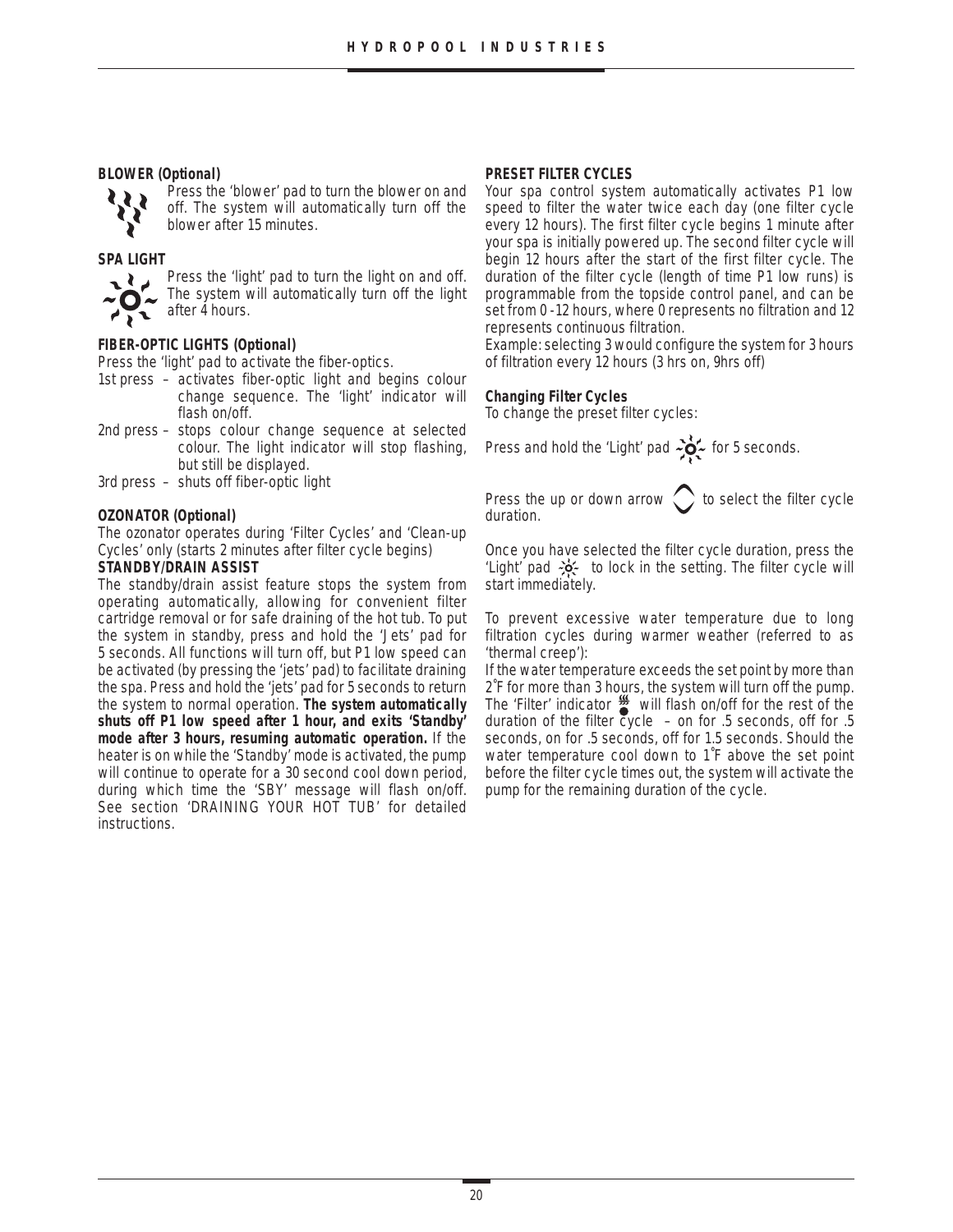#### **HP2000 DIGITAL CONTROL** NORTH AMERICA



# **HPL103/105 DIGITAL CONTROL** EUROPE



### **INITIAL START-UP**

When you initially power up your Serenity hot tub, it will default to the factory preset temperature, 100˚F (38˚C), and filtration cycle F3 (see "Preset Filter Cycles"). Anytime power to your hot tub is interrupted, the system will default to these settings.

### **TEMPERATURE ADJUSTMENT**



The current water temperature is continually displayed on the topside control panel.

#### **To Check the Set Temperature:**

press the 'temperature' pad and the display will flash the set temperature for a few seconds. When it stops flashing, the display will again show the current water temperature.

#### **To Change the Set Temperature:**

press the 'temperature' pad and the display will flash the set temperature. While the display is still flashing, press the temperature pad a second time. Each subsequent press will change the set temperature in the same direction. To adjust the temperature in the opposite direction, wait a few seconds for the display to stop flashing (until it displays the current water temperature), then press the 'temperature' pad again.

The temperature is adjustable as follows:

40˚F; 60˚F to 80˚F in 5˚ increments; 80˚F to 104˚F in 1˚increments 4˚C; 16˚C to 26˚C in 2˚ increments; 26˚C to 40˚C in 1˚increments

#### **JETS**



Press the 'jets' pad to activate the pump(s)

#### **Single Pump System (P1):**

- 1st press turns on low speed of pump
- 2nd press turns on high speed of pump
- 3rd press turns off high speed of pump

#### **Dual Pump System (P1 & P2):**

1st press – turns on low speed of P1 2nd press – turns on high speed of P1 3rd press – turns on P2 4th press – turns off high speed of P1 5th press – turns off P2

The low speed pump will start automatically when the system calls for heat, when a filter cycle is activated, or when a freeze condition is detected. When low speed is already on, the 1st press of the 'jets' pad puts the pump directly into high speed.

### **AUTOMATIC TIME-OUTS**

```
P1 high speed and P2 – turn off after 15 minutes
P1 low speed – turns off after 4 hours
```
### **CLEAN-UP CYCLE**

After P1 high speed is turned off either manually or automatically, P1 low speed circulates for 1 hour.

### **PURGE CYCLE**

If your hot tub is equipped with a second pump (P2) and/or a blower, the system will automatically activate each for 30 seconds at the beginning of every filter cycle.

#### **FREEZE PROTECTION**

The system will automatically activate P1 low speed and P2 if the water temperature in the equipment area drops to 40˚F (4˚C).

#### **BLOWER OPTIONAL**



Press the 'blower' pad to turn the blower on and off. The system will automatically turn off the blower after 15 minutes.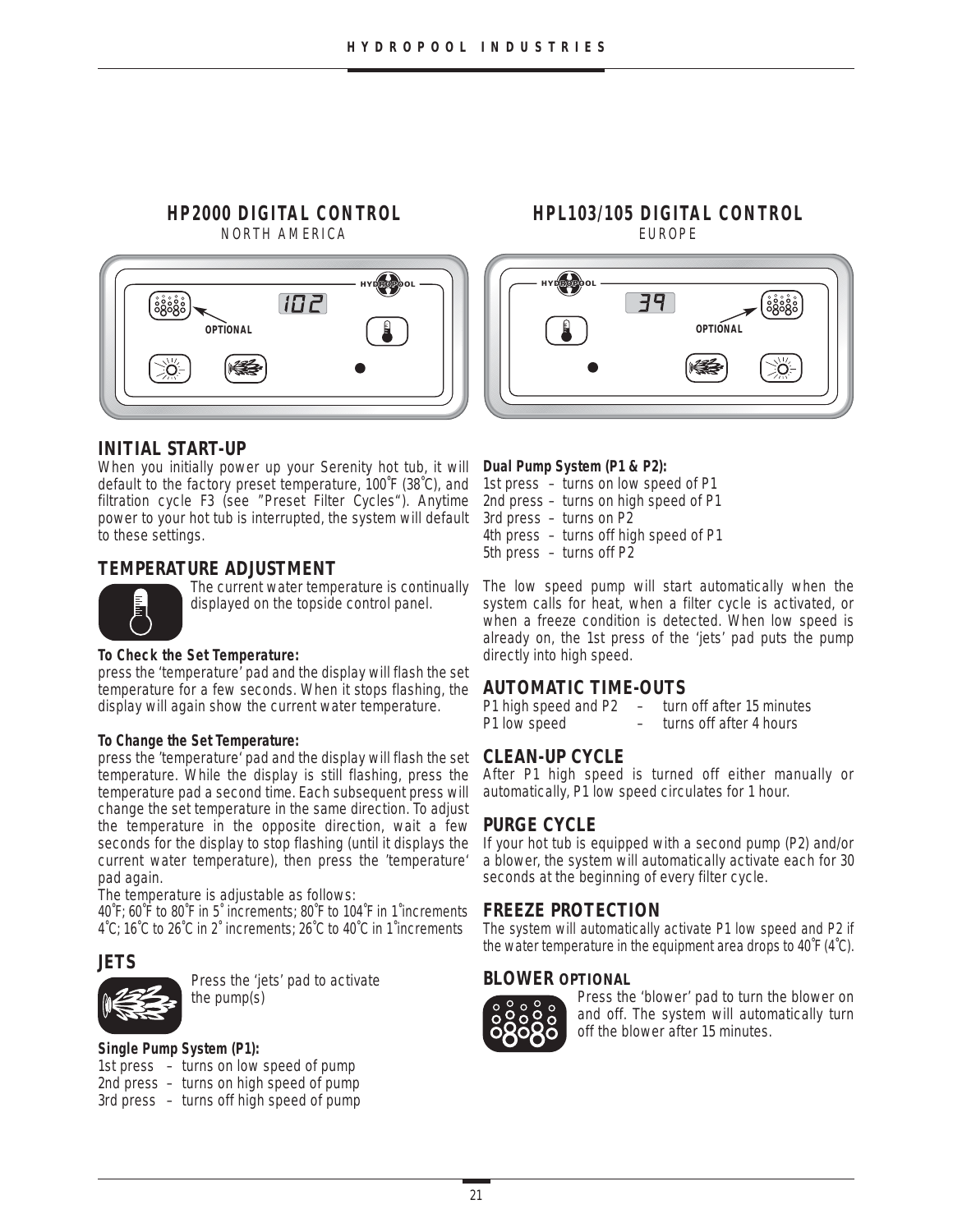# **MOOD LIGHT**

Press the 'light' pad to turn the light on and off. The system will automatically turn off the light after 4 hours.



# **FIBER-OPTIC LIGHTS OPTIONAL**

Press the 'light' pad to activate the fiber-optics.

- 1st press activates fiber-optic light and begins colour change sequence
- 2nd press stops colour change sequence at selected colour

3rd press – shuts off fiber-optic light

#### **OZONATOR OPTIONAL**

The ozonator operates during 'Filter Cycles' and 'Clean-up Cycles' only (starts 2 minutes after filter cycle begins)

#### **STANDBY/DRAIN ASSIST**

The standby/drain assist feature stops the system from operating automatically, allowing for convenient filter cartridge removal or for safe draining of the hot tub. The following pads must be pressed within 2 seconds of each other. To put the system in standby,



All functions will turn off, but P1 low speed can be activated (by pressing the 'jets' pad) to facilitate draining the hot tub. Press any pad other than the 'jets' pad to return the system to normal operation. See section 'DRAINING YOUR HOT TUB' for detailed instructions.

### **PRESET FILTER CYCLES**

Your hot tub control system automatically activates P1 low speed to filter the water twice each day (one filter cycle every 12 hours). The first filter cycle begins 1 minute after your hot tub is initially powered up. The second filter cycle will begin 12 hours after the start of the first filter cycle. The duration of the filter cycle (length of time P1 low runs) is programmable from the topside control panel, and can be set for F3, F4, F6, F8, FC (filter continuously). **Example:** F3 represents 3 hours of filtration every 12 hours (3 hrs on, 9hrs off)

# **CHANGING FILTER CYCLES**

To change the preset filter cycles:







Press these two pads within 2 seconds of each<br>
other to enter the programming sequence<br>
Filter cycle duration other to enter the programming sequence



Press  $\mathbb{R}$  to lock in your selection and exit the programming sequence.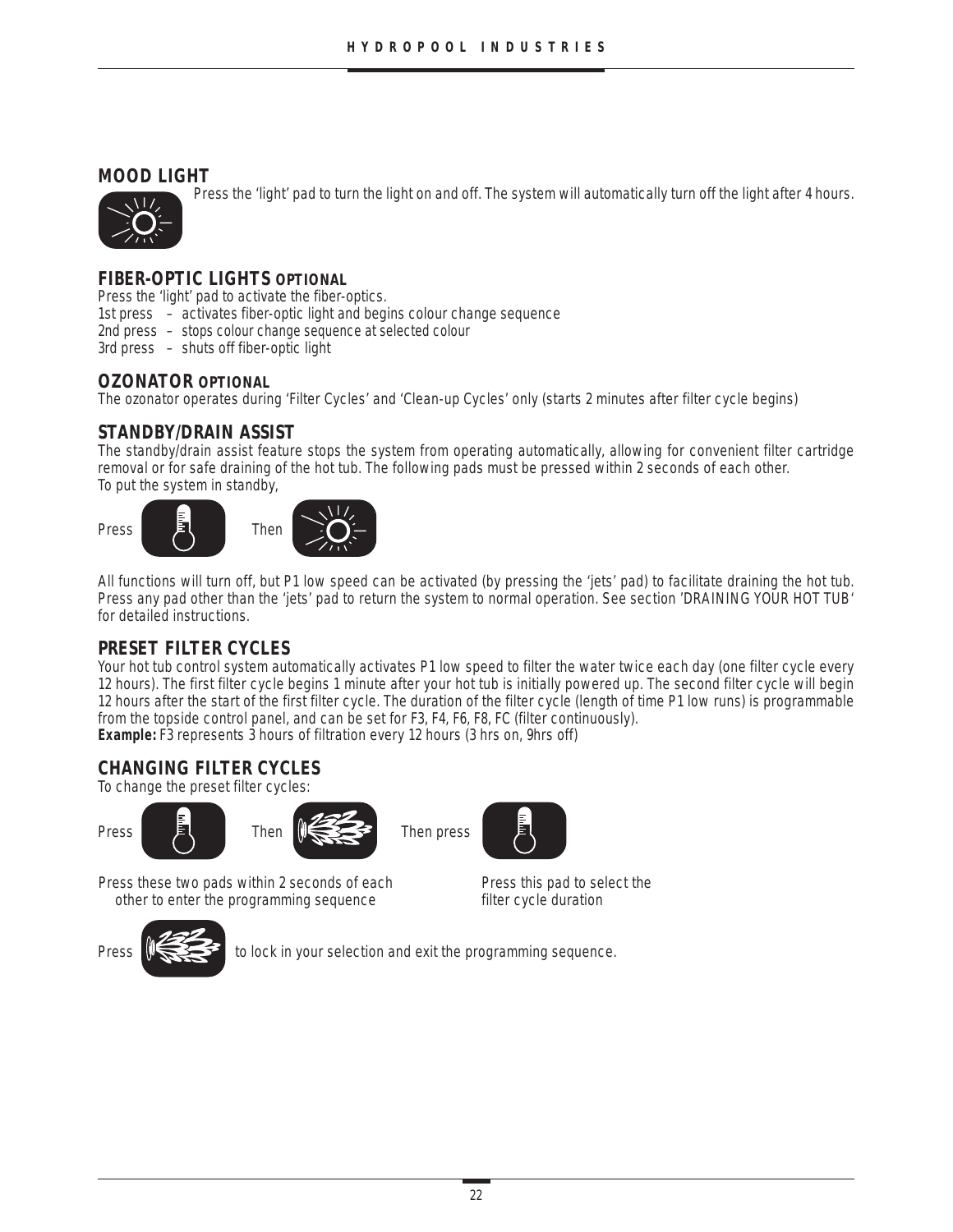# **OPTIONAL UPGRADE**

# **HPL200 DELUXE DIGITAL CONTROL** – NORTH AMERICA **HPL 203/205 DELUXE DIGITAL CONTROL** – EUROPE



#### **FEATURES Temperature Adjustment**



The current water temperature is continually displayed on the topside control panel. When either of these pads is pressed once, the LCD will display the set temperature as well as the words 'set heat'. Pressing either pad a second time will increase or decrease the set temperature (depending on which pad is pressed). After 3 seconds, the LCD display will return to the current water temperature.

#### **JETS**



Press the 'jets' pad to activate the pump(s)

#### **Single Pump System (P1):**

- 1st press turns on low speed of pump
- 2nd press turns on high speed of pump
- 3rd press turns off high speed of pump

#### **Dual Pump System (P1 & P2):**

- 1st press turns on low speed of P1 2nd press – turns on high speed of P1
- 3rd press turns on P2
- 4th press turns off high speed of P1
- 5th press turns off P2

The low speed pump will start automatically when the system calls for heat (in 'Standard' mode only - see MODE FUNCTION), when a filter cycle is activated, or when a freeze condition is detected. When low speed is already on, the 1st press of the 'jets' pad puts the pump directly into high speed.

### **AUTOMATIC TIME-OUTS**

P1 high speed and P2 - 15minutes P1 low speed - 4 hours

### **CLEAN-UP CYCLE**

After P1 high speed is turned off either manually or automatically, P1 low speed circulates the water for 1 hour.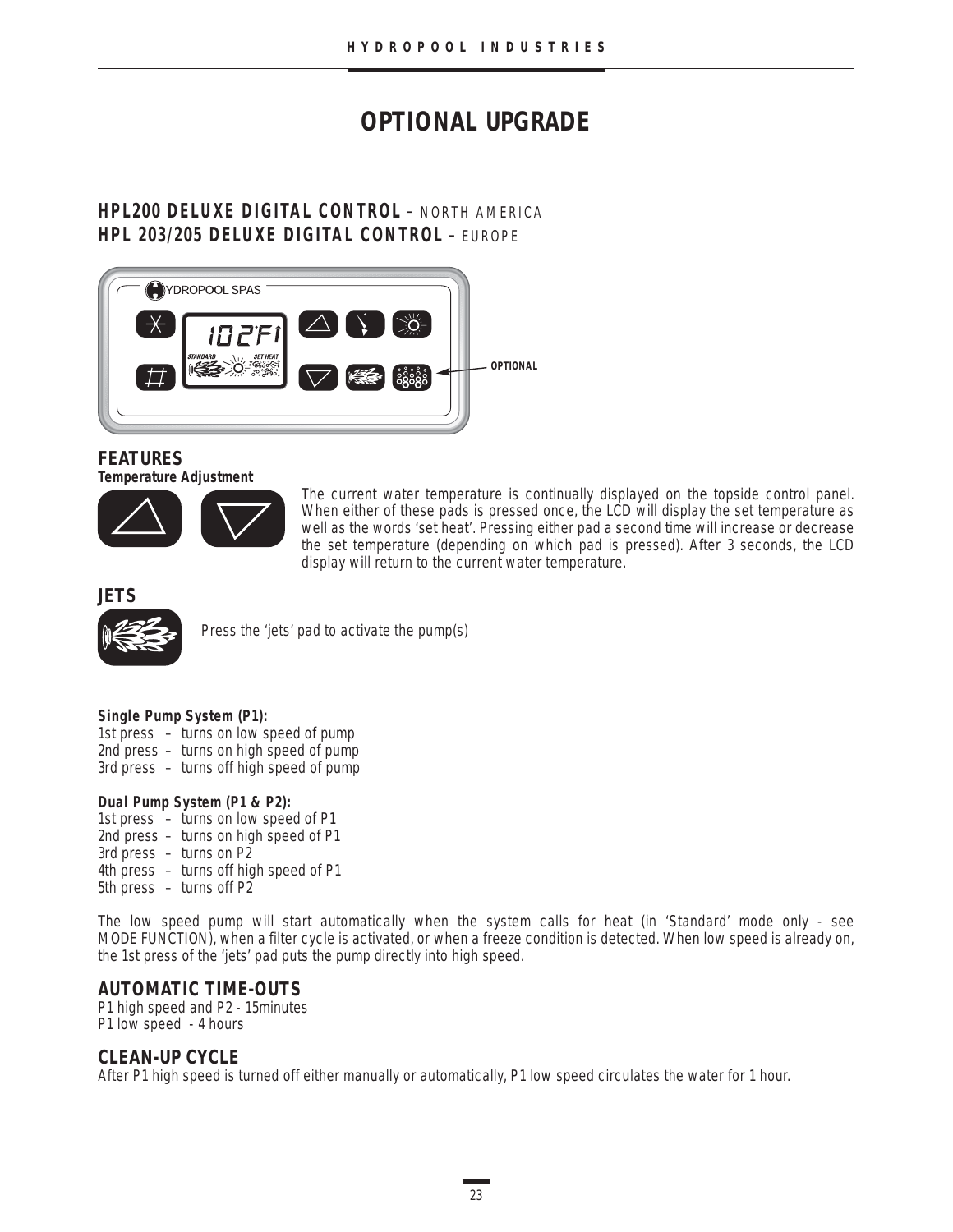# **PURGE CYCLE**

If your hot tub is equipped with a second pump (P2) and/or a blower, the system will automatically activate each for 30 seconds at the beginning of every filter cycle.

#### **BLOWER OPTIONAL**



Press the 'blower' pad to turn the blower on and off. The system will automatically turn off the blower after 15 minutes.

# **MOOD LIGHT**



Press the 'light' pad to turn the light on and off. The system will automatically turn off the light after 4 hours.

### **FIBER-OPTIC LIGHTS OPTIONAL**

Press the 'light' pad to activate the fiber-optics.

- 1st press activates fiber-optic light and begins colour change sequence
- 2nd press stops colour change sequence at selected colour
- 3rd press shuts off fiber-optic light

#### **TIME**



Press this pad once to view the time of day. After 3 seconds the display will return to the current water temperature.

### **LIQUID CRYSTAL DISPLAY (LCD)**



Continually displays the operating status of the hot tub. Icons indicate various functions and programming information.

### **LCD INVERT**

This feature allows you to invert the LCD readout for convenient viewing from inside the hot tub. All other functions will continue to operate normally. The following pads must be pressed within 2 seconds of each other. To invert the readout,





To return the LCD readout to normal viewing (from outside of the hot tub), repeat the above sequence.

### **PROGRAM FUNCTION**



This pad is used for setting clock time, programming filter cycles, and for panel lock routines.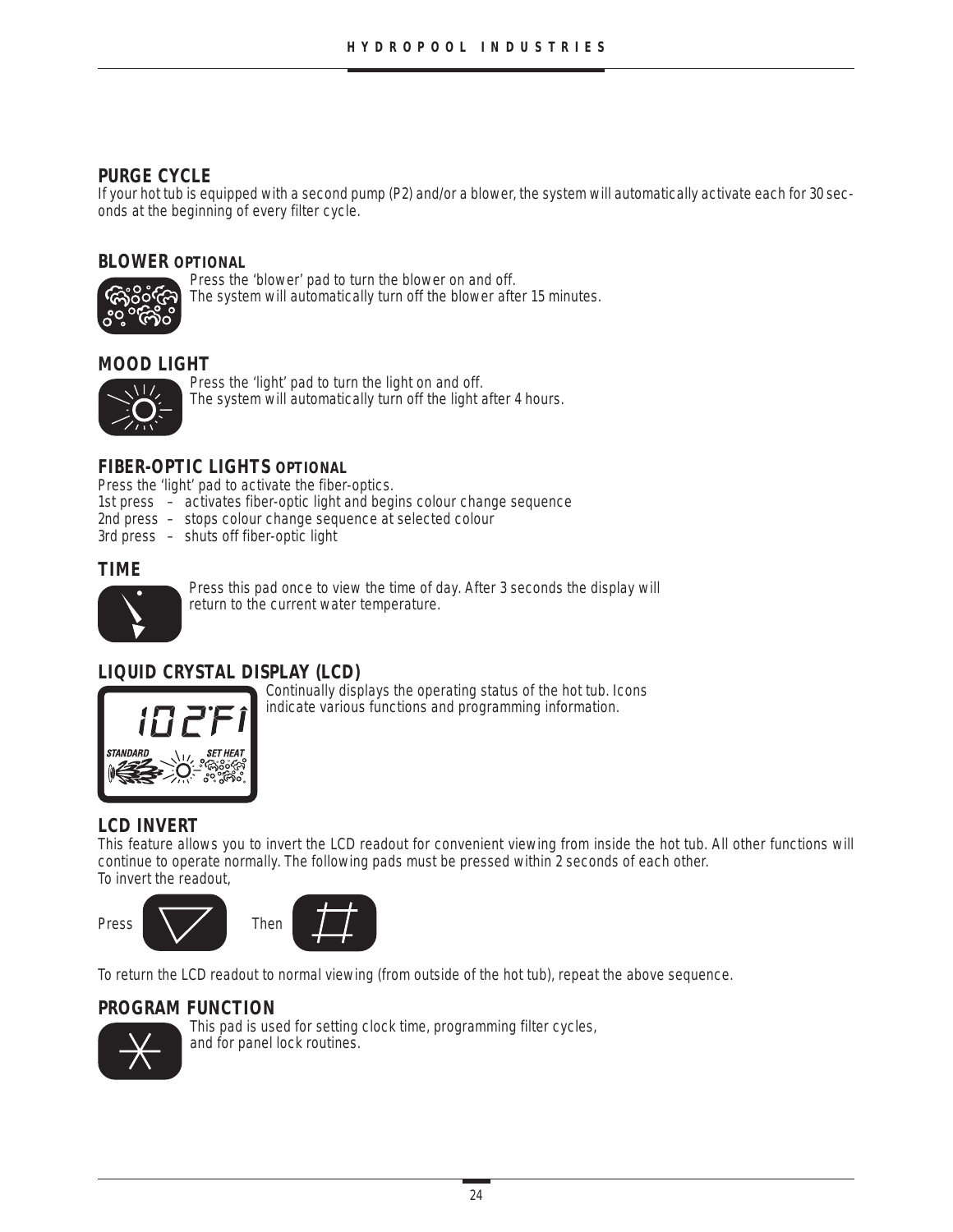# **MODE FUNCTION**



This pad is used to change hot tub operation to either 'Economy' or 'Standard' mode.

- **Economy Mode** the hot tub will heat only during the filter cycles.
- **Standard Mode –** the preset hot tub temperature will be maintained (the system will automatically activate P1 low speed when the control calls for heat).

This pad also resets the system in the rare instance of an overheat (see TOPSIDE CONTROL PANEL DISPLAY MESSAGES).

#### **OZONATOR OPTIONAL**

The ozonator operates during filtration cycles and clean-up mode only (starts 2 minutes after filter cycle begins).

#### **STANDBY/DRAIN ASSIST**

The standby/drain assist feature stops the system from operating automatically, allowing for convenient filter cartridge removal or for safe draining of the hot tub. The following pads must be pressed within 2 seconds of each other. To put the system in standby,



All functions will turn off, but P1 low speed can be activated (by pressing the 'jets' pad) to facilitate draining the hot tub. Press any pad other than the 'jets' pad to return the system to normal operation. See section ' DRAINING YOUR HOT TUB' for detailed instructions.

#### **INITIAL START-UP**

When you initially power up your Hydropool hot tub, it will be in 'Economy' mode. Simply press the mode (#) pad to switch the system to 'Standard' operation and begin heating. The spa water will heat to 100˚F (38˚C) unless you adjust the set temperature.

### **SETTING THE SYSTEM CLOCK TIME**

After the initial start-up, the 'set time' message will flash on the LCD screen.



After either pad is pressed once, hours will automatically increase or decrease in one-minute increments. Press either pad again to stop the sequence.

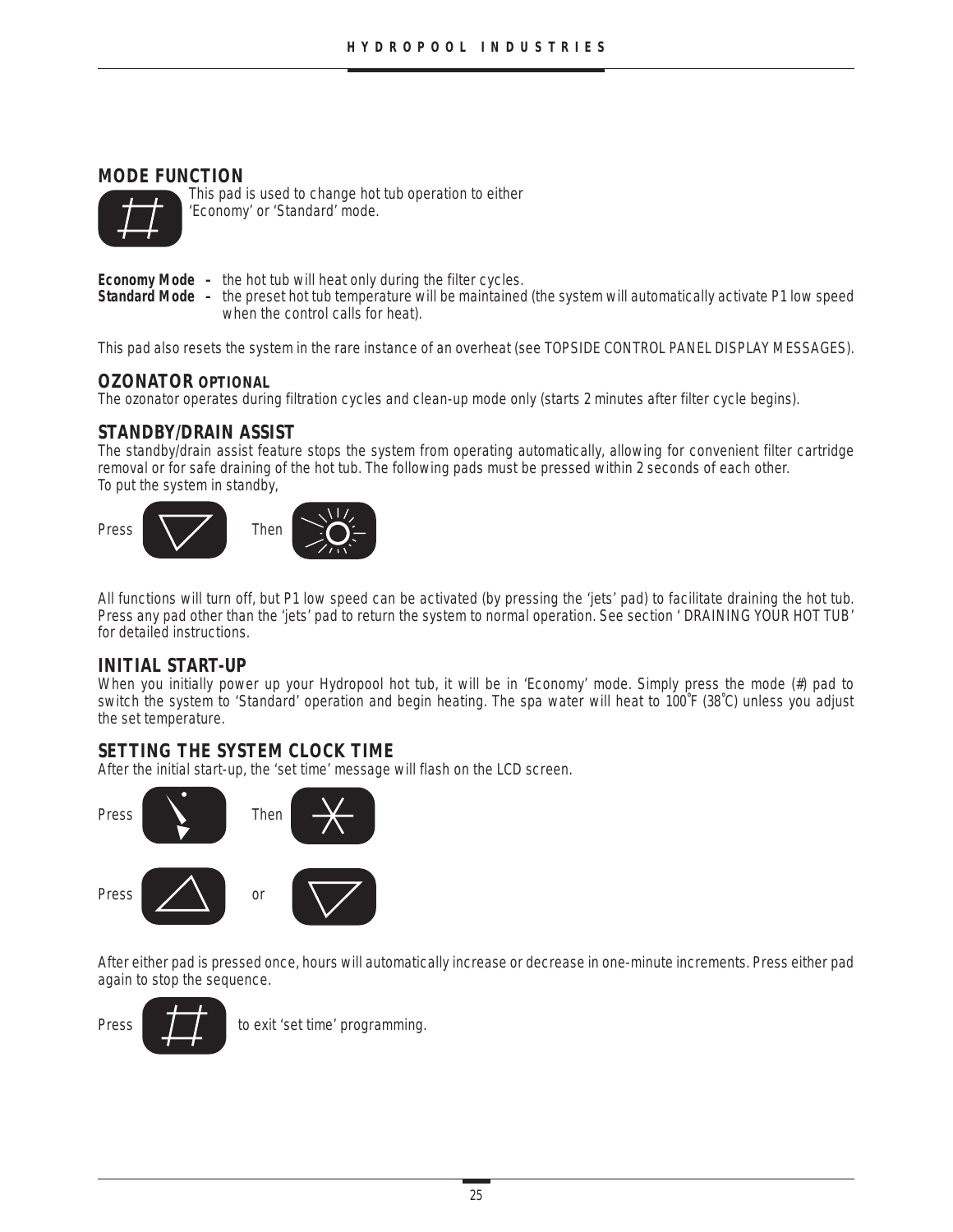# **PRESET FILTER CYCLES**

Once the system clock time has been correctly set, the system will automatically activate P1 low speed to filter the water for three hours twice each day. During the filter cycle, the LCD will indicate 'Filter 1' or 'Filter 2'.

**Filter 1:** The system automatically activates P1 low to operate from 2:00am until 5:00am.

- **Filter 2:** The system automatically activates P1 low to operate from 2:00pm until 5:00pm.
	- If the system is in 'Economy' mode, the heater will operate during the filter cycles only.

# **CHANGING FILTER CYCLES**

To change the preset filter cycles or the filter cycle duration:



is pressed, the filter start time, and the filter stop time will be indicated on the LCD screen.

When the filter start or filter stop times are displayed on the LCD screen,



When the 'set heat' message is displayed



In the 'on' position, the hot tub water will heat to the set temperature during the filter cycles. In the 'off' position, the heater, when in 'Economy' mode, will not be acivated during the filter cycles

After entering the filter set routine,



Press **the start and stop times for both filter cycles.** 

Follow the same procedure to change the 'Filter 2' settings.

To exit the filter set routine,



Press **and the LCD** screen will return to the current water temperature.

**Note**

To properly clean and maintain your hot tub water, filtering time of at least six hours per day (total of both cycles) is recommended.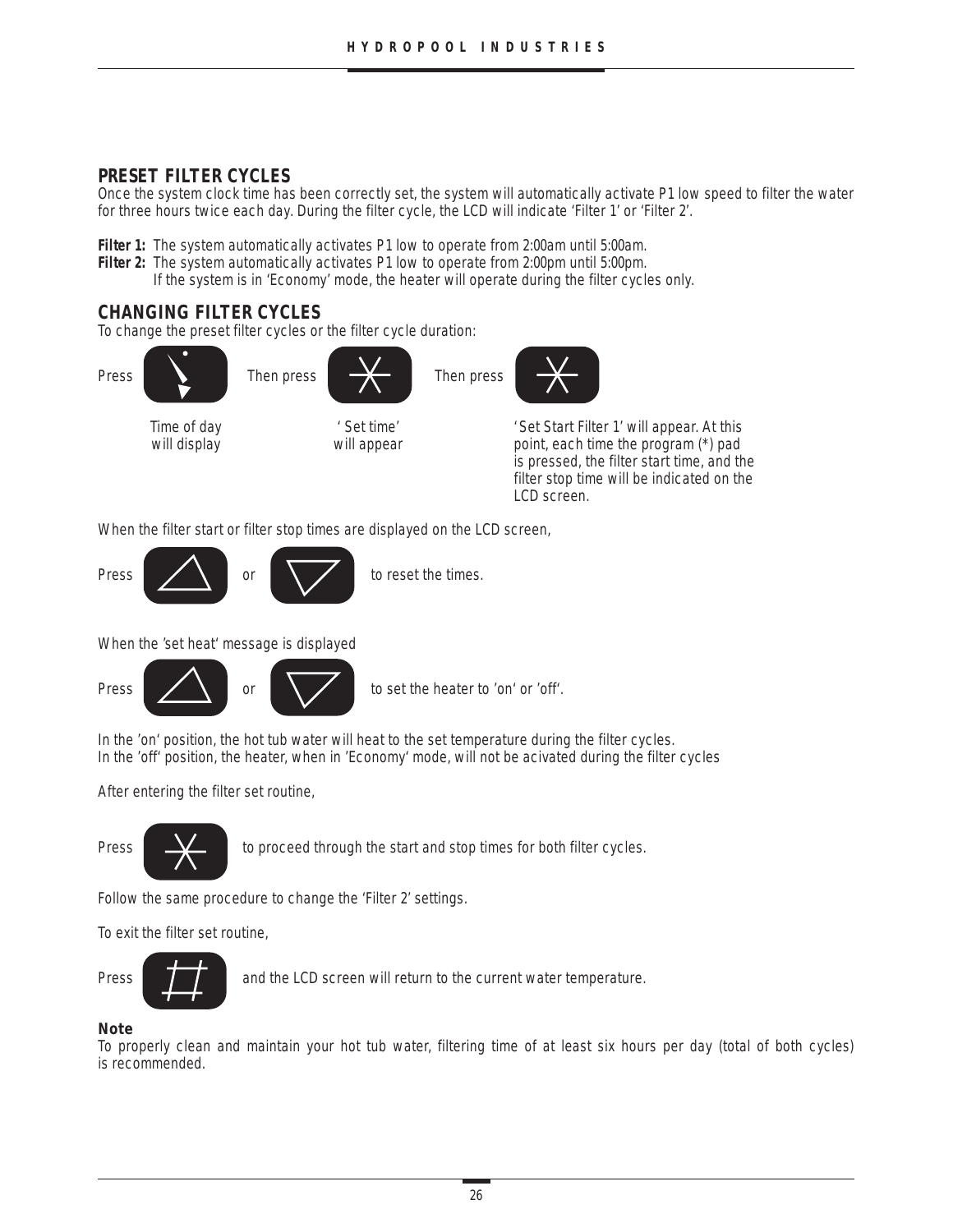# **PANEL LOCK**

To help prevent unauthorized use of your hot tub, the Deluxe Digital control incorporates a unique panel locking system. When the topside control panel lock is engaged, all automatic functions will continue to operate, however the function pads are deactivated.

The following pads must be pressed within 3 seconds of each other to activate the lock. When locked, the LCD will show the water temperature as well as the lock symbol. All of the panel pads will be deactivated except for the program pad, which is used to initiate the unlock sequence.



# **TEMPERATURE LOCK**

The temperature lock is provided to prevent unauthorized temperature adjustment of your hot tub water. When the temperature lock is engaged, all automatic functions will continue to operate normally.

These following pads must be pressed within 3 seconds of each other to activate the lock. When locked, the LCD will show the water temperature, the lock symbol and the words 'set heat'. The temperature pads will be deactivated, and when pressed, the set temperature will display with a double arrow next to it.



### **TO UNLOCK THE PANEL**

The following pads must be pressed within 2 seconds of each other. When the last pad is pressed, the lock symbol will disappear. All pads will now be active.









# **POWER FLUCTUATIONS/FAILURES**

The power supply into your home is, for the most part, fairly consistent. However, when local power demand is high, there is a tendency for the voltage entering your home to drop (sometimes significantly) or fluctuate. This condition is referred to as a 'brown-out'. Although safeguards have been built into the system to protect against this condition, supply voltage may drop low enough, if even for a second, to cause the system to display a 'ghost' message.

Should any of the TOPSIDE CONTROL DISPLAY messages occur for no obvious reason, or if the system displays partial messages, try resetting the system by turning power to the hot tub off, waiting a few minutes, then turning power on again. If this does not reset the system, contact your local dealer or service organization.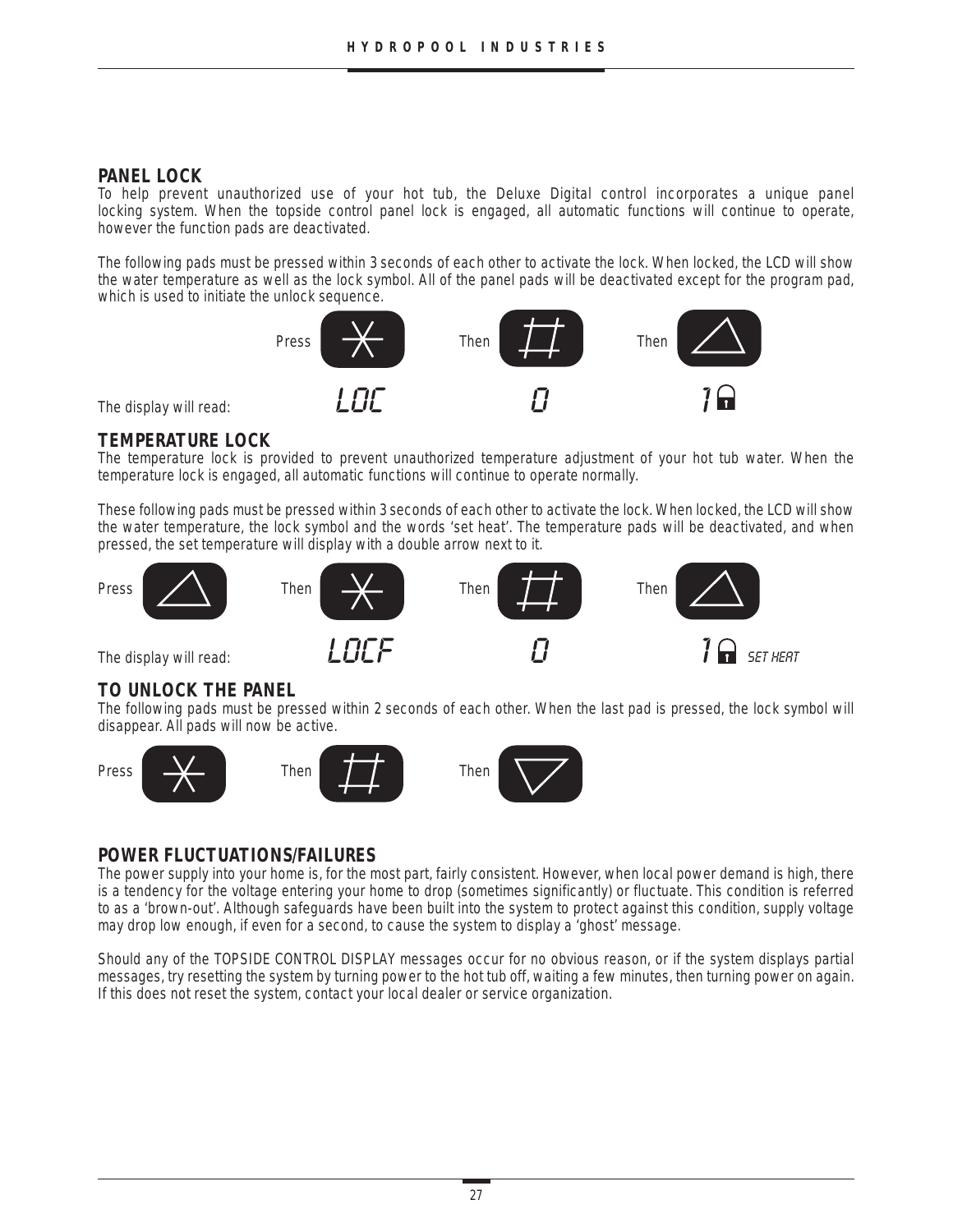# **JET AND FEATURE OPERATION**



\* indicates a non-adjustable jet

# **FLOW ADJUSTMENT**

Your Serenity hot tub features adjustable water flow on specific hydrotherapy jets.

**To reduce the flow:** grasp the outer flange of the jet, and turn clockwise approximately a 1/4 turn. When it hits the stop, the jet is considered closed, and flow will be restricted.

**To increase the flow:** from the closed position, turn the jet counter-clockwise approximately 1/4 turn. When it hits the stop, the jet is open, and there is maximum jet flow. Do not attempt to turn the jet past the stop, as this will unthread/release the jet internal from the socket.

All Serenity hot tubs are shipped from the factory with the jets in the open position.

# **REMOVAL AND REPLACEMENT**

**Interchangeability:** A great feature for custom tailoring the jets in your Serenity hot tub to suit your personal hydrotherapy needs. Jets of like size and dimension may be interchanged with each other, for example, if you wished to swap a standard pulsator jet for a standard adjustable blaster jet, or a medium pulsator jet for a medium adjustable jet.

# **BLASTER, PULSATOR, MASSAGE JET**

#### **For 2002 Models**

#### **To Remove:**

- Carefully pry the outer flange of the jet away from the wall of the hot tub, taking care not to damage the acrylic surface around the fitting. The outer flange should end up raised approximately 13mm (1/2 in.) from the wall surface
- Unthread the jet counter-clockwise from the socket
- Note that while the jet is in your hand, it is possible to contract and expand the fitting like an accordion

#### **To Re-install:**

- While the jet is still fully expanded, carefully thread the jet insert back into the socket, making sure that it is snug. Do not over-tighten. As the jet and socket material is PVC plastic, caution must be exercised not to cross-thread the fitting. The jet insert should thread into the socket easily until it 'bottoms out'. If it does not thread in easily, remove and start again
- Once the jet insert is threaded in, the notched outer flange should end up raised approximately 13 mm (1/2 in.) from the acrylic surface
- Push the outer flange towards the wall surface, and it will snap into place
- Open the jet by turning the outer flange counter-clockwise approximately 1/4 turn

#### **For 2003 Models**

#### **To Remove:**

• Turn the jet conter-clockwise to unclip & pull out of socket

#### **To Re-install:**

• Push the jet into the socket until it snaps into place



# **POWER MASSAGE/SPINNER For 2002/2003 Models**

#### **To Remove:**

• Turn the jet conter-clockwise to unclip & pull out of socket

### **To Re-install:**

• Push the jet into the socket until it snaps into place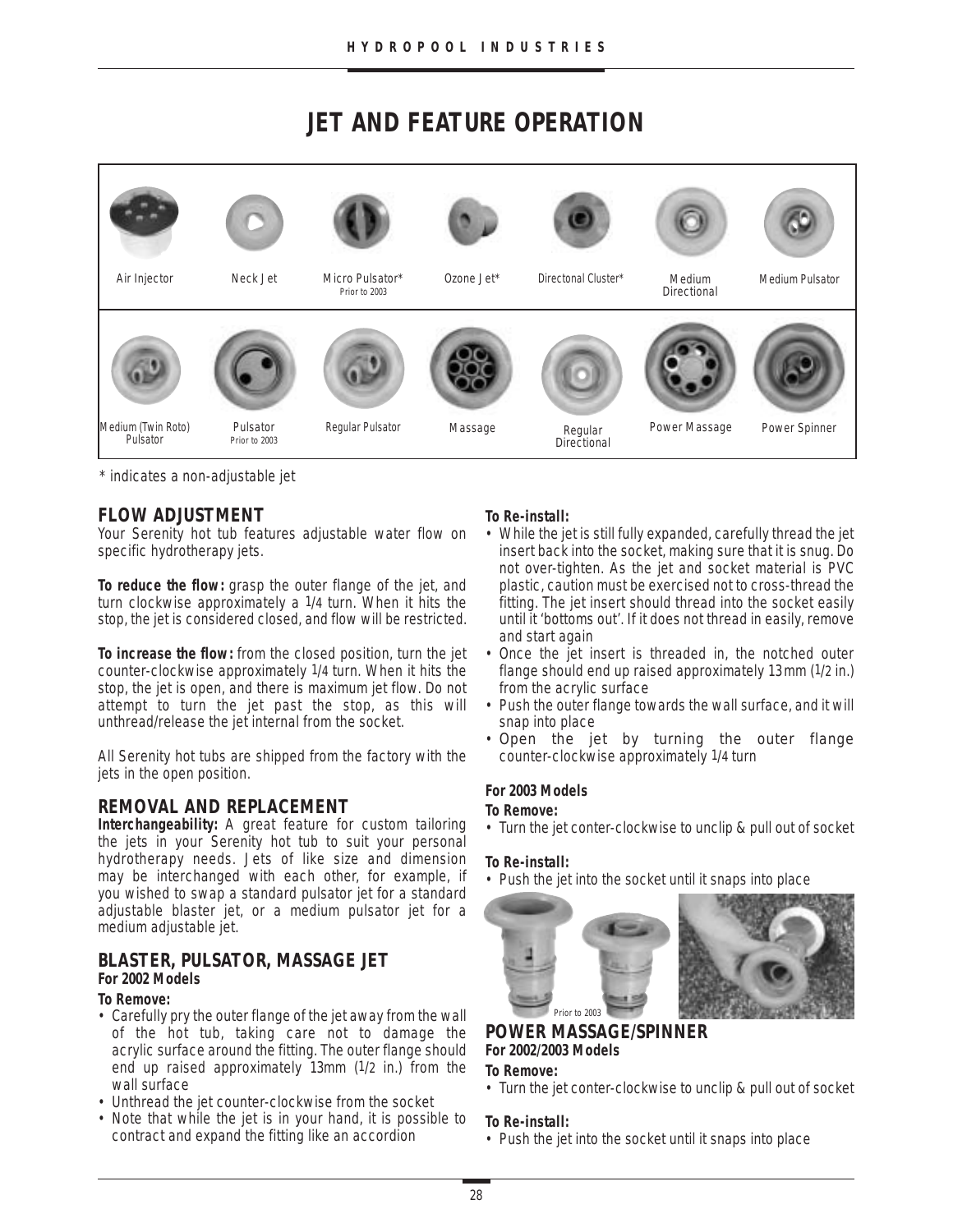# **MEDIUM, MEDIUM PULSATOR JET**

#### **For 2002 Models**

#### **To Remove:**

- Carefully pry the notched outer flange of the jet away from the wall of the hot tub, taking care not to damage the acrylic surface around the fitting
- The jet insert will pop out
- Note that there are four 'legs' that protrude from the back of the jet

#### **To Re-install:**

- Line up the four 'legs' that protrude from the back of the jet with the four slots inside the socket
- Push the jet into the socket until it snaps into place

#### **For 2003 Models**

#### **To Remove:**

• Turn the jet conter-clockwise to unclip & pull out of socket

#### **To Re-install:**

• Push the jet into the socket until it snaps into place



# **DIVERTER VALVE**

When your Serenity hot tub is equipped with a diverter valve, it allows you to direct the flow of the water so that it increases the power of the jets on the CAPTAINS CHAIR or on the LOUNGER, or a combination of the two. Simply turn the valve left or right.

**Always:** return the valve handle to the middle position before exiting the hot tub to ensure that there is air and water flow to the ozone jet and ice bucket/filter niche drains for proper performance.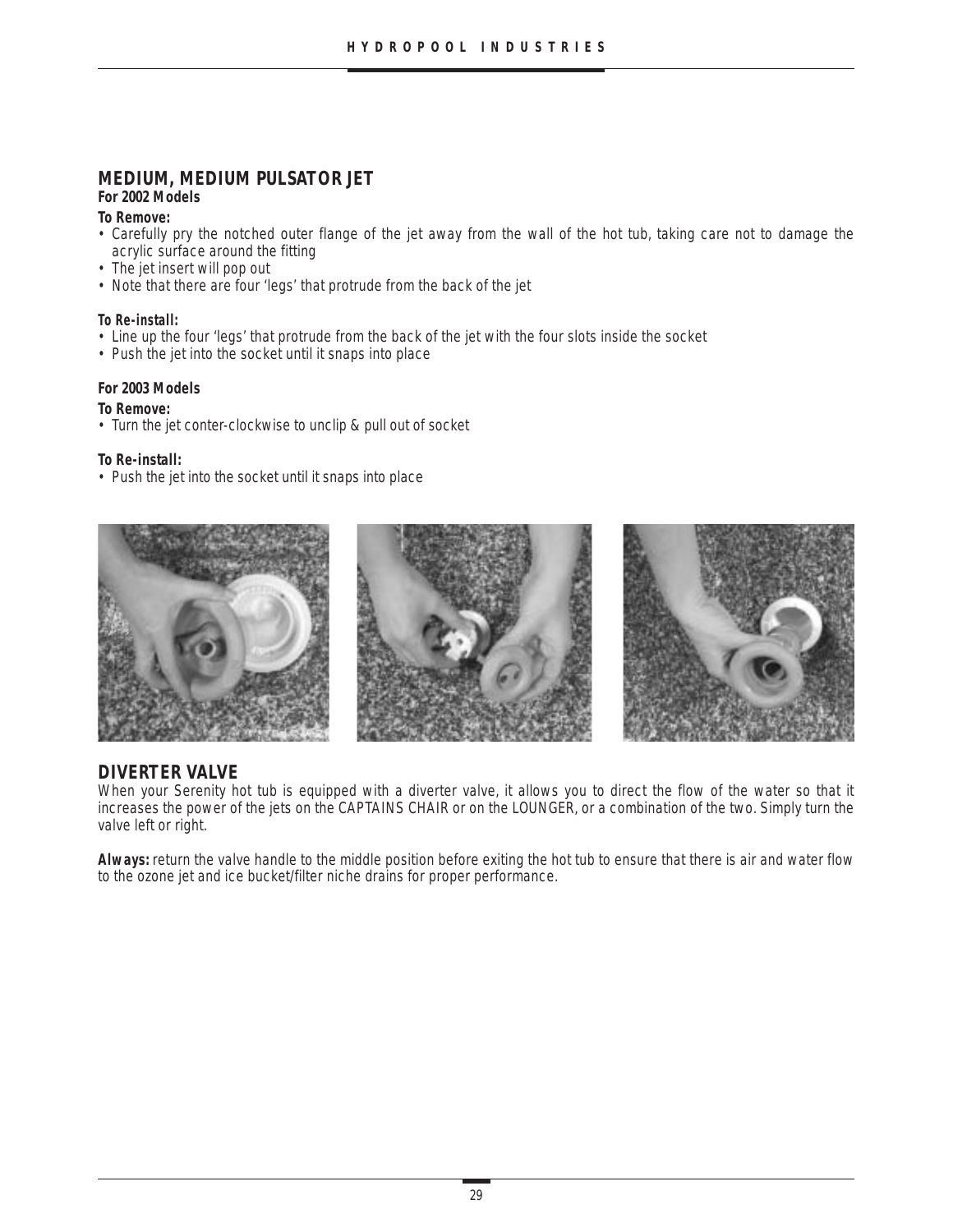# **HOT TUB WATER BALANCE – GENERAL OVERVIEW**

#### **NOTABLE POINTS**

- **The reliability and longevity of your hot tub support equipment are directly related to how well water quality is maintained!**
- ALWAYS observe and follow the instructions on the chemical container.
- The small volume of water in your hot tub is easily affected by external factors such as oils, lotions, perspiration and chemicals. It is imperative that you give your hot tub regular attention to maintain clean, safe and balanced water to prevent premature damage and/or failure (corrosion/calcification) to the electrical support equipment. Maintaining your hot tub water balance/chemistry, while simple, is extremely important. Neglected hot water will allow bacteria to quickly spread.
- The mineral content of hot tub water increases from water evaporation, sanitizers and other chemicals. If the mineral concentration, particularly calcium, becomes too high, the minerals will literally "drop" or precipitate out of the water and deposit on the hot tub walls, plumbing, jets, in the filter and on the heater element.
- It is very important that pH be checked frequently and maintained in the recommended range as indicated in the chart on the following page.

• It is also very important that Total Alkalinity (the ability of the water to resist a change in pH) be maintained in the recommended range as indicated in the chart on the following page.



• Heater and other component failure due to improperly maintained pH or Total Alkalinity levels will not be covered under warranty.

- Although there may be two identical hot tub models right next door to each other, the maintenance requirements will be different, dependant on such factors as:
	- bather load
	- frequency of use/quantity of bathers
	- different body chemistry
	- sun vs. shade
	- temperature

**For these reasons, it is very important to develop proper hot tub water maintenance habits and follow your dealers recommended water maintenance procedures.**

Your HYDROPOOL dealer will advise you as to what method they recommend.

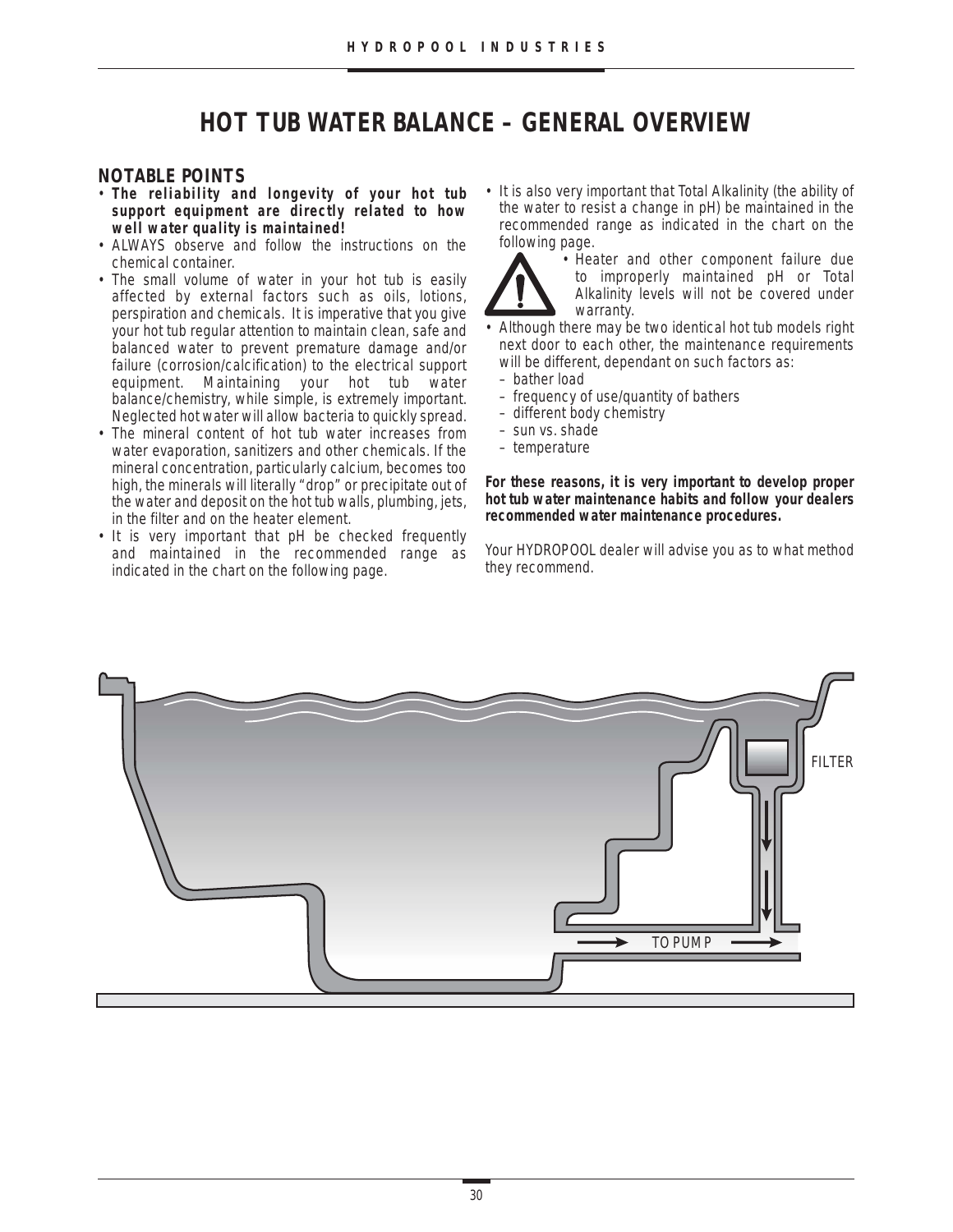# **GLOSSARY OF COMMON WATER MAINTENANCE TERMS**

- **1 CHLORINE –** in granular or puck/tablet form, is an oxidant and biocidal agent. It is very effective and fast acting. Recommended chlorine residual level is 1.0 to 3.0 ppm.
- **2 CHLORAMINES –** a compound formed when chlorine combines with nitrogen or ammonia present in the water. When allowed to go unchecked, it causes eye and skin irritation and is indicated by a strong chlorine odour.
- **3 ONE-PART BROMINE –** also available in puck/tablet form, is another type of oxidant/biocidal agent, and is introduced into the hot tub water via a brominator. Recommended bromine residual level is 2.0 to 4.0 ppm
- **4 TWO-PART BROMINE –** composed of a liquid or powder component introduced manually into the water on a weekly basis, and a granular component that is added daily or as the hot tub is used.
- **5 BROMAMINES** are formed when bromine destroys nitrogen-bearing organic matter. Unlike chloramines, bromamines don't cause eye irritation, however, when allowed to go unchecked, will cause an objectionable odour.
- **6 SHOCK –** the practice of adding an oxidizing agent to hot tub water to destroy ammonia, nitrogenous and organic contaminants (chloramines and bromamines)
- **7 pH –** a logarithmic value expressing the relative acidity or basicity of a substance (such as hot tub water) as indicated by the hydrogen ion concentration. pH is expressed as a number on a scale of 0 to 14, where 0 is most acidic, 1 to 7 being acidic, 7 considered neutral, 7 to 14 being basic, and 14 being most basic. The ideal range for hot tub water is 7.4 to 7.6 ppm
- **8 pH INCREASER** raises the pH level of the water.
- **9 pH DECREASER –** lowers the pH level of the water.
- **10 TOTAL ALKALINITY (TA) –** the amount of carbonate, bicarbonate and hydroxide compounds present in the water that determines the ability or capacity of the water to resist change in pH. Also known as the 'buffering' capacity.
- **11 ALKALINITY BOOSTER –** raises the alkalinity.
- **12 CALCIUM HARDNESS –** the calcium portion of the total alkalinity which represents 70 to 75% of total hardness. Calcium concentrations determine whether water is 'soft' - too little calcium, or 'hard' -too much calcium.
- **13 CALCIUM BOOSTER –** increases the calcium level.
- **14 TOTAL DISSOLVED SOLIDS (TDS) –** a measure of the total amount of dissolved matter in the water (calcium, carbonates, bicarbonates, magnesium, metallic compounds, etc.)
- **15 SEQUESTERANTS (STAIN AND SCALE CONTROLLERS) –** keeps dissolved metals and minerals in the water from attacking the hot tub shell and support equipment components.
- **16 DEFOAMER –** removes foam build-up from the water surface. At best, this is a temporary remedy, as excessive foam is merely a symptom of improper water balance (typically high organic residue and/or high pH).
- **17 CARTRIDGE FILTER CLEANER –** degreases and cleans cartridge filters.
- **18 OZONATOR –** generates Ozone (a gaseous molecule composed of 3 atoms of oxygen) and is injected into the hot tub water for the oxidation of water contaminants.
- **19 TEST KIT –** used to monitor specific chemical residual or demands in the water. May be in the form of litmus strips or liquid drops.
- **20 PPM –** abbreviation for 'parts per million', the unit of measurement used in chemical testing which indicates the parts by weight in relation to one million parts by weight of water. Essentially identical to the term mg/L - milligrams per liter.

|                                                         |                          | WATER BALANCE SUMMARY FOR YOUR HOT TUB        |                   |                       |
|---------------------------------------------------------|--------------------------|-----------------------------------------------|-------------------|-----------------------|
| SANITIZER (ppm)<br>Chlorine<br><b>Bromine</b>           | <b>MIN</b><br>1.0<br>1.0 | <b>IDFAI</b><br>$1.0 - 3.0$<br>$2.0 - 4.0$    | MAX<br>5.0<br>6.0 |                       |
| CHEMICAL<br>PН<br>Total Alkalinity (TA)                 | 7.2<br>80                | $7.4 - 7.6$<br>$90 - 120*$                    | 7.8<br>160        | *when using chlorine  |
| <b>Total Dissolved Solids (TDS)</b><br>Calcium Hardness | 300<br>150               | $120 - 150**$<br>$1000 - 2000$<br>$200 - 400$ | 3000<br>500       | ** when using bromine |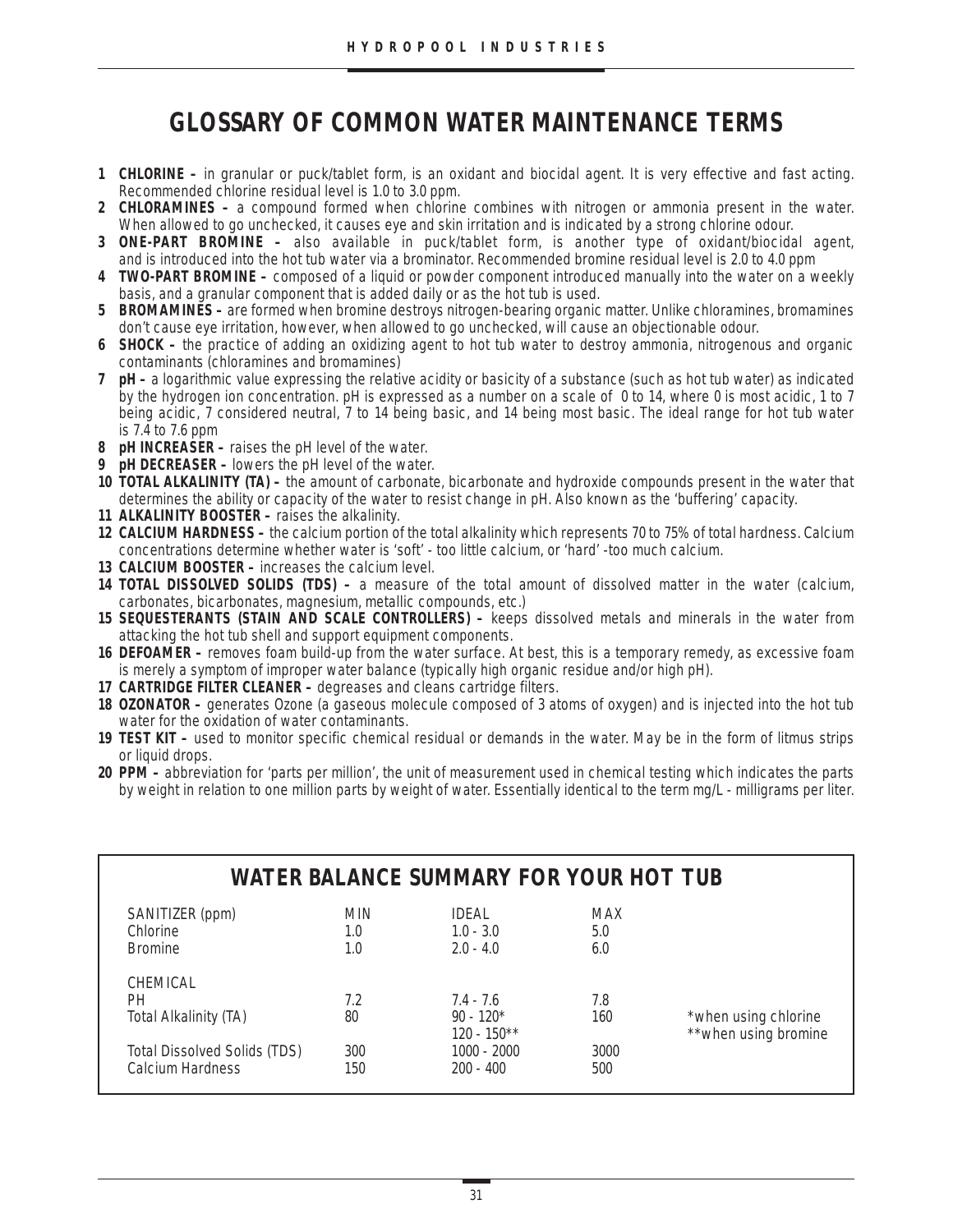# **SUGGESTED ROUTINE WATER MAINTENANCE**



**Always follow the instructions on the label of the chemical container to determine the correct ratios**

# **INITIAL FILL**

- **1** Make sure the hot tub water is circulating
- **2** Add a sequesterant (stain and scale controller). Allow water to circulate for an hour before adding anything else to the hot tub water
- **3** Add a Shock / oxidizing agent
- **4** Add sanitizing tablets (Bromine or Chlorine) to the dispenser
- **Built in dispenser:** if your Serenity hot tub was ordered with the optional built in bromine/chlorine dispenser, (located under the basket of the cartridge filter housing), refer to section CARTRIDGE FILTER for details on removing and re-installing the lid. Once the filter lid is removed, you'll notice a clear 1" tube extending from the bottom of the basket. Unscrew the check valve assembly at the end of the tube and add 5 or 6 tablets. Do not overfill dispenser as performance will be affected. Set the dial initially to '5', and allow water to circulate for 3 to 4 hours before testing level. Adjust dial more or less as necessary
- **• Floating dispenser:** As above, add 6 or 7 tablets, adjust initially to '5', allow water to circulate for 3 to 4 hours, then test.



The tablets will dissolve slowly over a 10-14 day period, depending on dial setting, and use of the hot tub.

**5** Test pH and Total Alkalinity and adjust accordingly

# **DAILY**

- **1** Test water, and if necessary, add shock
- **2** Ensure proper water level is maintained

# **WEEKLY**

- **1** Test pH and Alkalinity. Adjust accordingly
- **2** Top-up chemical dispenser
- **3** Add sequesterant (stain and scale controller)
- **4** Remove and spray cartridge filter with garden hose and re-install (see section CARTRIDGE FILTER)
- **5** Remove and clean out skimmer basket (see section CLEANING THE SKIMMER BASKET)
- **6** Add Shock / oxidizing agent

#### **MONTHLY**

**1** Soak your filter cartridge in a filter cartridge cleaning solution. Rinse thoroughly and, if possible, allow to dry before re-installing. HYDROPOOL recommends purchasing a second filter so that they can be rotated at this time

# **QUARTERLY**

**1** Drain hot tub at least once per quarter and clean the acrylic shell surface with a non-abrasive cleaner designed specifically for acrylic surfaces (see sections CHANGING THE HOT TUB WATER and DRAINING YOUR HOT TUB)

# **CHEMICAL SAFETY HINTS**

- Never pre-mix chemicals with each other prior to adding to hot tub water
- Add only one chemical to the water at a time<br>• Always add chemicals to water and not vice-
- Always add chemicals to water and not vice-versa
- Chemicals may be corrosive, so handle with care and store in a cool dark place
- Never smoke near chemicals as most are flammable
- Ensure any spilled chemicals are carefully cleaned up immediately
- Always have the "Poison Control" telephone number handy in the event of an emergency
- Keep chemicals out of children's reach
- Wear safety glasses and gloves when handling chemicals

# **CLEANING THE SKIMMER BASKET**

- **1** Activate the "standby/drain assist" mode
- **2** Remove the skimmer basket by twisting counter-clock wise and lifting
- **3** Remove debris from basket. (Note: Avoid hitting the basket against objects to knock debris loose as this may damage the unit)
- **4** Reinstall basket by inserting in filter opening and twisting clockwise
- **5** Take the system out of 'standby/drain assist' mode, and as the pump begins to operate, monitor water flow over the telescoping skimmer weir to assure that it is free floating

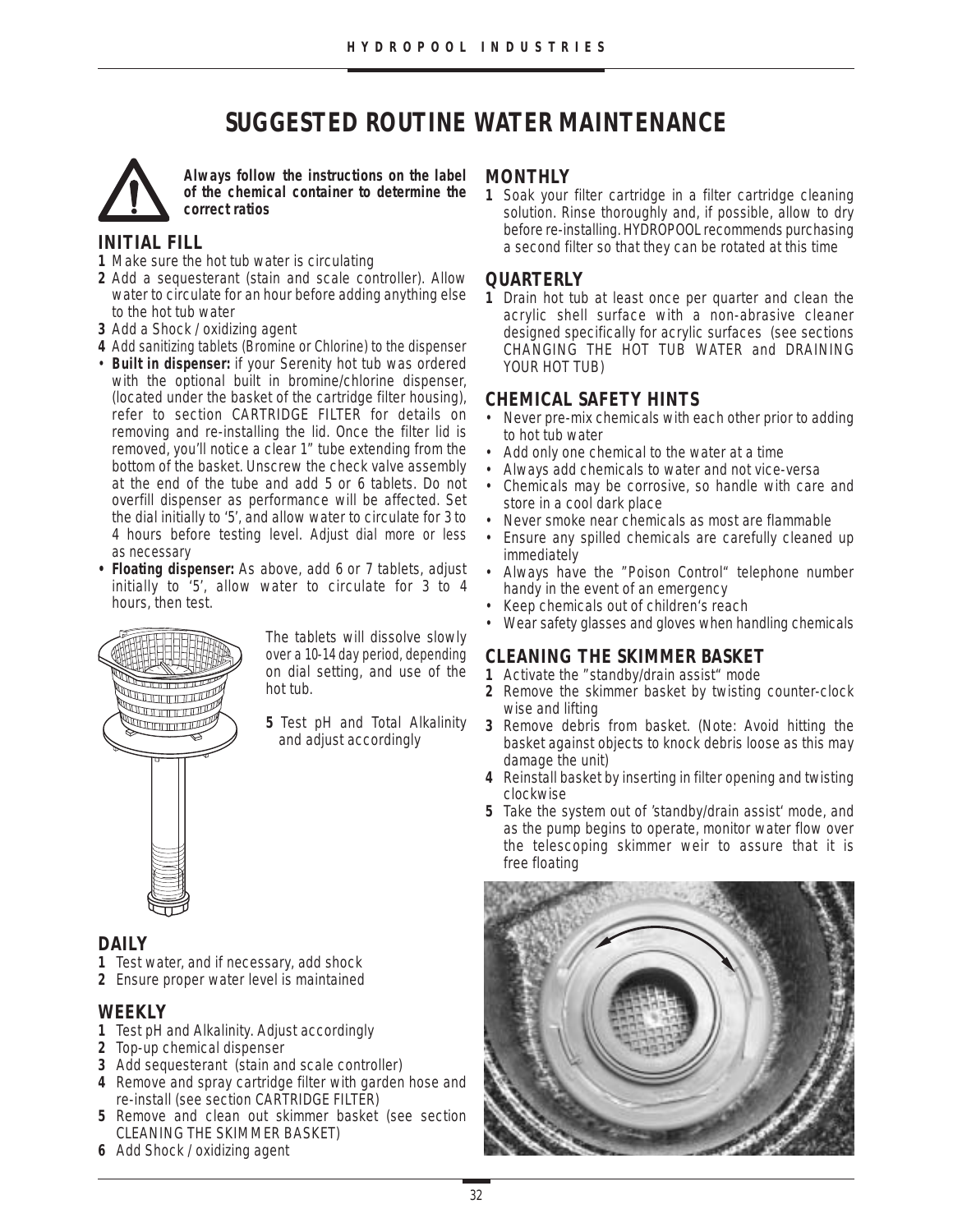# **CARTRIDGE FILTER**

The cartridge should be cleaned every two to four weeks, depending on the amount of use. Signs that the filter requires cleaning include:

- Reduced jet power
- Hazy gray water
- Rattling noise in the pump or filter
- Heater not working

#### **Removal**

- **1** Activate the "standby/drain assist" mode
- **2** Remove the skimmer basket by twisting counter-clockwise and lifting
- **3** Lift the cartridge element straight up and out of filter housing

#### **Cleaning**

- **5** With a garden hose and spray nozzle, hose off the cartridge element, ensuring to carefully separate every pleat.
- **6** To remove collected lotions, body oils, etc. soak the cartridge in warm water and a filter cleaning/emulsifying compound (available at your HYDROPOOL dealer)
- **7** A cleaning cylinder may be purchased from your HYDROPOOL Hot tub dealer
- **8** Rinse thoroughly and dry before replacing
- **9** It is recommended to purchase a spare filter cartridge so that you always have a clean substitute ready to rotate
- **10** After the element has dried if necessary, lightly brush between pleats with a fine paint-brush to remove remaining dirt particles



**CAUTION:** Do not use a wire brush or other devise to clean cartridge element. Do not put in dishwasher or washing machine.

#### **Re-installation**

**11** Place the cartridge filter back into the filter housing

- **12** Reinstall the skimmer basket by inserting in filter opening and twisting clockwise
- **13** Take the system out of 'standby/drain assist' mode

# **CHANGING THE HOT TUB WATER**

A hot tub should be drained every 8-12 weeks, depending on size and amount of use. If your hot tub is used daily or by a large number of bathers, the water should be drained more often. One method to determine the approximate length of time between water changes is to divide the water volume (in liters) of your hot tub by 13.5 and then divide by the average number of bathers each day.



#### **Example:**

1000 liters divided by 13.5 divided by  $2 = 37$  days.

The hot tub water must be changed when the amount of dissolved solids becomes excessive, and is usually indicated by "gray" or dull looking water.

# **WATER SOFTENERS**

Never fill a hot tub with water from a water softener, as it could adversely effect the water chemistry, making it difficult to maintain proper water balance. If you live in an area with hard or soft water, give careful attention to your Calcium Hardness level. "Topping Up" with soft water is acceptable.

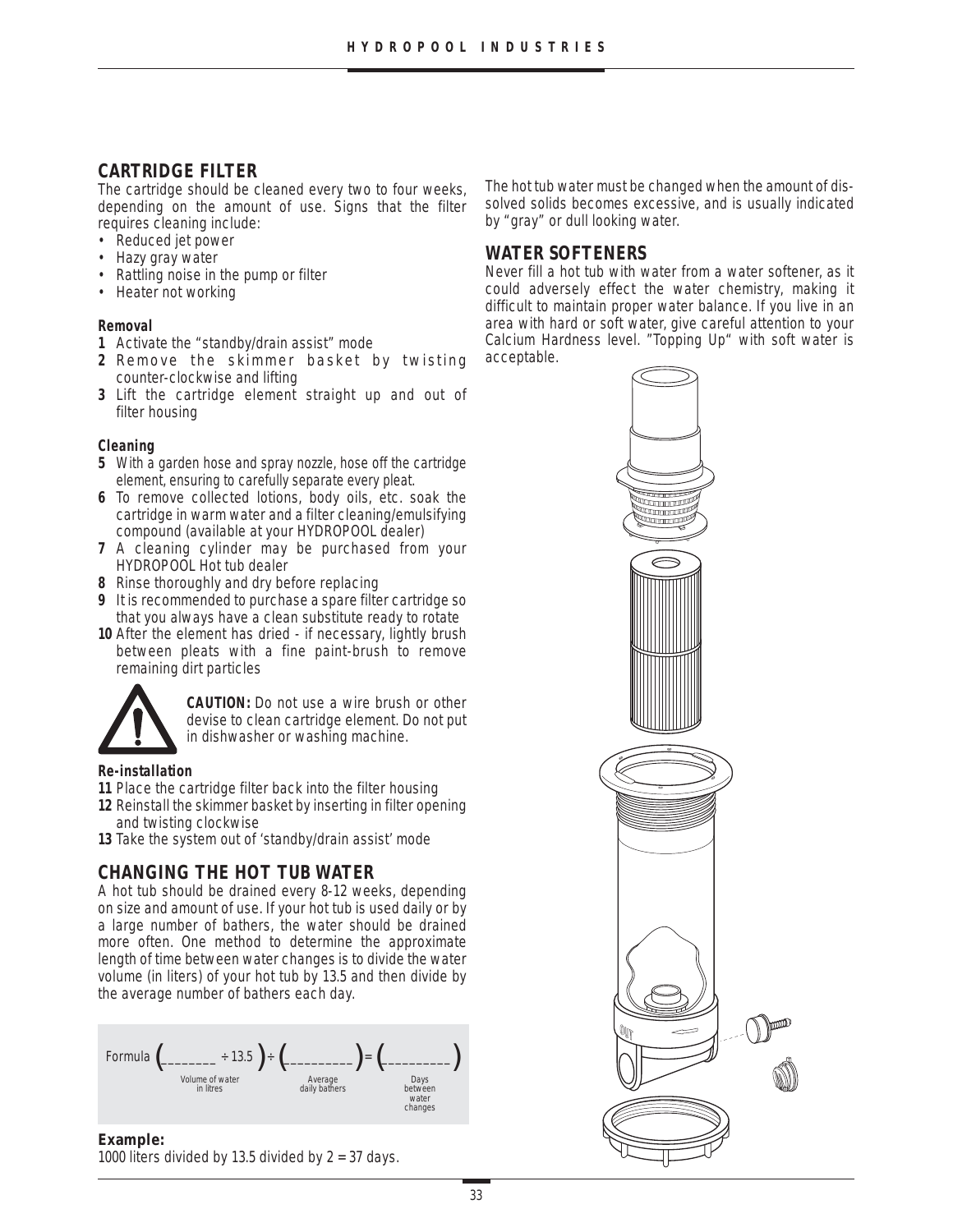# **DRAINING YOUR HOT TUB**

- **1** Locate nearest drain facility (shower, laundry tub, floor drain, lawn, etc.)
- **2** Put the hot tub control system into 'standby/drain assist' mode
- **3** Attach garden hose to hose bib located near the hot tub control system
- **4** Run garden hose to drain location
- **5** Open hose bib
- **6** Re-fill hot tub to approx. 3/4 up the skimmer opening
- **7** Take the system out of 'standby/drain assist' mode water should begin to circulate within 15 seconds



### **CLEANING THE ACRYLIC SURFACE**

The acrylic surface can be cleaned and polished using a soft cloth and acrylic cleaner, available at your HYDROPOOL dealer.



**Caution:** Never use an abrasive cleaner.

# **SAFETY HARD COVERS**

When a hot tub is uncovered, over 90% of heat is lost from the water surface. This evaporation also affects the chemical balance and could create humidity problems indoors. HYDROPOOL Safety Hard Covers are engineered for maximum thermal efficiency and appearance. They are hinged in the middle for easier handling, and the zip fastener allows the (tapered 4" to 3") foam inserts to be changed if damaged. The skirt of the safety hard cover overlaps the lip of the hot tub for a finished fit. The handles are placed so that even one person can easily carry a large cover. The locks, with one part fastened to the deck or skirt, prevent small children or animals from entering the hot tub. Do not drag the safety hard cover across the hot tub or decking. Fold the cover first, then lift by the handles. Standing on the hardcover could cause the tapered foam inserts to crack, which will lead to water absorption.

#### **NEVER LEAN OR STAND ON YOUR HARDCOVER.**

The cover should be cleaned at least twice a year with a vinyl moisturizer and protector.

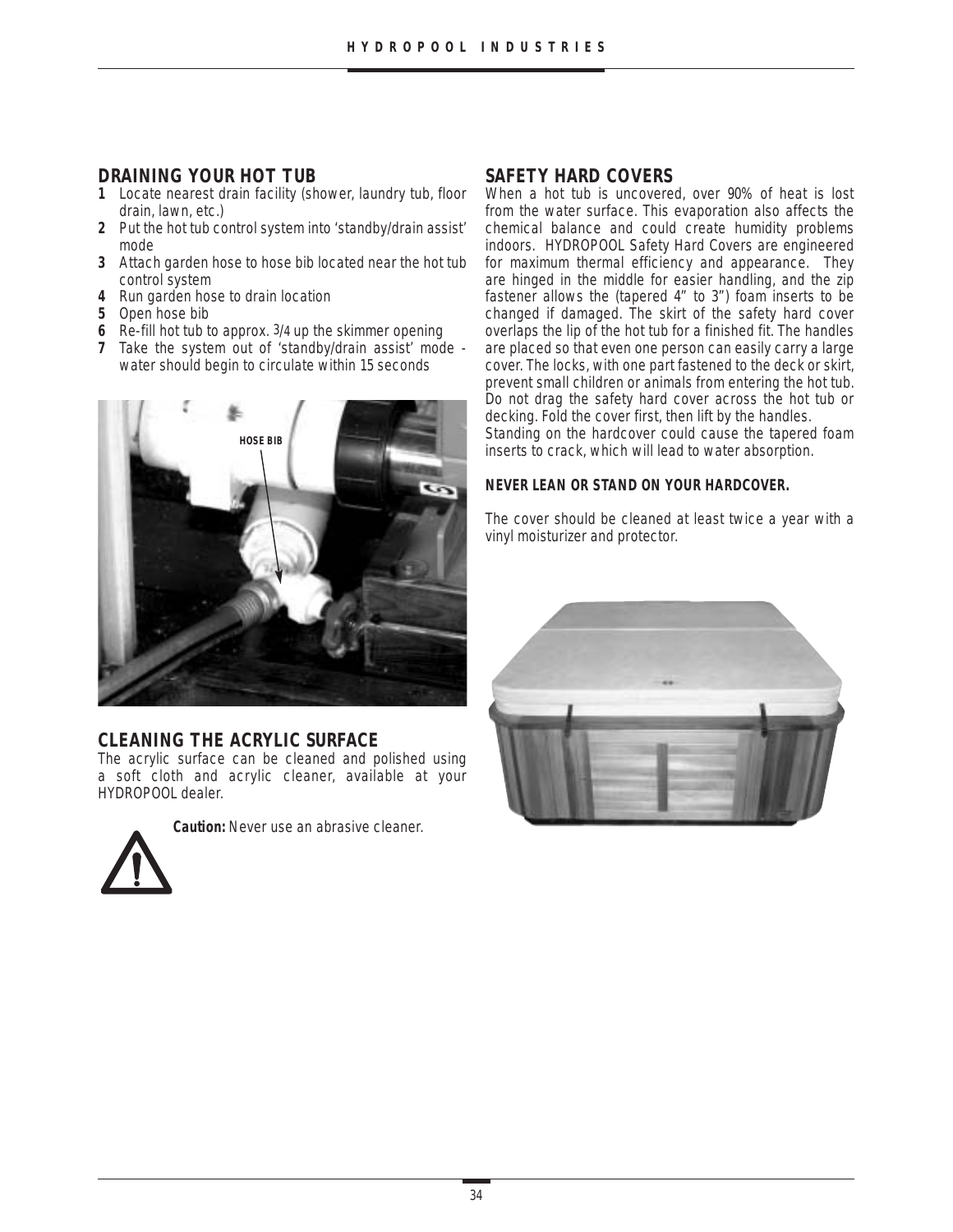# **GAZEBOS**

If you are mounting, or planning to mount a gazebo over the top of your hot tub, it is critical to ensure that HYDROPOOL is aware of this, as extra supports may be necessary. Otherwise, it will be necessary for your installer to add the extra supports where required.



# **PROTECTING YOUR CABINET WOOD FINISH**

Serenity hot tub cabinets are made from Western cedar and are factory stained. Once stained, cedar weathers well, and with proper care will maintain its beauty for many years.

For a protective translucent finish and to enhance the wood grain beauty, Sikkens Cetol 01-077 or an equivalent

polyurethane or marine varathane with UV inhibitors is highly recommended. These protective finishes stabilize the wood grain and build a durable, breathable water-repellent barrier between the wood surface and the elements. These products are available from your local building supply center.

# **WINTERIZING YOUR SERENITY HOT TUB**

In the event that you do not wish to use your hot tub year-round, it is very important that you properly winterize to protect against damage from freezing. Your HYDROPOOL dealer can perform such a service for a nominal fee. If you choose to winterize your hot tub yourself, please follow the directions outlined below:

- Drain the hot tub entirely (see section DRAINING YOUR HOT TUB)
- Remove and clean the cartridge filter element (see section - CARTRIDGE FILTER)
- Using a wet/dry utility vacuum, remove remaining water from the jet openings, filter cartridge housing, and footwell
- Either pour or use a turkey-baster where necessary to add **potable biodegradable RV antifreeze** to areas such as pump wet end, jet channels, filter housing, blower channels. Do not use automotive antifreeze
- Turn pump on for only a few seconds to circulate the antifreeze
- Unthread and disconnect all unions in the support equipment area
- Cover exposed plumbing connections with plastic bags and duct tape
- Where practical, disconnect hot tub support equipment and store in a dry heated area
- Install the safety hardcover, and cover the entire hot tub with a tarp to prevent premature weathering of the cabinet and the safety hard cover
- Remove snow build up regularly to prevent damage to the safety hard cover
- It is assumed that your Serenity hot tub has been properly installed on a reinforced concrete pad to eliminate lifting of the hot tub due to hydrostatic ground water pressure



**CAUTION:** If you are not 100% confident that your hot tub is properly winterized, please consult your authorized HYDROPOOL Hot tub dealer. Caution recommends that an authorized representative winterize your hot tub in the initial year.

Damage as a result of freezing is not covered by the warranty.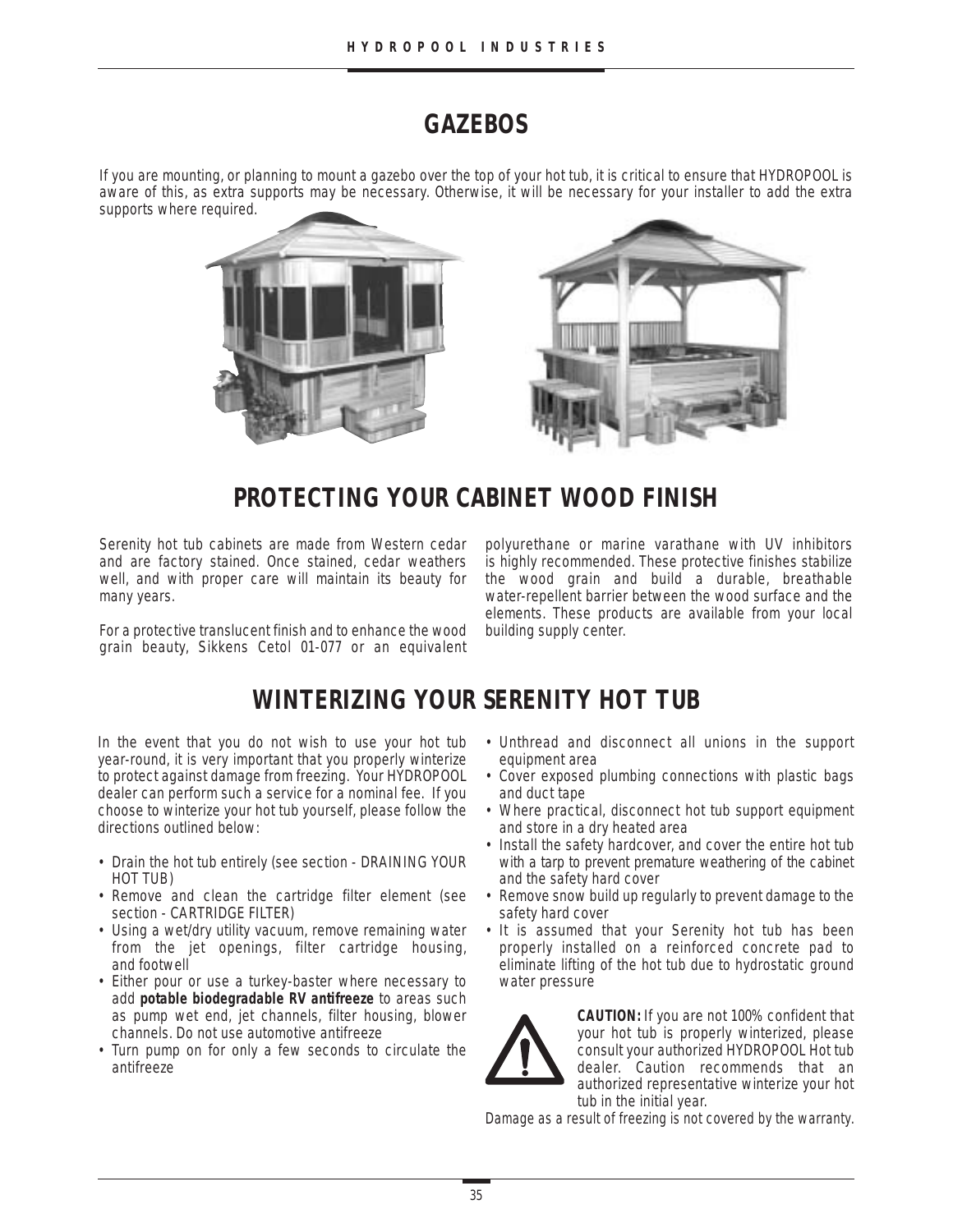# **TOPSIDE CONTROL DISPLAY MESSAGES FOR SYSTEMS: HPL200/203/205, HPL103/105, HP2000**

# **STANDBY/DRAIN ASSIST**

564 Indicates system is in 'standby' mode.

# **BATTERY BACKUP**

 $Pf$ 

 $5b$ 

Power to the spa has been interrupted, and the system is using its battery backup to preserve the programmed settings (for maximum 30 days). The topside control panel will be disabled until power to the spa is restored.

# **FREEZE PROTECTION**

IE E

The system will automatically activate P1 low speed and P2 if the Water Temperature in the equipment area drops to 40˚F (4˚C).

# **OVERHEAT PROTECTION (SPA IS DEACTIVATED)**

#### ПН **DO NOT ENTER THE WATER!**

This indicates the system is detecting excessive water temperature. When the spa water temperature exceeds the maximum set temperature of 104˚F (40˚C), the display will begin to flash the current water temperature. If the spa water reaches 112˚F (44.5˚C), the system will shut off all circulation and the LCD will flash 'OH'. The system will automatically reset itself and resume normal operation once the water temperature cools to 110˚F (43˚C). Should the high-limit sensor detect 118˚F (48˚C) at the heater, the system will shut off all circulation and the display will flash 'OH'. Once the water cools to 110˚F (43˚C), it will be necessary to "manually" reset the system by pressing the mode (#) pad.

# **POSSIBLE CAUSES OF OVERHEATING:**

- filter cycle too long or overlapping (pump running for extended periods of time)
- isolation/gate valves partially closed
- extremely hot weather/high ambient temperatures
- defective sensor wire

# **FLOW SWITCH**



**Constantly Displayed:** indicates that the system is detecting pressure at the pressure switch when the pump is not operating (switch is staying closed).

### **Possible causes:**

- static pressure (weight of water) in plumbing keeping pressure switch closed; usually associated with remote equipment location
- diaphragm in pressure switch coated with minerals due to improper spa water maintenance

**Flashing:** indicates that the system is not detecting pressure at the pressure switch while the pump is operating (switch is staying open).

#### **Possible causes:**

- water level in spa may be too low
- isolation/gate valves partially closed
- air lock in pump reducing flow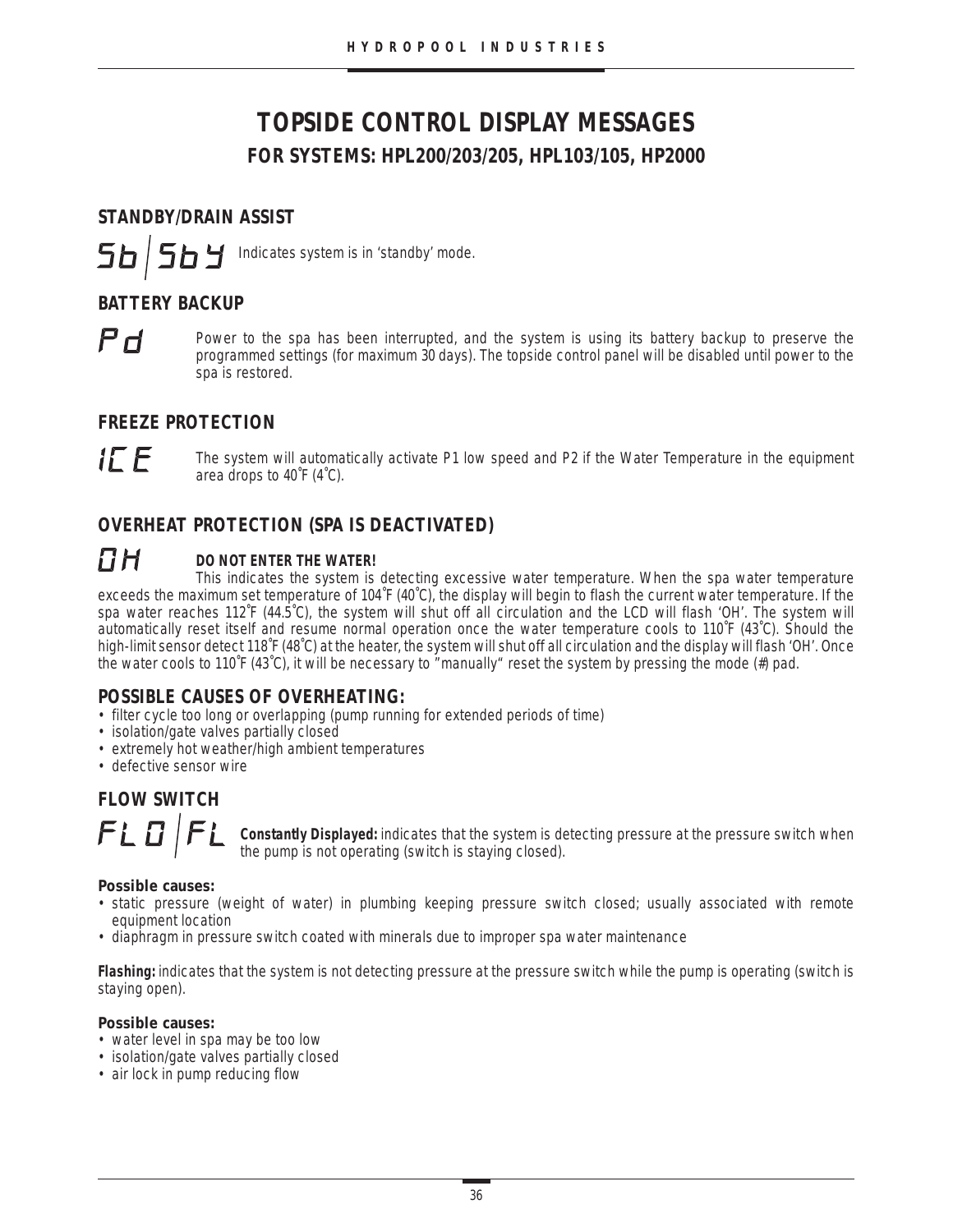# **TOPSIDE CONTROL DISPLAY MESSAGES CONTINUED**

# **TEMPERATURE SET BACK**

 $\Box$  If spa water temperature is more than 20°F (7°C) cooler than the set temperature, the system will activate the best to provide freeze protection. This is a permal function to corrective automatically activate the heater to provide freeze protection. This is a normal function; no corrective action is necessary.

# **HIGH-LIMIT TEMPERATURE SENSOR**

 $5n!$ The high-limit temperature sensor is non-functional (open circuit). Spa control system is deactivated.

# **WATER TEMPERATURE SENSOR**

 $5n7$ 

The water temperature sensor is non-functional (open circuit). Spa control system is deactivated .

# **POWER FLUCTUATIONS/FAILURES**

The power supply into your home is, for the most part, fairly consistent. However, when local power demand is high, there is a tendency for the voltage entering your home to drop (sometimes significantly) or fluctuate. This condition is referred to as a 'brown-out'. Although safeguards have been built into the system to protect against this condition, supply voltage may drop low enough, if even for a second, to cause the system to display a 'ghost' message. Should any of the preceding messages occur for no obvious reason, or if the system displays partial messages, try resetting the system by turning power to the hot tub off, waiting a few minutes, then turning power on again. If this does not reset the system, contact your local dealer or service organization.

# **COLD WEATHER CONDITIONS**

If your control system will not reset, or if your pump will not circulate for any other reason, place a low wattage space heater or hair dryer under the cabinet in the equipment area. This will delay the risk of freezing until a service appointment can be arranged.

# **WATER BALANCE PROBLEM SOLVING**

### **CLOUDY WATER**

Cloudy water could be caused by:

- high dissolved solids thereby requiring full or partial water drainage
- by a low disinfectant level
- incorrect pH requiring balancing
- suspended particles necessitating a filter cleaning
- insufficient filtration time

### **BLUE WATER**

Blue water could be caused by too much metal or mineral content in the water, especially copper or iron. Low alkalinity or improper pH level may be the cause. First, balance the alkalinity, secondly the pH, then add a sequestering agent

### **FOAMING**

Foaming is caused by the agitation of dissolved solids. This can be caused by the buildup of too much chemical by-products in the spa water, people not showering before using the hot tub, body lotions, etc. To correct, add a small amount of foam eliminator and turn on jets to circulate the water. At best, this is a temporary remedy, as excessive foam is merely a symptom of improper water balance. In extreme cases, the water will require draining and the filter will require cleaning.

### **SKIN IRRITATION**

Most skin irritation is caused by too high or too low pH. Test and adjust. Where irritation continues, consult your physician.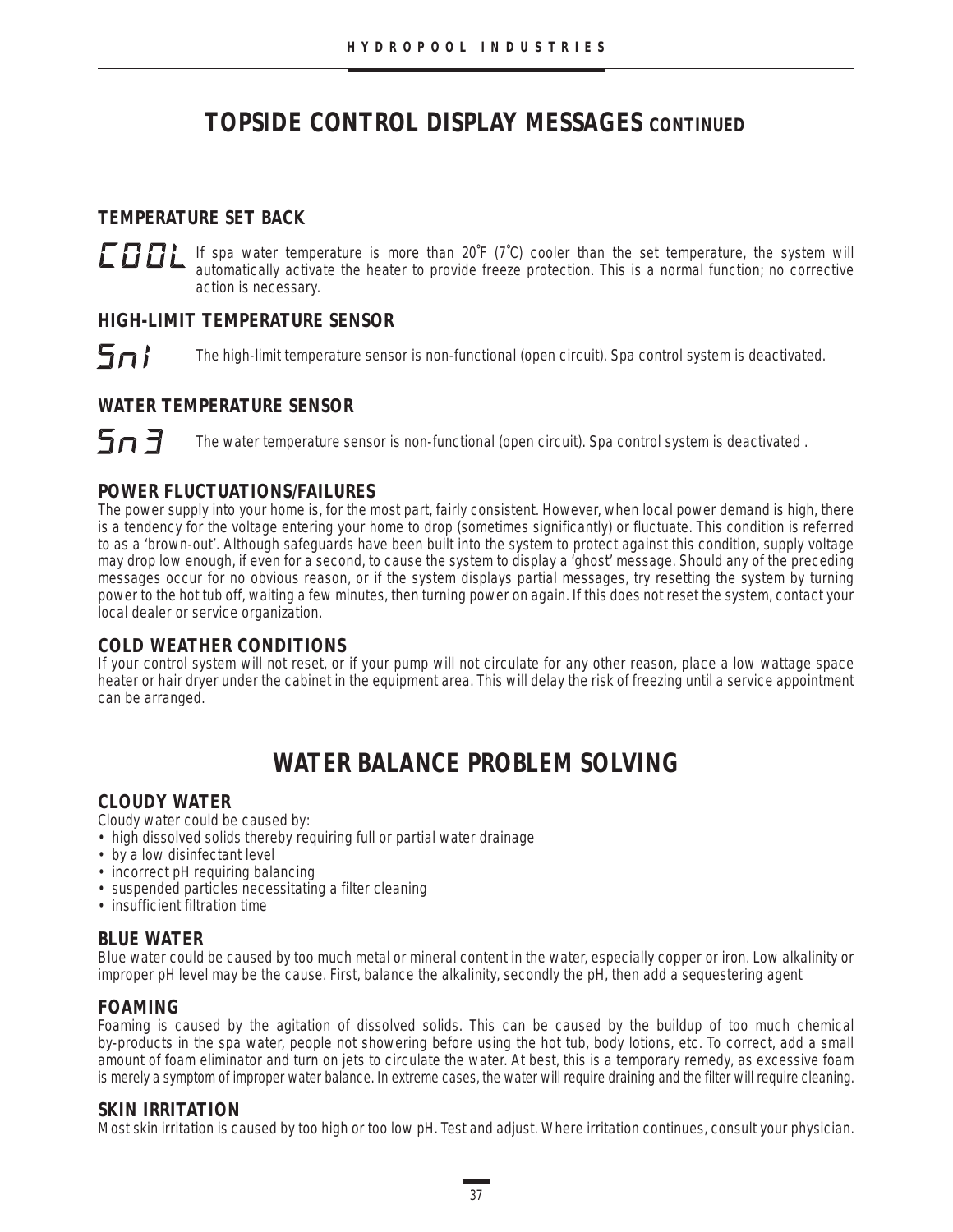# **TOPSIDE CONTROL DISPLAY MESSAGES FOR SYSTEM: SSPA-1**

#### **STANDBY/DRAIN ASSIST**



#### **FLOW SWITCH**

Indicates that system is detecting pressure at the pressure switch when the pump is not operating (switch is staying closed).

#### **Possible causes:**

- static pressure (weight of water) in plumbing keeping pressure switch closed; usually associated with remote equipment location
- diaphragm in pressure switch coated with minerals due to improper hot tub water maintenance

Indicates that the system is not detecting pressure at the pressure switch while the pump is operating (switch is staying open).

#### **Possible causes:**

- water level in hot tub may be too low
- isolation/gate valves partially closed
- air lock in pump reducing flow

#### **WATER/HIGH-LIMIT SENSOR**

 $\mathbf{P} \mathbf{r}$  Indicates high-limit or water temperature sensor is non-functional.

#### **Possible causes:**

- pinched or cracked sensor wire
- rodent damage
- defective sensor

#### **OVERHEAT PROTECTION (SPA IS DEACTIVATED) DO NOT ENTER THE WATER!**

#### **Flashing:**

H i This indicates the system is detecting excessive water temperature in the hot tub. Should the water temperature reach 112˚F (44.5˚C), the system will shut off all circulation and the display will flash 'HL'.

#### **Constantly Displayed:**

This indicates the system is detecting excessive water temperature in the heater chamber. Should the high-limit sensor detect 119˚F (48˚C) at the heater, the system will shut off all circulation and the display will show 'HL'.

Only the 'Freeze Protection/Smart Winter Mode' remains active.

In either case, after the water cools to 109˚F (43˚C), it will be necessary to reset the system by pressing any pad on the topside control panel.

#### **Possible causes:**

- isolation/gate valves partially closed
- extremely hot weather/high ambient temperatures
- defective sensor wire

### **POWER FLUCTUATIONS/FAILURES**

The power supply into your home is, for the most part, fairly consistent. However, when local power demand is high, there is a tendency for the voltage entering your home to drop (sometimes significantly) or fluctuate. This condition is referred to as a 'brown-out'. Although safeguards have been built into the system to protect against this condition, supply voltage may drop low enough, if even for a second, to cause the system to display a 'ghost' message. Should any of the preceding messages occur for no obvious reason, or if the system displays partial messages, try resetting the system by turning power to the hot tub off, waiting a few minutes, then turning power on again. If this does not reset the system, contact your local dealer or service organization.

### **COLD WEATHER CONDITIONS**

If your control system will not reset, or if your pump will not circulate for any other reason, place a low wattage space heater or hair dryer under the cabinet in the equipment area. This will delay the risk of freezing until a service appointment can be arranged.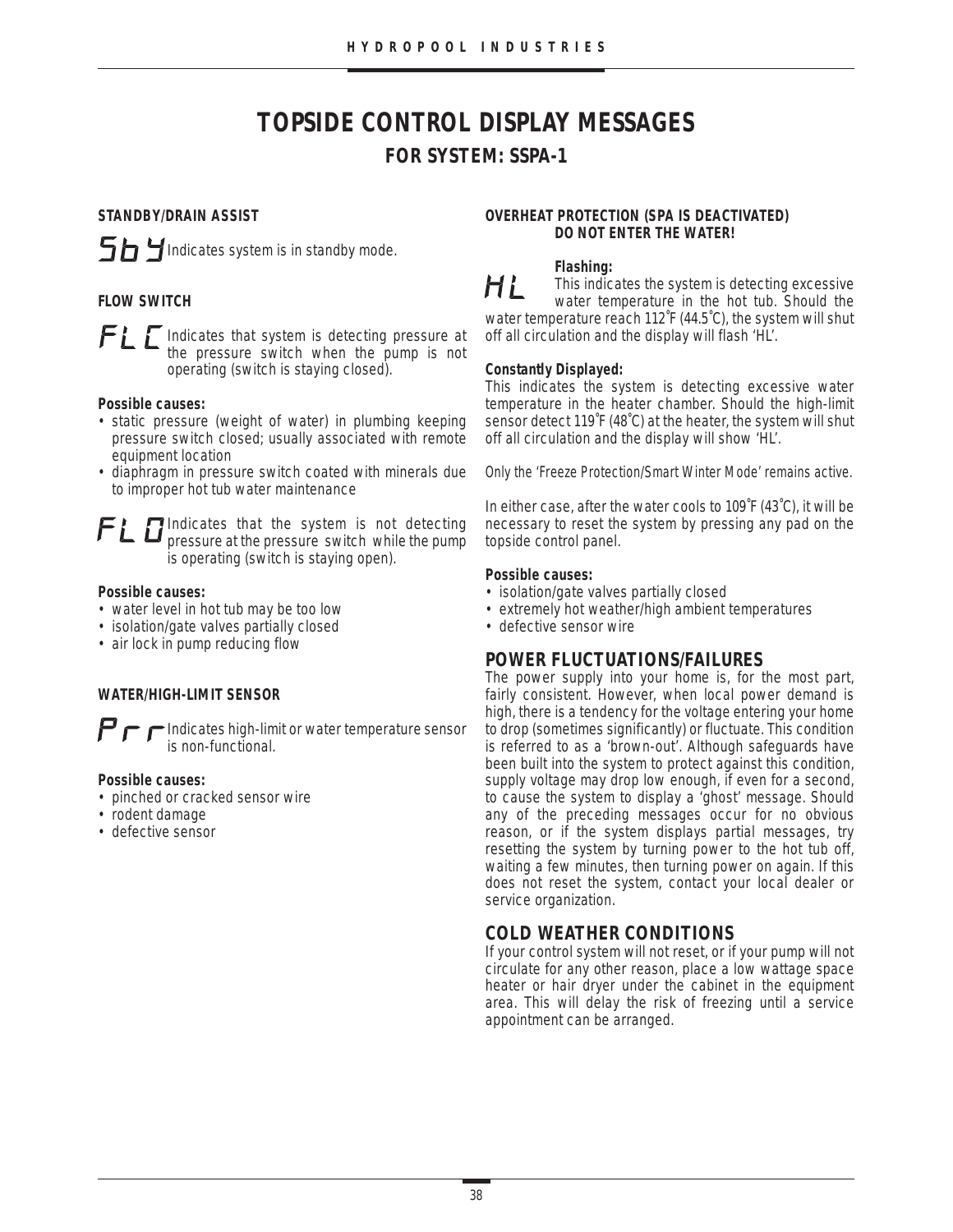# **GENERAL TROUBLESHOOTING**

| <b>SYMPTOM</b>                                                         | <b>POSSIBLE REASON(S)</b>                                                                                                                                    | <b>CORRECTIVE ACTION</b>                                                                                                                          |  |  |
|------------------------------------------------------------------------|--------------------------------------------------------------------------------------------------------------------------------------------------------------|---------------------------------------------------------------------------------------------------------------------------------------------------|--|--|
| <b>No Power</b>                                                        | - Breaker off at main panel or fuse out<br>- Improper wiring<br>- Fuse blown in control<br>- G.F.C.I. tripped                                                | - Check panel<br>- Consult electrician<br>- Replace<br>- Reset<br>- G.F.C.I connected improperly                                                  |  |  |
| <b>No Circulation</b>                                                  | - Pump is not primed<br>- Air in waterline<br>- Impeller clogged<br>- Valves are closed<br>- Water level in spa is too low<br>- Skimmer obstructed or closed | - Open drain bib<br>- Release air<br>- Access and clean<br>- Open valves<br>- Top up water<br>- Remove/Open                                       |  |  |
| G.F.C.I. Trip                                                          | - Short or ground in system<br>- Faulty G.F.C.I.                                                                                                             | - As above-call Electrician or<br><b>Hydropool Dealer</b>                                                                                         |  |  |
| <b>Jet Surge</b>                                                       | - Water level too low<br>- Blockage in lines<br>- Suction valve partly closed                                                                                | - Add water<br>- Check valves and/or strainer<br>- Pull valve handle "up" all the way                                                             |  |  |
| No Heat                                                                | - pressure switch not closing<br>- Hi Limit switch tripped<br>- Cartridge filter dirty<br>- Low water<br>- Faulty pressure switch                            | - see TOPSIDE PANEL<br>- see TOPSIDE PANEL<br>- Clean & reinstall<br>$-$ Top Up<br>- Adjust or replace<br>- Thermostat probe improperly installed |  |  |
| <b>Erratic Heat</b>                                                    | - Low Water<br>- Incorrectly adjusted pressure switch<br>- Faulty sensor                                                                                     | $-$ Top Up<br>- Adjust                                                                                                                            |  |  |
| <b>Noisy Motor</b>                                                     | - Damaged or worn bearings<br>- Low voltage<br>- Low water level<br>- Frozen pump<br>- Clogged Impeller                                                      | - Call your Electrician or Hydropool dealer.<br>- Check supply<br>- Top Up<br>- Thaw out<br>- Access and clean                                    |  |  |
| No Ozone                                                               | - Not plugged in<br>- Broken bulb or expired bulb life<br>- Clogged ozone jet                                                                                | - Remove obstruction with<br>"baby bottle" brush                                                                                                  |  |  |
| <b>Digital Top Side</b><br><b>No Longer Displays</b>                   | - Improper connection<br>- Electrical brown-out                                                                                                              | - Unplug cable and re-connect<br>- Reboot control system                                                                                          |  |  |
| <b>Digital Temperature</b><br><b>Display is Erratic</b><br>or Flashing | - Water temperature has exceeded set point                                                                                                                   | - Decrease filter cycle                                                                                                                           |  |  |